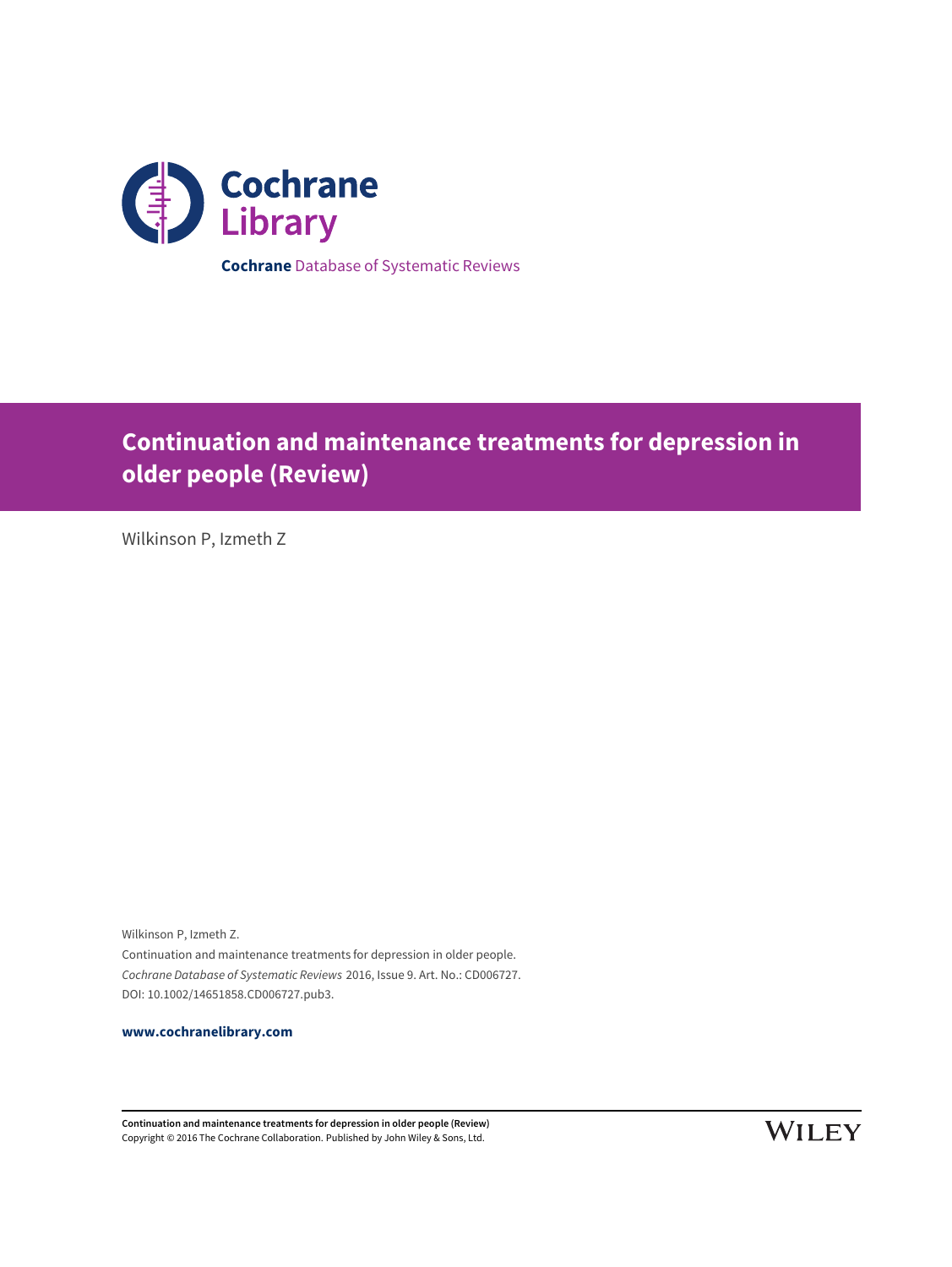### **TABLE OF CONTENTS**

| <b>HEADER</b>                                                                                                                                                                                                                                                |    |
|--------------------------------------------------------------------------------------------------------------------------------------------------------------------------------------------------------------------------------------------------------------|----|
| <b>ABSTRACT</b>                                                                                                                                                                                                                                              |    |
| PLAIN LANGUAGE SUMMARY<br><u>. A series de la característica de la característica de la característica de la característica de la caracterí</u>                                                                                                              |    |
| SUMMARY OF FINDINGS FOR THE MAIN COMPARISON (ed. a) and a contract the contract of the contract of the contract of the contract of the contract of the contract of the contract of the contract of the contract of the contrac                               |    |
| <b>BACKGROUND</b>                                                                                                                                                                                                                                            | 6  |
| <b>OBJECTIVES</b><br>the contract of the contract of the contract of the contract of the contract of the contract of the contract of                                                                                                                         |    |
| <b>METHODS</b>                                                                                                                                                                                                                                               |    |
| <b>RESULTS</b>                                                                                                                                                                                                                                               | 12 |
| Figure 1.<br><u>. In the second contract of the second contract of the second contract of the second contract of the second con</u>                                                                                                                          | 12 |
| Figure 2.                                                                                                                                                                                                                                                    | 15 |
| Figure 3.                                                                                                                                                                                                                                                    | 16 |
| Figure 4.<br>the contract of the contract of the contract of the contract of the contract of the contract of the contract of                                                                                                                                 | 19 |
| Figure 5.                                                                                                                                                                                                                                                    | 21 |
| Figure 6.                                                                                                                                                                                                                                                    | 22 |
| Figure 7.                                                                                                                                                                                                                                                    | 24 |
| Figure 8.                                                                                                                                                                                                                                                    | 25 |
| Figure 9.<br><u>. In the second contract of the second contract of the second contract of the second contract of the second contract of the second contract of the second contract of the second contract of the second contract of the secon</u>            | 27 |
| <b>DISCUSSION</b><br>the contract of the contract of the contract of the contract of the contract of the contract of the contract of                                                                                                                         | 28 |
| Figure 10.<br>the contract of the contract of the contract of the contract of the contract of the contract of the contract of                                                                                                                                | 30 |
| <b>AUTHORS' CONCLUSIONS</b><br>and a construction of the construction of the construction of the construction of the construction of the construction of the construction of the construction of the construction of the construction of the construction of | 31 |
| <b>ACKNOWLEDGEMENTS</b><br>والمتاوية والمتاوية والمتاوية والمتاوية والمتاوية والمتاوية والمتاوية والمتاوية والمتاوية والمتاوية                                                                                                                               | 32 |
| <b>REFERENCES</b>                                                                                                                                                                                                                                            | 33 |
|                                                                                                                                                                                                                                                              | 36 |
|                                                                                                                                                                                                                                                              | 50 |
| <b>FEEDBACK</b>                                                                                                                                                                                                                                              | 53 |
| WHAT'S NEW                                                                                                                                                                                                                                                   | 54 |
| HISTORY .                                                                                                                                                                                                                                                    | 55 |
| <b>CONTRIBUTIONS OF AUTHORS</b><br>and the contract of the contract of the contract of the contract of the contract of                                                                                                                                       | 55 |
|                                                                                                                                                                                                                                                              | 55 |
| SOURCES OF SUPPORT<br>and the company of the company of the company of the company of the company of the company of the company of the company of the company of the company of the company of the company of the company of the company of the comp         | 55 |
|                                                                                                                                                                                                                                                              | 56 |
| <b>INDEX TERMS</b>                                                                                                                                                                                                                                           | 56 |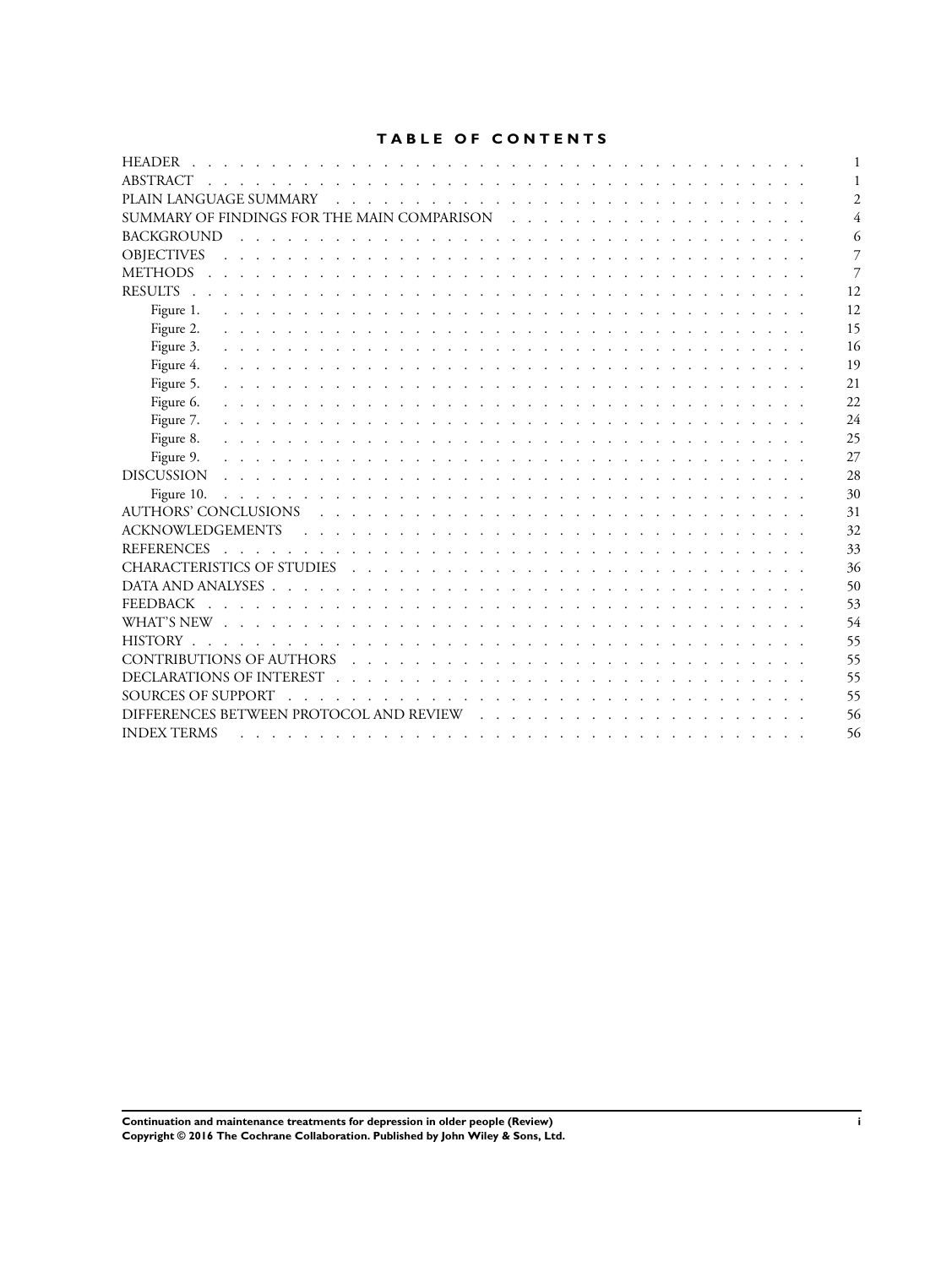**[Intervention Review]**

# **Continuation and maintenance treatments for depression in older people**

### Philip Wilkinson<sup>1,2</sup>, Zehanah Izmeth<sup>3</sup>

<sup>1</sup>Department of Psychiatry, University of Oxford, Warneford Hospital, Oxford, UK.<sup>2</sup>Oxford Health NHS Foundation Trust, Fulbrook Centre, Churchill Hospital, Oxford, UK. <sup>3</sup>Oxford University Hospitals NHS Foundation Trust, John Radcliffe Hospital, Oxford, UK

Contact address: Philip Wilkinson, Department of Psychiatry, University of Oxford, Warneford Hospital, Oxford, OX3 7JX, UK. [philip.wilkinson@psych.ox.ac.uk](mailto:philip.wilkinson@psych.ox.ac.uk).

**Editorial group:** Cochrane Common Mental Disorders Group. **Publication status and date:** New search for studies and content updated (no change to conclusions), published in Issue 9, 2016.

**Citation:** Wilkinson P, Izmeth Z. Continuation and maintenance treatments for depression in older people. *Cochrane Database of Systematic Reviews* 2016, Issue 9. Art. No.: CD006727. DOI: 10.1002/14651858.CD006727.pub3.

Copyright © 2016 The Cochrane Collaboration. Published by John Wiley & Sons, Ltd.

## **A B S T R A C T**

#### **Background**

Depressive illness is common in old age. Prevalence in the community of case level depression is around 15% and milder forms of depression are more common. It causes significant distress and disability. The number of people over the age of 60 years is expected to double by 2050 and so interventions for this often long-term and recurrent condition are increasingly important. The causes of latelife depression differ from depression in younger adults and so it is appropriate to study it separately.

This is an update of a Cochrane review first published in 2012.

#### **Objectives**

To examine the efficacy of antidepressants and psychological therapies in preventing the relapse and recurrence of depression in older people.

#### **Search methods**

We performed a search of the Cochrane Common Mental Disorders Group's specialised register (the CCMDCTR) to 13 July 2015. The CCMDCTR includes relevant randomised controlled trials (RCTs) from the following bibliographic databases: *The Cochrane Library* (all years), MEDLINE (1950 to date), EMBASE (1974 to date), and PsycINFO (1967 to date). We also conducted a cited reference search on 13 July 2015 of the Web of Science for citations of primary reports of included studies.

### **Selection criteria**

Both review authors independently selected studies. We included RCTs involving people aged 60 years and over successfully treated for an episode of depression and randomised to receive continuation and maintenance treatment with antidepressants, psychological therapies, or a combination.

#### **Data collection and analysis**

Two review authors independently extracted data. The primary outcome for benefit was recurrence rate of depression (reaching a cutoff on any depression rating scale) at 12 months and the primary outcome for harm was drop-outs at 12 months. Secondary outcomes included relapse/recurrence rates at other time points, global impression of change, social functioning, and deaths. We performed metaanalysis using risk ratio (RR) for dichotomous outcomes and mean difference (MD) for continuous outcomes, with 95% confidence intervals (CI).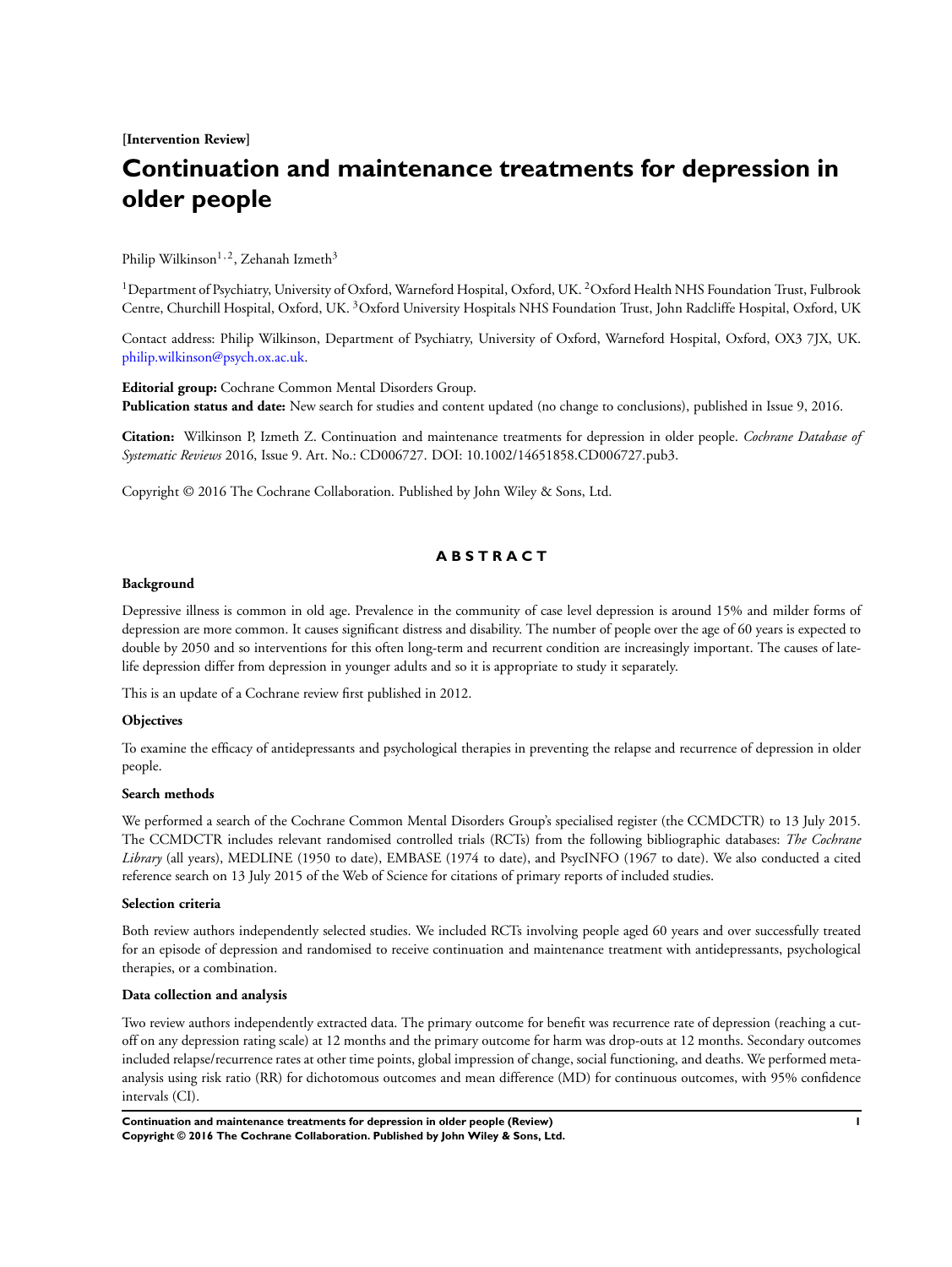### **Main results**

This update identified no further trials. Seven studies from the previous review met the inclusion criteria (803 participants). Six compared antidepressant medication with placebo; two involved psychological therapies. There was marked heterogeneity between the studies.

Comparing antidepressants with placebo on the primary outcome for benefit, there was a statistically significant difference favouring antidepressants in reducing recurrence compared with placebo at 12 months with a GRADE rating of low for quality of evidence (three RCTs, n = 247, RR 0.67, 95% CI 0.54 to 0.82; number needed to treat for an additional beneficial outcome (NNTB) 5). Comparing antidepressants with placebo on the primary outcome for harms, there was no difference in drop-out rates at 12 months' follow-up, with a GRADE rating of low.

There was no significant difference between psychological treatment and antidepressant in recurrence rates at 12 months (one RCT, n = 53) or between combination treatment and antidepressant alone at 12 months.

#### **Authors' conclusions**

This updated Cochrane review supports the findings of the original 2012 review. The long-term benefits and harm of continuing antidepressant medication in the prevention of recurrence of depression in older people are not clear and no firm treatment recommendations can be made on the basis of this review. Continuing antidepressant medication for 12 months appears to be helpful with no increased harms; however, this was based on only three small studies, relatively few participants, use of a range of antidepressant classes, and clinically heterogeneous populations. Comparisons at other time points did not reach statistical significance.

Data on psychological therapies and combined treatments were too limited to draw any conclusions on benefits and harms.

The quality of the evidence used in reaching these conclusions was low and the review does not, therefore, offer clear guidance to clinicians and patients on best practice and matching interventions to particular patient characteristics.

Of note, we identified no new studies that evaluated pharmacological or psychological interventions in the continuation and maintenance treatment of depression in older people. We are aware of studies conducted since the previous review that included both older people and adults under the age of 65 years, but these fall outside of the remit of this review. We believe that there remains a need for studies solely recruiting older people, particularly the 'older old' with comorbid medical problems. However, these studies are likely to be challenging to conduct and may not, so far, have been prioritised by funders.

### **P L A I N L A N G U A G E S U M M A R Y**

### **Long-term treatment for depression in older people**

This is an update of a Cochrane review first published in 2012.

#### **Why is this review important?**

Depression is a common problem among older people and causes considerable disability. Even after successful treatment, it frequently recurs.

The causes of depression in older people are more diverse than in younger adults and, as the number of older people is steadily increasing, it is important to study the effects of treatments specifically in older adults. Treatments commonly used are antidepressant drugs and psychological treatments (talking treatments).

#### **Who will be interested in this review?**

- People with depression, friends, families, and carers.
- General practitioners, psychiatrists, clinical psychologists, psychological therapists, and pharmacists.
- Professionals working in older-adult mental health services.
- Professionals working in Improving Access to Psychological Therapies services in the UK.

#### **What questions does this review aim to answer?**

**Continuation and maintenance treatments for depression in older people (Review) 2 Copyright © 2016 The Cochrane Collaboration. Published by John Wiley & Sons, Ltd.**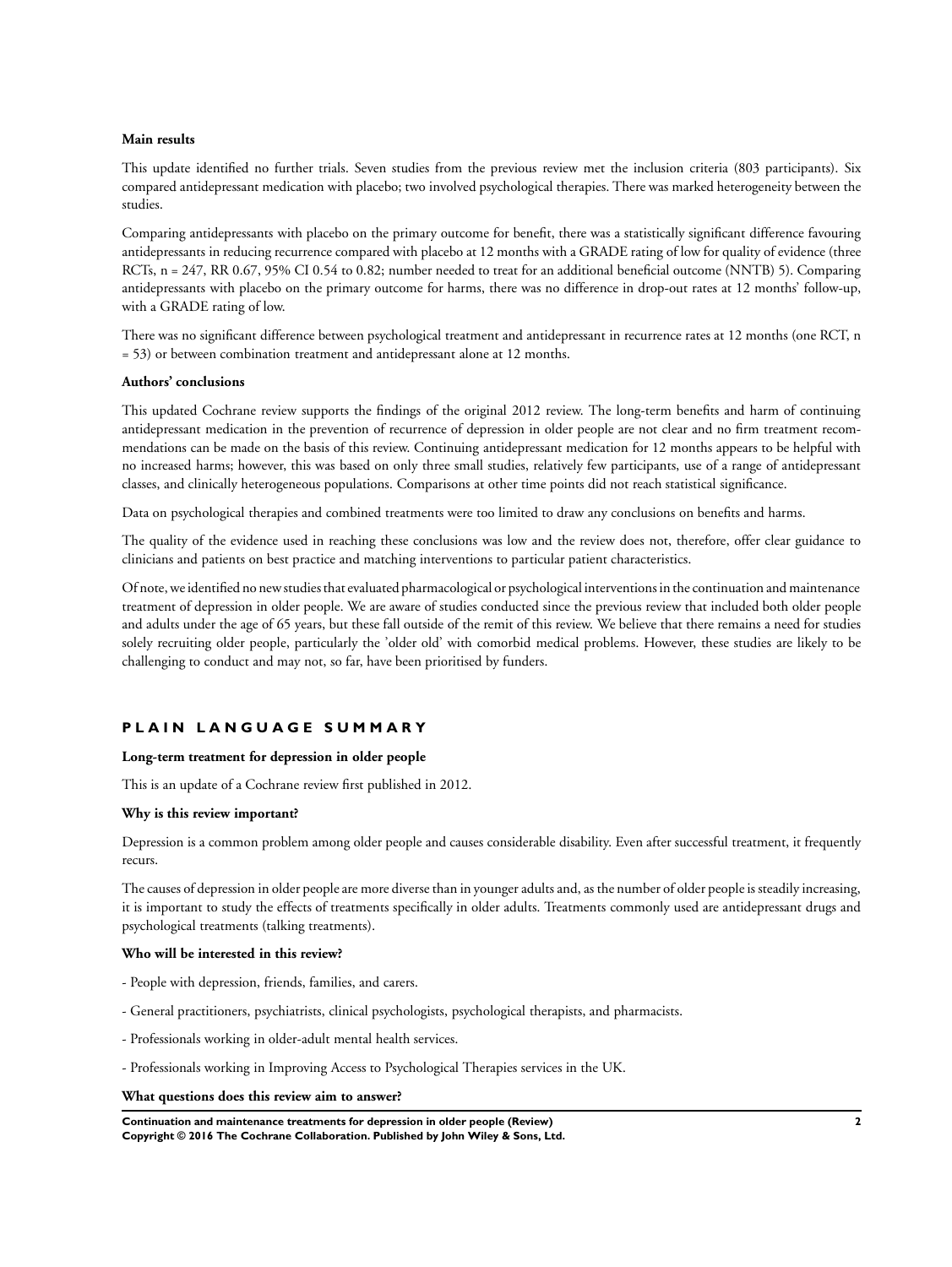In people aged 60 years and over who have recovered from depression while taking antidepressant medication:

- Is receiving continued antidepressant medicine, psychological treatment, or a combination of the two more effective in preventing recurrence of depression than receiving placebo (a pretend treatment) or any of the other treatments?

- Is receiving continued antidepressant medicine, psychological treatment, or a combination of the two more harmful than receiving placebo or any of the other treatments?

#### **Which studies does the review include?**

We searched medical databases to find all relevant studies completed up to 13 July 2015. The studies had to compare antidepressant treatment, psychological treatment, or a combination of the two, with placebo or the other treatments for preventing recurrence of depression in people aged 60 years and over. We included seven studies, involving 803 people.

Six studies compared antidepressant medicine with placebo. Only two of the studies involved psychological treatments. The studies varied in how they were conducted, numbers of participants, and types of participants.

### **What does the evidence from the review tell us?**

Remaining on antidepressant medicines for one year appears to reduce the risk of depression returning from 61% to 42% but the benefits at other time intervals could not be determined. Antidepressant treatment appeared to be no more harmful than placebo as measured by number of participants dropping out of trials. The benefits of psychological therapies were not clear, due to the small number of studies. The quality of evidence was low.

The majority of participants in the studies were women. Few were over 75 years of age. Most had received treatment for their original depressive illness as outpatients, indicating less severe depression.

Antidepressant medicines used were both older type antidepressants (called tricyclics) and newer type (called selective serotonin reuptake inhibitors). Psychological treatments were interpersonal therapy, which addresses obstacles in relationships, and cognitive behavioural therapy, which addresses inactivity and self-defeating thought patterns.

### **What should happen next?**

This review provides limited evidence that continuing antidepressant medication for one year can reduce the risk of depression recurring with no additional harm. However, it cannot be used to make firm recommendations due to the limited number and small size of studies involved. Limitations in the design and reporting of these studies may also make the results unrepresentative. Similarly, no firm conclusions can be drawn about psychological treatments or combinations of antidepressant and psychological treatments in preventing recurrence.

Further, larger, trials are required to clarify any benefits of antidepressant and psychological treatments. These trials should include more people aged over 75, and people with other problems typical of people treated in routine clinical services, such long-term physical illness and mild memory problems.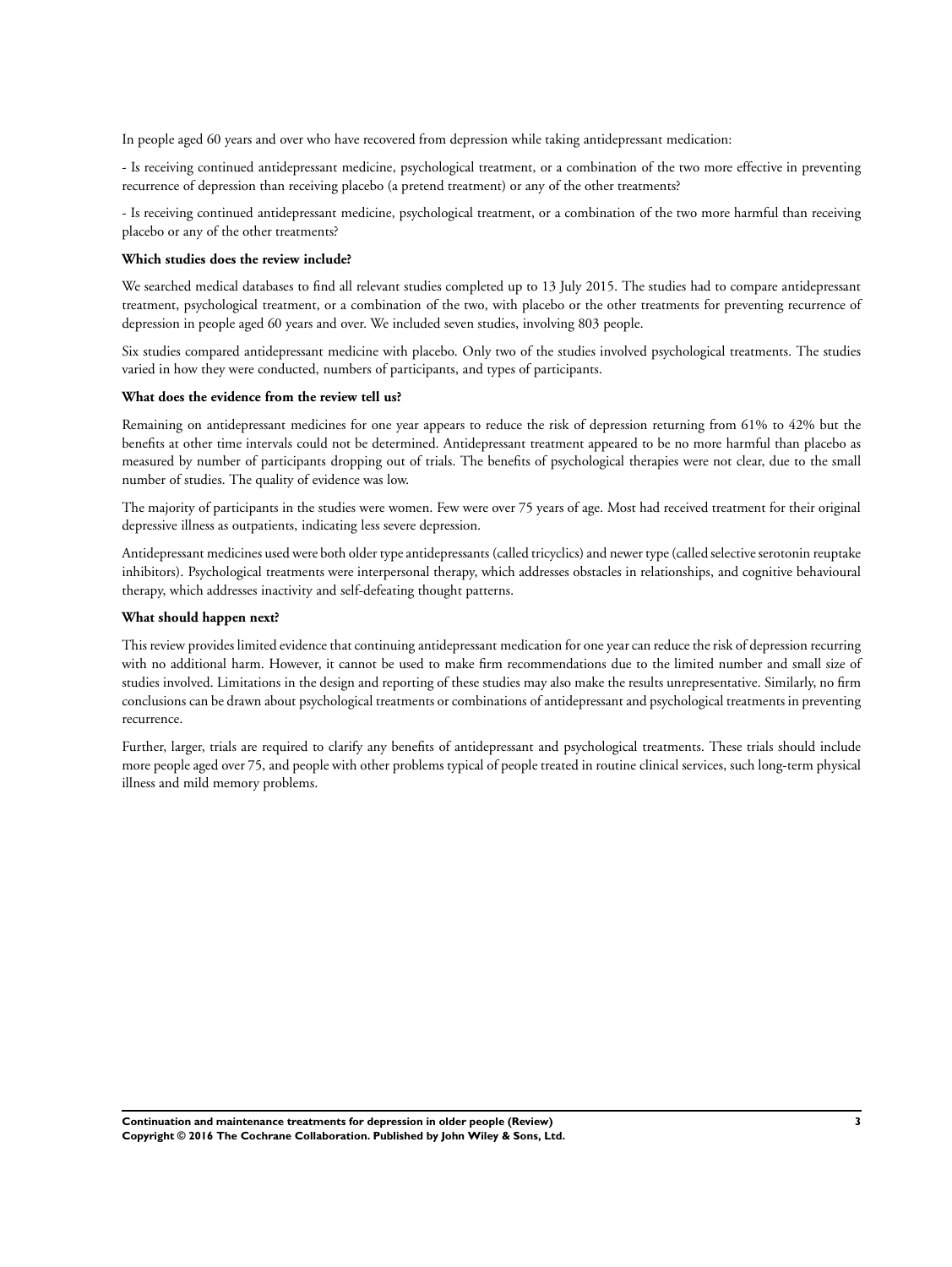# SUMMARY OF FINDINGS FOR THE MAIN COMPARISON *[\[Explanation\]](http://www.thecochranelibrary.com/view/0/SummaryFindings.html)*

Antidepressant medication compared with placebo at <sup>12</sup> months' follow-up

**Patient or population:** older people in remission from depression

**Setting:** <sup>m</sup> ixed

**Intervention:** antidepressant

**Comparison:** placebo

| <b>Outcomes</b>                         | Anticipated absolute effects* (95% CI) |                               | <b>Relative effect</b><br>(95% CI) | No of participants<br>(studies) | Quality of the evidence Comments<br>(GRADE) |                                                                                                                                |  |
|-----------------------------------------|----------------------------------------|-------------------------------|------------------------------------|---------------------------------|---------------------------------------------|--------------------------------------------------------------------------------------------------------------------------------|--|
|                                         | Risk with placebo                      | Risk with antidepres-<br>sant |                                    |                                 |                                             |                                                                                                                                |  |
| Recurrence<br>at                        | 12 Study population                    |                               | RR 0.67                            | 247                             | $\oplus \oplus \bigcirc \bigcirc$           | 2 trials used TCAs (                                                                                                           |  |
| months                                  | 730 per 1000                           | 489 per 1000<br>(402 to 599)  | $(0.55 \text{ to } 0.82)$          | (3 RCTs)                        | Low <sup>1</sup>                            | OADIG 1993; Reynolds<br>1999a); 1 used an SSRI<br>(Klysner 2002). Trials<br>varied in setting, mean<br>age, cut-off for remis- |  |
|                                         | Moderate                               |                               |                                    |                                 |                                             |                                                                                                                                |  |
|                                         | 759 per 1000                           | 508 per 1000<br>(417 to 622)  |                                    |                                 |                                             | sion, and length of<br>remission before ran-<br>domisation                                                                     |  |
| Overall drop-out rates Study population |                                        |                               | RR 1.48                            | 121                             | $\oplus \oplus \odot \odot$                 | trial<br>report-<br>Only 1                                                                                                     |  |
| (excluding deaths) at<br>12 months      | 180 per 1000                           | 267 per 1000<br>(135 to 527)  | $(0.75 \text{ to } 2.92)$          | $(1$ RCT)                       | Low <sup>2</sup>                            | ing drop-outs<br>at 12<br>months (Klysner 2002)<br>. Reynolds 1999b re-                                                        |  |
|                                         | Moderate                               |                               |                                    |                                 |                                             | ported drop-outs but<br>not timing                                                                                             |  |
|                                         | 180 per 1000                           | 267 per 1000<br>(135 to 526)  |                                    |                                 |                                             |                                                                                                                                |  |

\***The risk in the intervention group** (and its 95% confidence interval) is based on the assumed risk in the comparison group and the **relative effect** of the intervention (and its<br>ครช. CN 95% CI).

**CI:** conf idence interval; **RCT:** random ised controlled trial; **RR:** risk ratio; **SSRI:** selective serotonin reuptake inhibitor; **TCA:** tricyclic antidepressant.

<span id="page-5-0"></span>Continuation and maintenance treatments for depression in older people (Review)<br>Copyright © 2016 The Cochrane Collaboration. Published by John Wiley & Sons, Ltd. **Copyright © 2016 The Cochrane Collaboration. Published by John Wiley & Sons, Ltd.4 Continuation and maintenance treatments for depression in older people (Review)**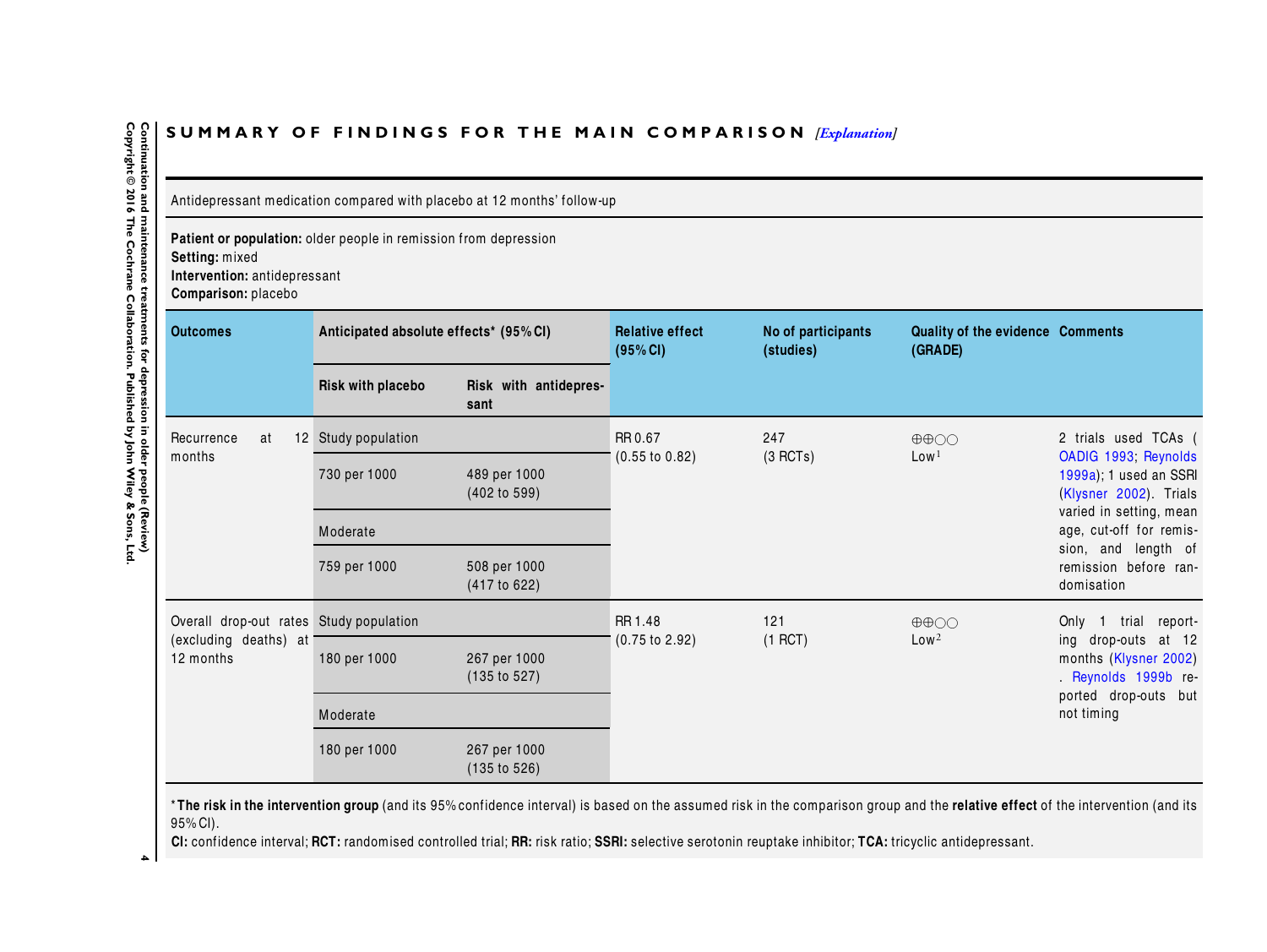# **GRADE Working Group grades of evidence**

High quality: We are very confident that the true effect lies close to that of the estimate of the effect

Moderate quality: We are moderately confident in the effect estimate: The true effect is likely to be close to the estimate of the effect, but there is a possibility that it is substantially different

Low quality: Our confidence in the effect estimate is limited: The true effect may be substantially different from the estimate of the effect

**Very low quality:** We have very little confidence in the effect estimate: The true effect is likely to be substantially different from the estimate of effect

1. Downgraded one point for imprecision (only three studies) and one point for risk of bias since allocation concealment and blinding were unclear for two of the studies and study protocols were not available for all three studies.

2. Downgraded two points due to imprecision (only one study; wide confidence intervals).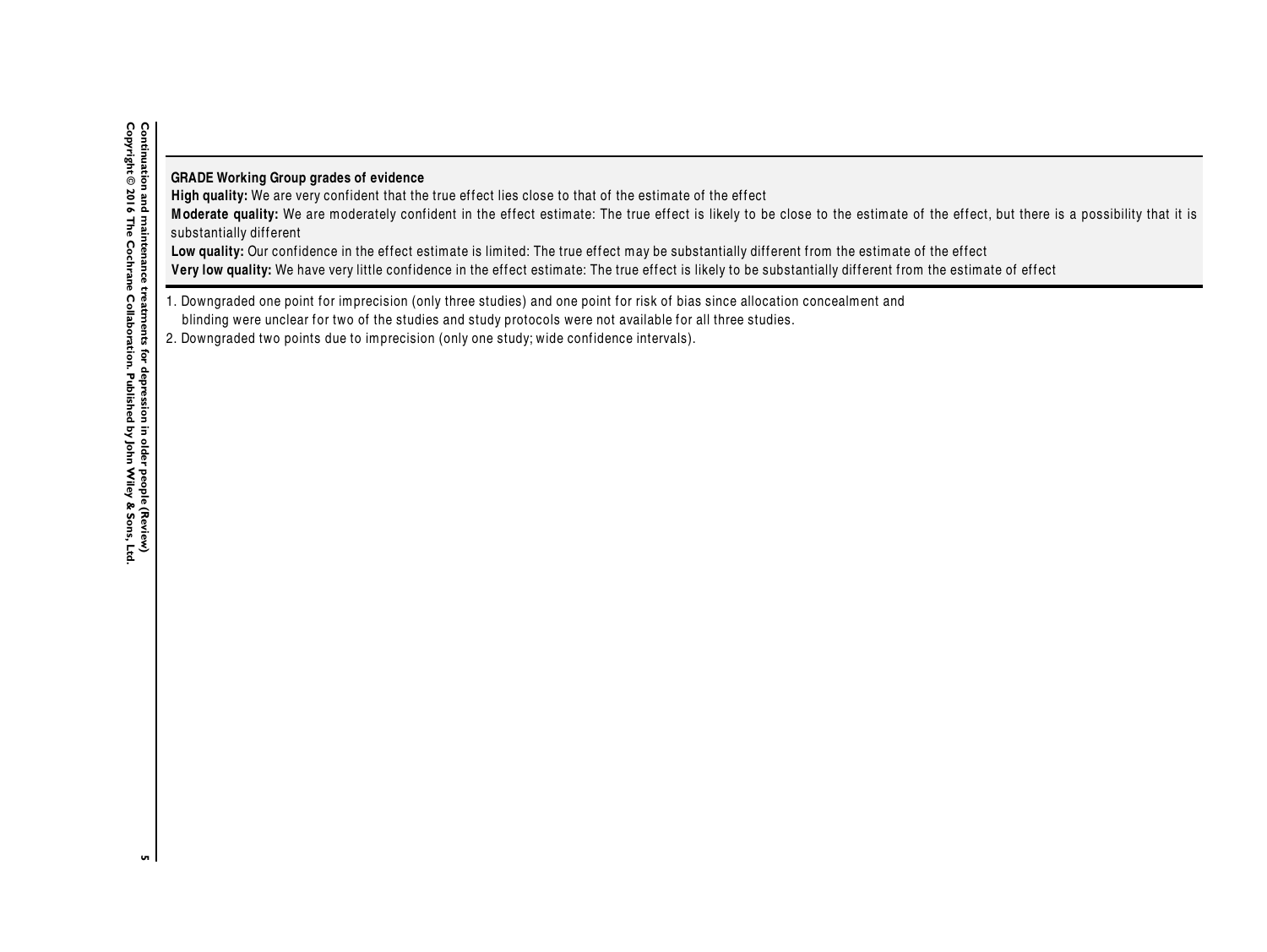# <span id="page-7-0"></span>**B A C K G R O U N D**

### **Description of the condition**

Depression is among the most common of psychiatric disorders. It remains common in old age, occurring more frequently than dementia. Several community studies have shown a prevalence in the population over 64 years of age of around 15% of case level depression (i.e. that which a psychiatrist would consider in need of treatment) ([Evans 2003](#page-34-0)). Milder forms of depression are likely to be more common and still account for significant suffering. Very old people are particularly prone to developing depression [\(Blazer](#page-34-0) [2000](#page-34-0)).

Depression is important because it causes significant distress and is associated with a great deal of disability in older people. Chronic depression is associated with over five times the odds of worsening disability over three years [\(Lenze 2005\)](#page-34-0). The number of people over the age of 60 years is expected to double by 2050 and so interventions for long-term and recurrent conditions such as depression will become more important in maintaining healthy functioning [\(WHO 2015](#page-34-0)).

The causes of late-life depression, especially in cases with onset after 50 years of age, are thought to differ from depression in younger adults. They include neuropsychological abnormalities such as executive dysfunction [\(Gansler 2015](#page-34-0)), and physical illnesses such as cardiovascular disease, diabetes, and stroke [\(Valkonova 2013](#page-34-0)). This makes it appropriate to study late-life depression separately from depression in younger adults. It also means that it would be useful to establish if there is a difference in treatment response between late-onset and early-onset illness.

### **Description of the intervention**

A range of antidepressant medications are used to treat older people. They include older agents such as tricyclic antidepressants (TCAs) and monoamine oxidase inhibitors (MAOIs), as well as newer agents such as selective serotonin reuptake inhibitors (SSRIs), serotonin-noradrenaline reuptake inhibitors (SNRIs), noradrenergic and specific serotonergic antidepressants (NAS-SAs), and reversible inhibitors of monoamine oxidase A (RIMAs) [\(Abou-Saleh 2010](#page-34-0)). TCAs include imipramine and amitriptyline; SSRIs include sertraline and citalopram; SNRIs include venlafaxine; NASSAs include mirtazapine; and RIMAs include moclobemide.

Several short-term psychological therapies are used to treat older people with depression, including behavioural therapy, cognitive behavioural therapy (CBT), interpersonal therapy (IPT), and psychodynamic therapy. Behavioural therapy uses an operant conditioning model to reintroduce positive reinforcement, to reduce the time spent on negative events, and to overcome avoidance

through behavioural activation. CBT begins with behavioural activation but also tackles the thought patterns that maintain inactivity and depressed mood by using direct verbal challenging and behavioural experiments. Problem-solving therapy teaches a structured approach to tackling inactivity, lack of pleasurable activities, and dealing with psychosocial problems. Interpersonal psychotherapy focuses on the interplay between depression and interpersonal relationships. It uses patient education and a number of strategies such as role play and communication analysis to tackle obstacles in relationships ([Wilkinson 2010\)](#page-34-0). Mindfulness-based cognitive therapy combines teaching on the role of thought patterns in depression with training in meditation techniques [\(Segal](#page-34-0) [2002](#page-34-0)). Psychodynamic psychotherapy focusses on the person's life review, losses experienced, attitudes to ageing, and the relationship with the therapist [\(Garner 2008](#page-34-0)). Counselling, such as Rogerian person-centred therapy, is an unstructured psychological therapy with an emphasis on warmth, genuineness, and empathy in the therapeutic relationship [\(Zarit 1998](#page-34-0)).

There is a small number of trials that support the efficacy of psychological therapies as acute phase interventions with older people, but fewer than with younger people [\(NICE 2010](#page-34-0)). One Cochrane review found cognitive behavioural interventions to be superior to waiting list control in five trials, but the authors suggested caution in generalising this finding to clinical populations due to the small number of participants [\(Wilson 2008](#page-34-0)). A more recent trial with 204 participants in primary care showed benefits of combining CBT with treatment as usual (including antidepressants) as compared with treatment as usual and treatment as usual plus a talking control [\(Serfaty 2009](#page-34-0)).

### **How the intervention might work**

Older adults with depression are frequently prescribed antidepressants [\(Percudani 2005\)](#page-34-0), and the short-term response to treatment is generally good ([Katona 2002\)](#page-34-0). Antidepressant action is thought to result from regulation of the monoamine neurotransmitter changes that occur in depressive illness. The rationale for continuing antidepressant treatment after clinical recovery, therefore, is that it will sustain regulation of monoamine activity.

Individual CBT is as effective as antidepressants in reducing symptoms of depression and produces more enduring benefit than antidepressant treatment; it also appears to be better tolerated than antidepressants. Adding CBT to antidepressant treatment can also improve outcome in more severe depression and possibly in chronic depression ([NICE 2010\)](#page-34-0). People with residual symptoms of depression after treatment have a poorer prognosis and psychological therapies may have an important role in reducing relapse and recurrence rates in these people [\(Paykel 2005\)](#page-34-0).

Interpersonal psychotherapy can be used as a short-term acute phase treatment of depression (usually up to 16 sessions) or as a maintenance treatment with sessions more widely spaced over a period of months. The use of maintenance treatment allows for

**Continuation and maintenance treatments for depression in older people (Review) 6 Copyright © 2016 The Cochrane Collaboration. Published by John Wiley & Sons, Ltd.**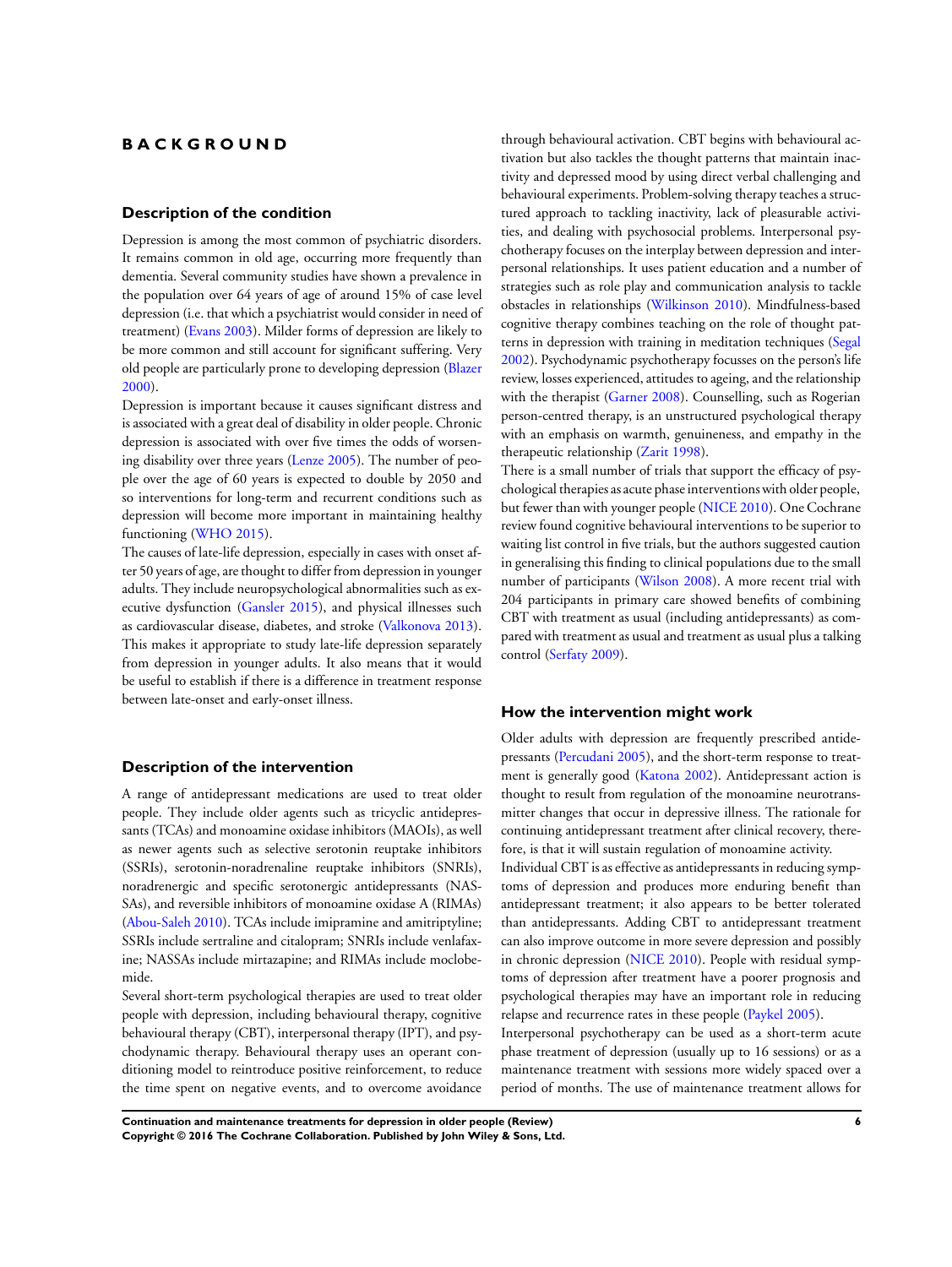a greater number of therapeutic foci to be addressed including the long-standing patterns of interpersonal behaviour that may contribute to recurrence (so-called interpersonal deficits) ([Miller](#page-34-0) [2003](#page-34-0)).

Maintenance CBT involves helping the person to continue to identify and address the behavioural and cognitive patterns associated with depressive relapse [\(Wilkinson 2009\)](#page-34-0). CBT can continue to have a positive effect after it is discontinued [\(Blackburn 1997](#page-34-0)), and, in younger adults, combining antidepressant medication and psychological therapies in the continuation phase produces better long-term results than antidepressants alone [\(Paykel 2005\)](#page-34-0). Mindfulness-based cognitive therapy is an intervention partly derived from CBT that is used in the maintenance treatment of depression. It combines teaching in the cognitive model of depression with meditation-based exercises ([Segal 2002\)](#page-34-0) to help the individual to recognise when their mood is beginning to become low, and to develop the capacity to allow distressing mood, thoughts, and sensations to come and go without engaging with them.

Psychodynamic therapy for depression is based on a model of vulnerability arising from early life experiences and disrupted childhood attachment. The relationship with the therapist is of key importance in identifying and fostering insight into psychological defence mechanisms. Psychodynamic therapy with the older person may help to develop a long-term sense of contentment and acceptance of the losses and changes associated with ageing ([Garner](#page-34-0) [2008](#page-34-0)).

As antidepressants and psychological therapies have different modes of action, combining them may produce greater benefits than either treatment alone. Psychological therapy may also include education on the benefits of antidepressant medication in order to foster treatment concordance.

#### **Why it is important to do this review**

This review adds to a programme of Cochrane reviews addressing the acute management of depression in older people with psychological therapies [\(Wilson 2008](#page-34-0)) and antidepressants ([Mottram](#page-34-0) [2009](#page-34-0)).

The long-term prognosis of late-life depression is known to be poor, with around a quarter of people becoming depressed within two years of remission or recovery and a third experiencing one or more relapses after two years ([Cole 1997](#page-34-0)). Therefore, it is important to identify treatments that will improve longer-term outcome (i.e. reduce rates of recurrence and relapse). In younger adults, continuing antidepressant medication after remission reduces the odds of relapse by 70% with effects lasting up to 36 months, as long as medication is continued ([Geddes 2003\)](#page-34-0).

Most previous reviews of trials with older adults have been narrative reviews and have focused on the acute treatment of depression [\(Areán 2007\)](#page-34-0). None have included both antidepressant medication and psychological therapies. This review includes trials of antidepressant medication, psychological therapies, and combina-

tions of the two in the continuation and maintenance phase treatment of depression in adults aged 60 years and over.

We anticipated that there would be few randomised controlled trials (RCTs) involving people aged 60 years and over. As many of these would be with small numbers of participants, a comprehensive review and meta-analysis was required. It was also likely that there would be high withdrawal rates through physical illness, adverse effects, and death and it was possible that drop-out rates would differ significantly between antidepressant treatment and psychological therapies. This review will help to identify the need for further studies.

### **O B J E C T I V E S**

To examine the efficacy of antidepressants and psychological therapies in preventing the relapse and recurrence of depression in older people.

### **M E T H O D S**

### **Criteria for considering studies for this review**

### **Types of studies**

The review included all randomised controlled trials (RCTs), published and unpublished, including cluster-randomised and crossover trials.

### **Types of participants**

Trial participants were aged 60 years or over, of either gender, who were in remission or who had recovered from a depressive episode diagnosed according to Diagnostic and Statistical Manual Criteria (DSM; [APA 1994](#page-34-0)), International Classification of Diseases (ICD; [WHO 1992\)](#page-34-0), Research Diagnostic Criteria (RDC; [Feighner 1972\)](#page-34-0), Geriatric Mental State (GMS; [Copeland 1976](#page-34-0)), or as defined by trialists. The review included participants treated in a range of settings (inpatients, outpatients, community, care homes) and people with comorbid physical illness. The review also included studies in which some participants were aged under 60 years provided that data from those aged 60 years and over were separately analysed. The review included trial participants with both late-onset depression (50 years or older) and early-onset (under 50 years). Trials were included in which all participants had already responded to acute treatment (i.e. all were in continuation and maintenance phases) and trials in which only some participants had already responded.

We excluded trials with participants experiencing bipolar disorder, dementia, and other severe mental disorders.

**Continuation and maintenance treatments for depression in older people (Review) 7 Copyright © 2016 The Cochrane Collaboration. Published by John Wiley & Sons, Ltd.**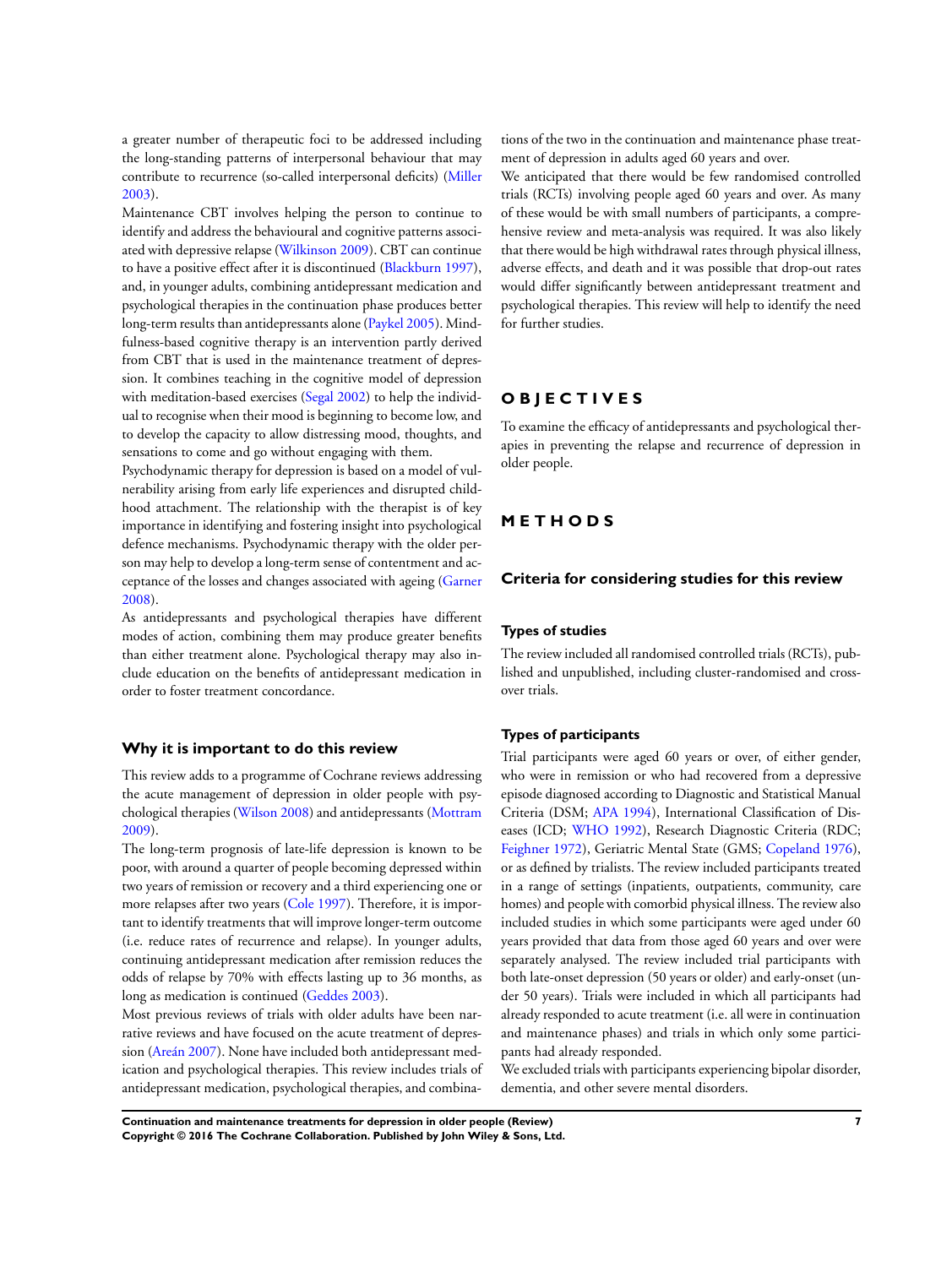### **Types of interventions**

#### **Experimental interventions**

Any antidepressant. There was no restriction on the dose of antidepressant treatment. All antidepressant drugs were eligible from the following classes.

• Tricyclic antidepressants (TCAs): amitriptyline, imipramine, trimipramine, doxepin, desipramine, protriptyline, nortriptyline, clomipramine, dothiepin, lofepramine.

• Selective serotonin reuptake inhibitors (SSRIs): zimelidine, fluvoxamine, fluoxetine, paroxetine, sertraline, citalopram, escitalopram.

• Serotonin-noradrenaline antidepressants (SNRIs): venlafaxine, milnacipram, duloxetine.

• Noradrenergic and specific serotonergic antidepressants (NASSAs): mirtazapine.

• Monoamine oxidase inhibitors (MAOIs): *irreversible*: phenelzine, tranylcypromine, isocarboxazid; *reversible*: brofaramine, moclobemide, tyrima.

• Other antidepressants: noradrenaline reuptake inhibitors (NARIs): reboxetine, atomoxetine; noradrenaline-dopamine reuptake inhibitors (NDRIs): amineptine, buproprion; serotonin antagonist and reuptake inhibitors (SARIs): trazodone; unclassified antidepressants: agomelatine, vilazodone; other heterocyclic antidepressants: mianserin, amoxapine, maprotiline.

Any psychological therapy. Any structured psychological therapy of any duration was eligible, including the following.

• Behavioural therapy: activity scheduling, behaviour modification, psychoeducation.

- Cognitive behavioural therapy (CBT): problem-solving therapy, rational emotive therapy, self control.
- Third-wave CBTs: mindfulness, acceptance and commitment therapy, dialectical behaviour therapy.

• Integrative therapies: interpersonal therapy (IPT), cognitive analytical therapy.

• Psychodynamic therapies: brief psychological therapies, counter transference, psychoanalytic therapy.

• Humanistic therapies: existential therapy, experiential therapy.

We categorised counselling according to the psychological therapy approach used by counselling practitioners.

#### **Comparator interventions**

• Placebo.

• Treatment as usual/waiting list control (provided these did not incorporate any of the excluded interventions).

- Antidepressants.
- Psychological therapies.

We excluded electroconvulsive therapy (ECT), antipsychotic medication, or lithium used as continuation or maintenance treatments.

We excluded psychological interventions, including systemic and family therapies, in which some recipients of therapy were not the index participant.

We excluded studies in which there was no randomisation to treatment in the continuation and maintenance phase, that is, those in which acute phase treatment was simply continued after remission.

For a list of main planned comparisons, see [Data extraction and](#page-7-0) [management.](#page-7-0)

#### **Types of outcome measures**

#### **Primary outcomes**

The primary outcome measure for benefit was recurrence rate of depression at 12 months' follow-up. We defined this as reaching a cut-off on depression rating scales such as the Beck Depression Inventory [\(Beck 1996\)](#page-34-0), Hamilton Depression Rating Scale (HDRS; [Hamilton 1960\)](#page-34-0), Montgomery-Åsberg Depression Rating Scale (MADRS; [Montgomery 1979](#page-34-0)), or any depression symptom rating scale used by study authors. We defined remission of a depressive illness as depressive symptoms dropping below case level and defined recovery as remission lasting for more than six months. Recurrence was return to case level symptoms during recovery [\(Frank](#page-34-0) [1991](#page-34-0)).

The primary outcome measure for harm was number of participants who had dropped out during the trial at 12 months as a proportion of the total number of randomised participants.

#### **Secondary outcomes**

Secondary outcomes for benefit were relapse and recurrence rates examined at six-monthly intervals over the follow-up period and at the point of final measurement (endpoint). We defined this as reaching a cut-off on depression rating scales such as the Beck Depression Inventory [\(Beck 1996\)](#page-34-0), HDRS ([Hamilton 1960](#page-34-0)), MADRS ([Montgomery 1979\)](#page-34-0), or any depression symptom rating scale used by study authors. We defined relapse as return to case level symptoms during remission and recurrence was return to case level symptoms during recovery ([Frank 1991\)](#page-34-0). We defined remission of a depressive illness as depressive symptoms dropping below case level and defined recovery as remission lasting for more than six months. We included long-term data after discontinuation of antidepressant medication if available.

Where data were available, we also included the following secondary outcomes.

- Global clinical impression by the clinician [\(Guy 1976\)](#page-34-0).
- Global clinical impression by the participant.

**Continuation and maintenance treatments for depression in older people (Review) 8 Copyright © 2016 The Cochrane Collaboration. Published by John Wiley & Sons, Ltd.**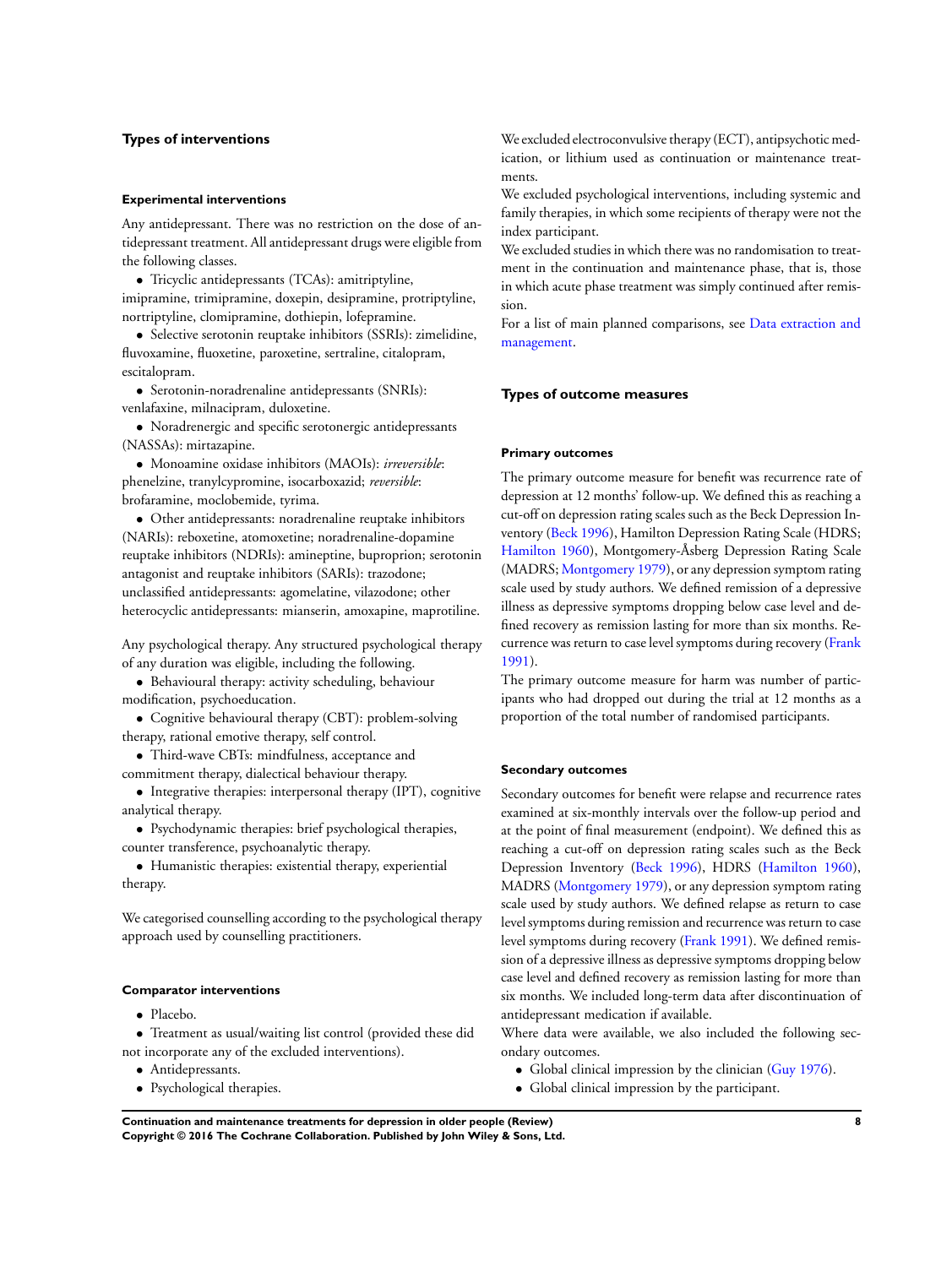• Social functioning measured using the Global Assessment of Function scores ([Luborsky 1962\)](#page-34-0), or another scale used by the authors.

• Quality of life measured using the 36-item Short Form (SF-36) [\(Ware 1993](#page-34-0)).

• Deaths.

### **Acceptability**

Acceptability was measured through number of participants who dropped out due to drug-related adverse effects during the trial as a proportion of the total number of randomised participants (drop-out rates due to drug-related adverse effects).

### **Search methods for identification of studies**

The Cochrane Common Mental Disorders Group maintains a specialised register of randomized controlled trials, the CCMD-CTR. This register contains over 40,000 reference records (reports of RCTs) for anxiety disorders, depression, bipolar disorder, eating disorders, self-harm and other mental disorders within the scope of this Group. The CCMDCTR is a partially studies based register with >50% of reference records tagged to c12,500 individually PICO coded study records. Reports of trials for inclusion in the register are collated from (weekly) generic searches of Medline (1950-), Embase (1974-) and PsycINFO (1967-), quarterly searches of the Cochrane Central Register of Controlled Trials (CENTRAL) and review specific searches of additional databases. Reports of trials are also sourced from international trial registries, drug companies, the hand-searching of key journals, conference proceedings and other (non-Cochrane) systematic reviews and meta-analyses. Details of [CCMD's core search strategies](http://cmd.cochrane.org/search-strategies-identification-studies) (used to identify RCTs) can be found on the Group's website with an example of the core Medline search displayed in Appendix 2.

### **Electronic searches**

### **1. Cochrane Common Mental Disorders Group's Specialised Register (CCMDCTR)**

The Group's Information Specialist cross-searched the CCMD-CTR-Refs and CCMDCTR-Studies registers (to 13 July 2015) using the following updated search strategy (precision maximizing):

#1 depress\*:ti,ab,kw,ky,emt,mh

#2 ((relapse or recurr\* or maintenance or continuation or prophyla\*) and (recovered or remission or remit\* or responder\* or "responded to" or "recent\* episode" or "recent\* depress\*" or "previous\* depress\*" or "previous episode\*" or (depress\* near2 past))): ti,ab,kw,ky,emt,mh

#3 ((continuation or maintenance) near2 (treatment\* or \*therap\* or phase or antidepress\* or medicat\*)):ti,ab

#4 "relapse prevention" or "time to relapse"

#5 (aged or elder\* or old or older or geriatric or "late\* life" or institutional\* or "care home\*"):ti

#6 Aged:kw,ky,sh,emt

#7 (#1 and (#2 or #3 or #4) and (#5 or #6))

Key to search fields (Cochrane Register of Studies (CRS) platform):

*ti:title; ab:abstract; kw:keywords;ky:additional keywords; emt: EMTREE headings; MH:MeSH*

The Group's Information Specialist also conducted a cited reference search on the Web of Science (WoS) at this time (13-Jul-2015) for citations of primary reports of included studies. Results were screened for eligibility and any additional RCTs added to the CCMDCTR search results.

Previous searches to June 2012 can be found in Appendix 1.

#### **2. International trial registers**

The World Health Organization's International Clinical Trials Registry Platform [\(ICTRP\)](http://apps.who.int/trialsearch/) and [ClinicalTrials.gov](https://clinicaltrials.gov/) were also searched at this time (13-July-2015).

#### **Searching other resources**

#### **Handsearches**

We handsearched the following journals: *International Journal of Geriatric Psychiatry*,*American Journal of Geriatric Psychiatry*,*Journal of the American Geriatrics Association*, and *International Psychogeriatrics*. We screened relevant papers and major textbooks that covered late-life depression and its treatment. *[Date]*

#### **Personal communication**

We contacted the authors of significant papers and experts in the field for information on any unpublished studies.

### **Bibliographies**

We examined references and bibliographies from relevant trials for further RCTs not identified.

### **Grey literature**

We also searched grey literature, including conference abstracts of the International Psychogeriatrics Association*.[Date]*

### **Data collection and analysis**

### **Selection of studies**

**Continuation and maintenance treatments for depression in older people (Review) 9 Copyright © 2016 The Cochrane Collaboration. Published by John Wiley & Sons, Ltd.**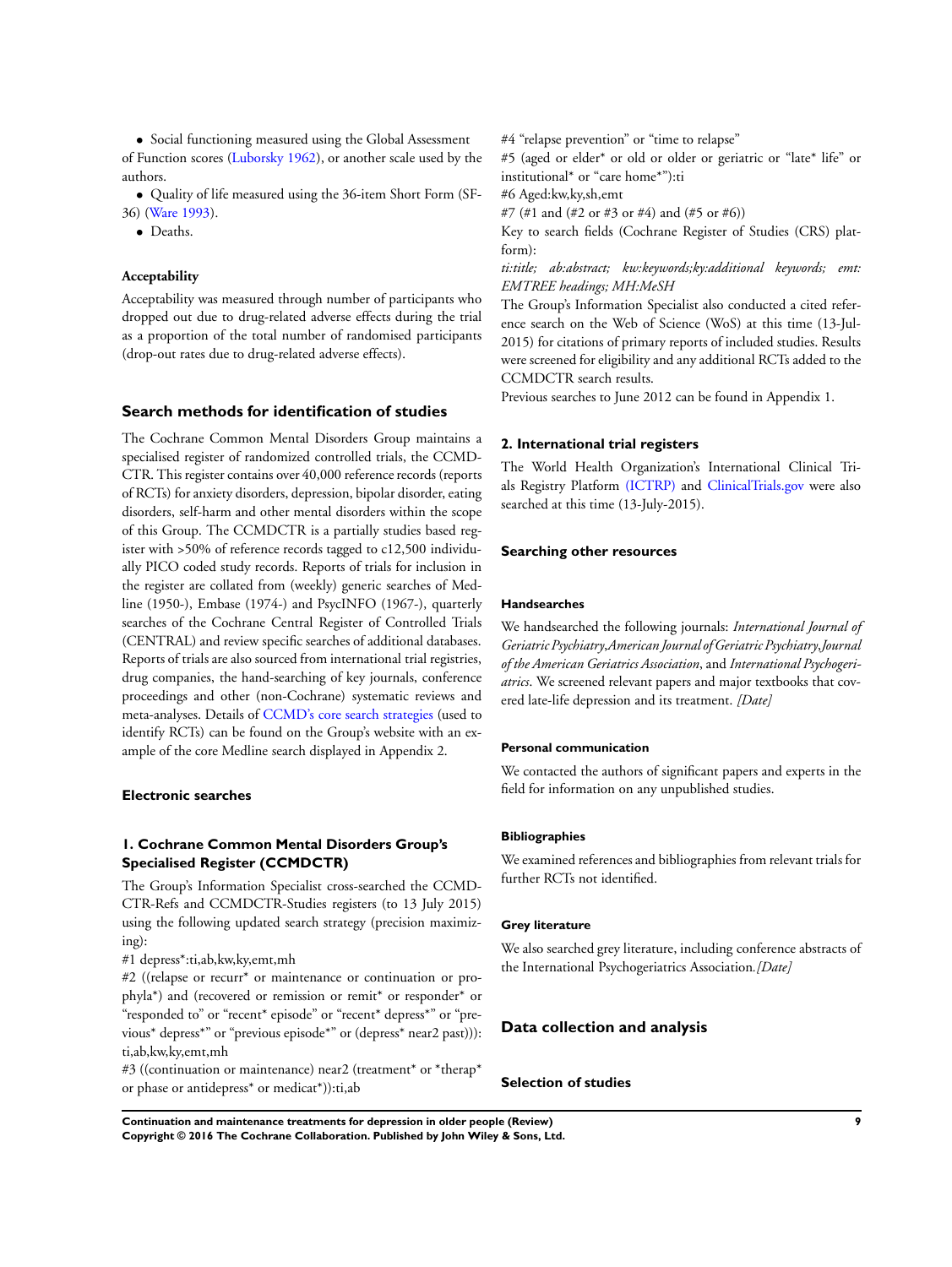Both review authors independently performed the selection of trials for inclusion in the review by reviewing the titles and abstracts culled by the search strategy. Where a title or abstract appeared to describe a trial eligible for inclusion, we obtained the full-text article to assess the relevance to this review based on the inclusion criteria. We attempted to resolve any disagreements by discussion. If agreement was not possible, we contacted the principle author of the study for further information to allow inclusion or exclusion. We generated a Cohen Kappa statistic to show level of agreement between the review authors.

### **Data extraction and management**

Both review authors independently extracted data using data extraction forms and evidence tables. We resolved differences by discussion. Both authors managed data entry into Review Manager [\(RevMan 2014](#page-34-0)). We analysed included trials for the following characteristics.

#### **Characteristics of the study participants**

- Age and any other recorded characteristics of participants.
- Location of participants.
- Methods used to define and diagnose study participants.

#### **Interventions used**

- Type and stated aim of psychological therapy.
- Type of antidepressant medication.
- Type of placebo/control/comparison.

#### **Measures**

- Assessment instruments.
- Assessment intervals.

#### **Outcomes**

#### **Primary**

- Relapse of depression.
- Recurrence of depressive disorder.

#### **Secondary**

- Global clinical impression by clinician.
- Global clinical impression by the participant.
- Social functioning.
- Quality of life.

### **Acceptability:**

- Overall drop-out rate.
- Drop-out due to drug-related adverse effects.
- Drop-out due to death.

When aspects of methodology were unclear, or when the data were in a form unsuitable for meta-analysis and trials appeared to meet the eligibility criteria, we contacted the principal author for additional information.

### **Planned comparisons**

• Antidepressants versus placebo.

• Psychological therapies versus placebo or treatment as usual/waiting list.

• Antidepressants/psychological therapies combination versus drug placebo.

• Antidepressant versus psychological therapies.

• Antidepressant/psychological therapies combination versus antidepressants alone.

• Antidepressant/psychological therapies combination versus psychological therapies alone.

### **Assessment of risk of bias in included studies**

We assessed trial quality using the Cochrane tool for assessing risk of bias. This tool assesses the following domains: sequence generation, allocation concealment, blinding, handling of incomplete data, selective reporting, and other sources of bias. Both review authors independently assessed each paper before agreeing on 'Risk of bias' assessments in each domain. We contacted investigators for additional information in cases of incomplete recording.

We noted methods used for sequence generation and allocation concealment. We recorded methods for blinding participants, therapists, and assessors from treatment type along with evidence of effectiveness. In assessing incomplete outcome data, we assessed each main outcome at each time point for completeness including exclusions and attrition; we assessed methods for addressing incomplete data. To assess selective reporting, we compared stated outcomes with intended outcomes as stated in the methods sections and any available trial protocols.

We made judgements for each domain as high risk of bias, low risk of bias, or unclear risk of bias.

### **Measures of treatment effect**

We calculated risk ratios (RR) and their 95% confidence intervals (CI). When the overall results were significant, we calculated the number needed to treat for an additional beneficial outcome (NNTB) and additional harmful outcome (NNTH), as the inverse of the risk difference (RD).

We presented mean differences (MD) for continuous data. Where necessary, we calculated standard deviations (SDs) from the study authors' CIs for MDs ([Higgins 2011\)](#page-34-0).

**Continuation and maintenance treatments for depression in older people (Review) 10 Copyright © 2016 The Cochrane Collaboration. Published by John Wiley & Sons, Ltd.**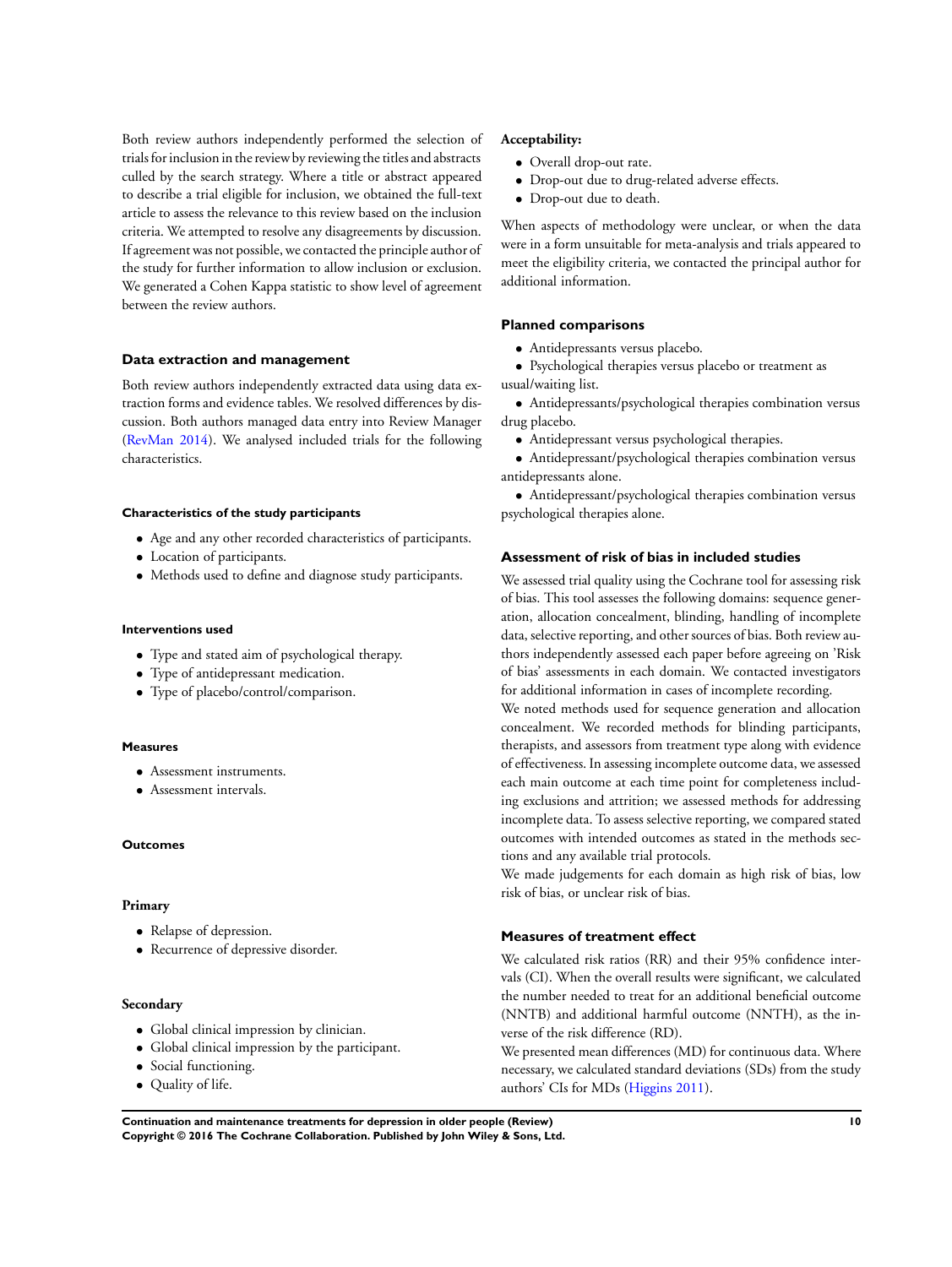### **Unit of analysis issues**

In trials in which participants were treated individually, the unit of analysis was the participants.

#### **Cluster-randomised trials**

In cluster-randomised trials, participants in the same treatment group cannot be regarded as independent and an analysis that ignores clustering is likely to underestimate the standard error (SE) of the estimate. If study authors had taken account of clustering and reported data adjusted for possible within-group correlation, we used the adjusted data in this review. If they did not report adjusted data, we contacted authors to obtain intra-class correlation coefficients.

### **Studies with multiple treatment groups**

We analysed data from studies that compared more than two intervention groups using multiple pair-wise comparisons between all possible pairs of intervention groups while taking care not to include the same group of participants more than once in the same meta-analysis.

#### **Cross-over trials**

Cross-over trails evaluate the effect of experimental intervention compared with control intervention separately for each participant. Cross-over design is unlikely in continuation and maintenance trials in depression, especially trials of psychological therapies that have carry-over effects. As this review uses a point-in-time analysis comparing interventions at six monthly intervals from randomisation, data from cross-over trials could not be included.

### **Dealing with missing data**

We obtained missing data from authors, if available.

We performed an intention-to-treat analysis in studies where more than 60% of people completed the study. We counted everyone allocated to the intervention, whether they completed the followup or not. We assumed that those who dropped out had a negative outcome, with the exception of death.

### **Assessment of heterogeneity**

We used the  $I^2$  statistic as a test of heterogeneity with results interpreted according to the following broad thresholds:

- 0% to 40%: may not be important;
- 30% to 60%: may represent moderate heterogeneity;
- 50% to 90%: may represent substantial heterogeneity;
- 75% to 100%: represents considerable heterogeneity.

### **Assessment of reporting biases**

We entered data from included studies into a funnel graph in an attempt to identify the likelihood of significant publication bias.

### **Data synthesis**

We calculated the RR using the random-effects model as this takes into account any differences between studies even if there is no statistically significant heterogeneity. We inspected data to see if an analysis using a fixed-effect model would make any substantive difference in outcomes that were not statistically significantly heterogeneous.

Where possible, we attempted to convert outcome measures to dichotomous data by identifying cut-off points on rating scales and dividing participants accordingly into 'depression relapse/recurrence' or 'no relapse/recurrence of depression'. If the authors of a study had used a predefined cut-off point for determining clinical effectiveness, we used this, where appropriate. Otherwise, we assumed that if there had been a 50% reduction in a scalederived score, this was interpreted as being a clinically significant response.

We presented non-quantitative data descriptively.

#### **Subgroup analysis and investigation of heterogeneity**

We explored clinical heterogeneity, where possible, using the following subgroup analyses.

• Early-onset depressive disorder and late-onset depressive disorder in continuation and maintenance treatment.

• Response to treatment of participants (recovered) versus participants in remission.

### **Sensitivity analysis**

We performed sensitivity analyses to see if the results were affected by methodological decisions made throughout the review process. We undertook the following analyses to test the impact of including studies at high risk of bias.

- Removing studies at high risk of bias for allocation concealment.
	- Removing studies at high risk of bias for blinding.
	- Removing studies with a drop-out rate above 20%.

#### **'Summary of findings' table**

We produced one 'Summary of findings' table for the two primary outcomes (recurrence and overall drop-outs) at 12 months' follow-up in the main comparison of interest, antidepressant versus placebo. There was no separation into high-risk and low-risk populations, as this was not possible using available data. We graded outcomes using the GRADE approach and produced the table using GRADEprofiler software ([GRADEpro\)](#page-34-0). We based the risk in the intervention group (and its 95% CI) on the assumed risk in

**Continuation and maintenance treatments for depression in older people (Review) 11 Copyright © 2016 The Cochrane Collaboration. Published by John Wiley & Sons, Ltd.**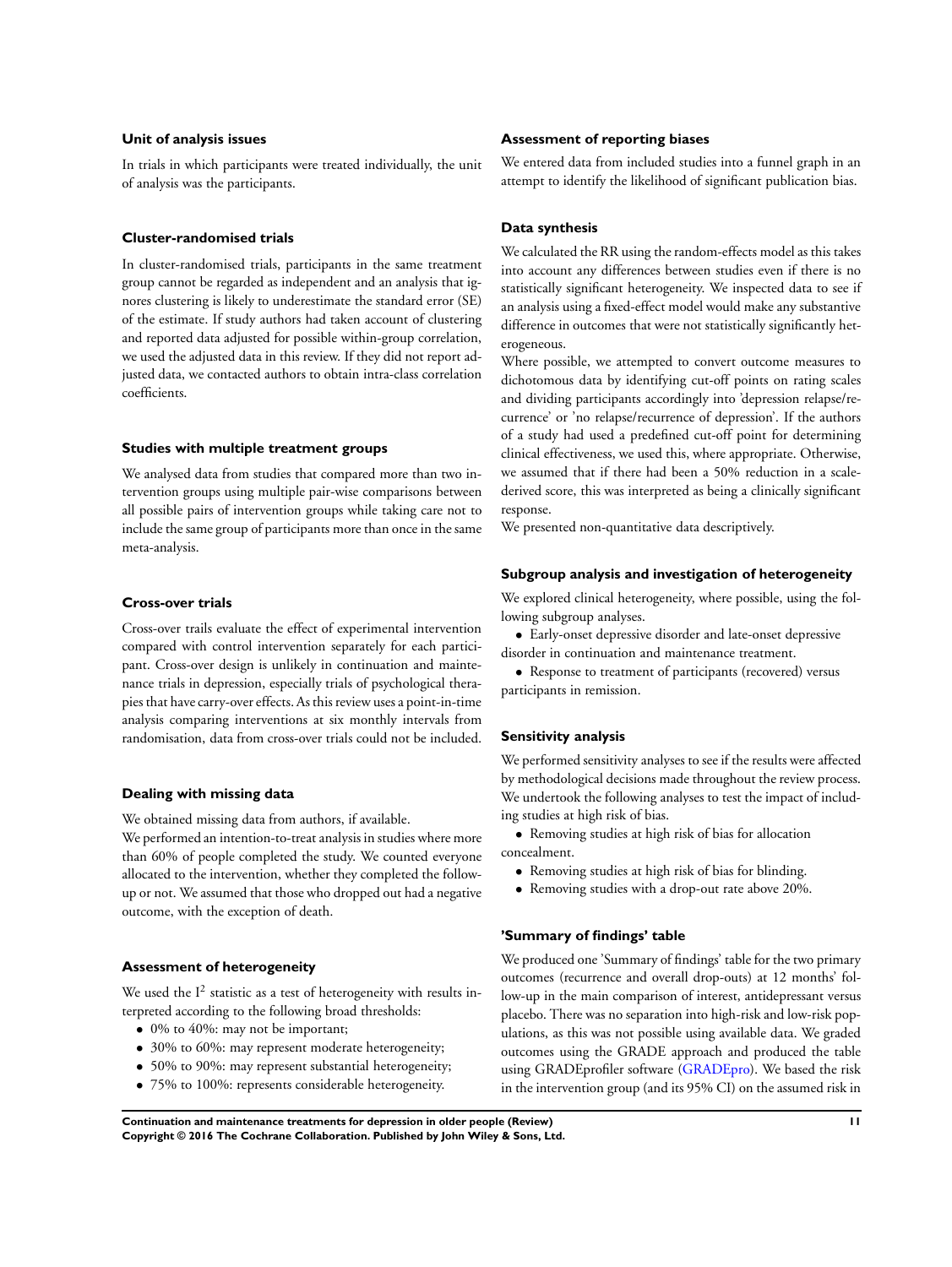the comparison group and the relative effect of the intervention (and its 95% CI).

## **R E S U L T S**

# **Description of studies**

#### **Results of the search**

The updated search yielded 10 new records all of which we examined as full-text articles and excluded as not meeting inclusion criteria. Therefore, the number of included studies remained unchanged from the previous review at seven studies ([Alexopoulos](#page-34-0) [2000](#page-34-0); [Gorwood 2007](#page-34-0); [Klysner 2002;](#page-34-0) [OADIG 1993;](#page-34-0) [Reynolds](#page-34-0) [1999a;](#page-34-0) [Wilkinson 2009](#page-34-0); [Wilson 2003\)](#page-34-0).

We produced an updated study flow diagram incorporating the studies included in the previous review (Figure 1).





**Continuation and maintenance treatments for depression in older people (Review) 12 Copyright © 2016 The Cochrane Collaboration. Published by John Wiley & Sons, Ltd.**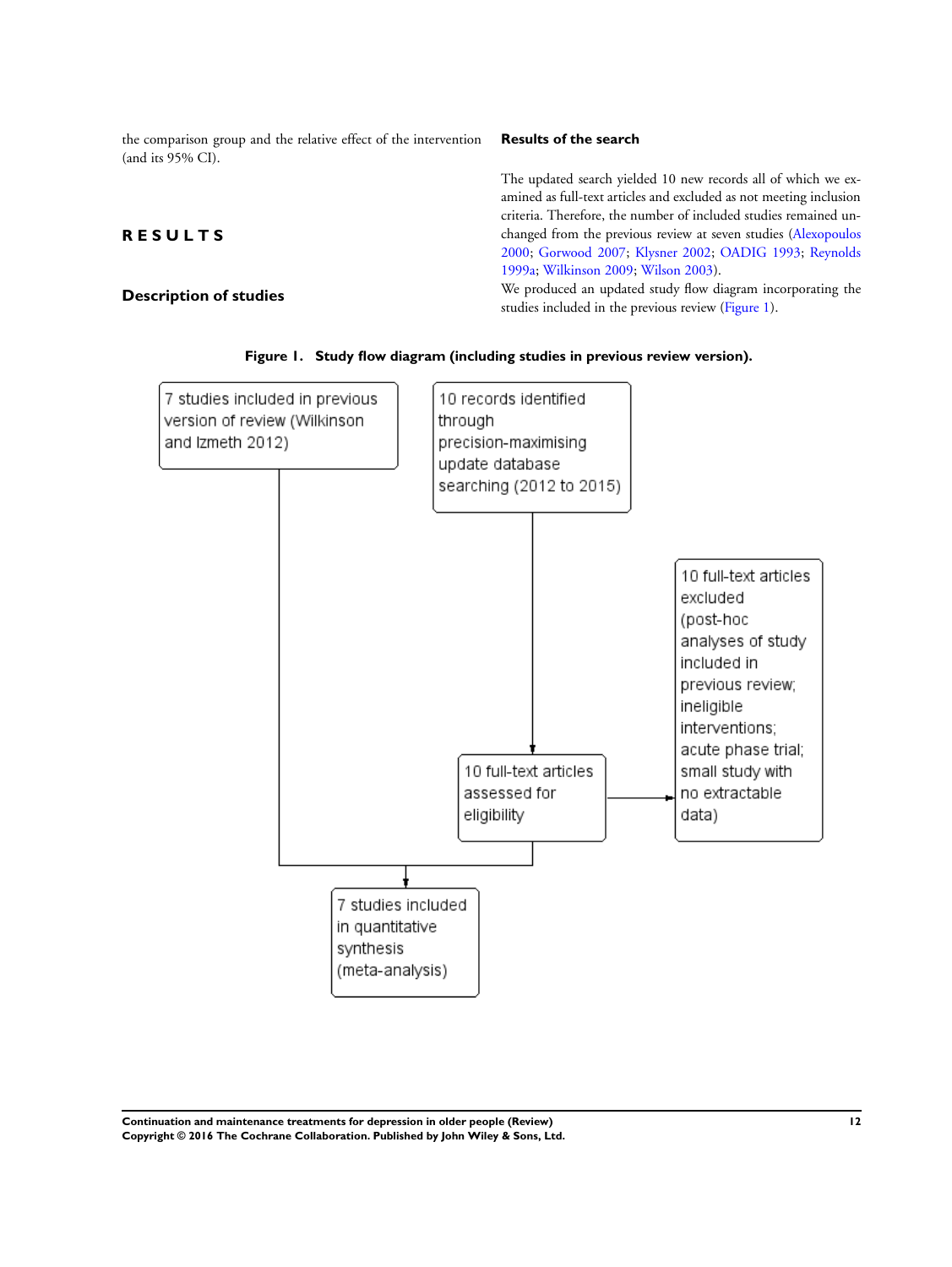### **Included studies**

The review included seven studies. See [Characteristics of included](#page-38-0) [studies](#page-38-0) table.

### **Types of studies**

All seven included studies were of parallel design with participants allocated to therapeutic or control conditions. Four trials were multicentre ([Gorwood 2007;](#page-34-0) [OADIG 1993;](#page-34-0) [Wilkinson 2009;](#page-34-0) [Wilson 2003](#page-34-0)), and three were single centre [\(Alexopoulos 2000;](#page-34-0) [Klysner 2002;](#page-34-0) [Reynolds 1999a](#page-34-0)).

Five of the seven trials included two arms and compared antidepressant medication with drug placebo. Two used a TCA [\(Alexopoulos 2000](#page-34-0); [OADIG 1993](#page-34-0)), and three used an SSRI [\(Gorwood 2007](#page-34-0); [Klysner 2002;](#page-34-0) [Wilson 2003](#page-34-0)). One trial included two arms and compared continuation of any acute phase antidepressant with a combination of antidepressant and group CBT [\(Wilkinson 2009\)](#page-34-0). One trial included four arms and compared a TCA, drug placebo, IPT/drug placebo combination, and TCA/ IPT combination ([Reynolds 1999a\)](#page-34-0).

Study size varied. One trial randomised 43 participants and another trial randomised 45 participants ([Alexopoulos 2000;](#page-34-0) [Wilkinson 2009\)](#page-34-0). One trial randomised 69 participants ([OADIG](#page-34-0) [1993](#page-34-0)), and three randomised between 107 and 121 participants [\(Klysner 2002;](#page-34-0) [Reynolds 1999a;](#page-34-0) [Wilson 2003](#page-34-0)). One trial randomised 305 participants ([Gorwood 2007](#page-34-0)).

#### **Types of participants**

#### **Diagnoses and measures of depression severity**

Two trials required participants to have met DSM-IV criteria for major depression ([Gorwood 2007;](#page-34-0) [Klysner 2002](#page-34-0)). One trial used RDC [\(OADIG 1993](#page-34-0)), one used both DSM-IV and RDC ([Alexopoulos 2000](#page-34-0)), one used Schedule for Affective Disorders and Schizophrenia - Lifetime Version (SADS-L) [\(Reynolds](#page-34-0) [1999a\)](#page-34-0), one used ICD-10 criteria [\(Wilkinson 2009](#page-34-0)), and one used both Automated Geriatric Examination for Computer Assisted Taxonomy (AGECAT) and DSM-III [\(Wilson 2003](#page-34-0)).

Five of the trials also required participants to have scored above a cut-off on a depression rating scale. Three trials used the HDRS [\(Alexopoulos 2000;](#page-34-0) [Reynolds 1999a](#page-34-0); [Wilson 2003](#page-34-0)) and two trials used the MADRS ([Gorwood 2007](#page-34-0); [Klysner 2002](#page-34-0)).

Participants in all trials were in remission from depression before randomisation. All trials defined remission as scoring below a cutoff on a depression rating scale. Four trials used the MADRS with cut-offs of less than 13 ([Gorwood 2007](#page-34-0)), less than 12 ([Klysner](#page-34-0) [2002](#page-34-0)), less than 11 [\(OADIG 1993\)](#page-34-0), and less than 10 ([Wilkinson](#page-34-0) [2009](#page-34-0)). Two trials used the 17-item HDRS with a cut-off of less than 11 ([Reynolds 1999a](#page-34-0); [Wilson 2003\)](#page-34-0). One trial used the 24 item HDRS with a cut-off of less than 11 as well as the Cornell rating scale for depression with a cut-off of less than 7 ([Alexopoulos](#page-34-0)

[2000](#page-34-0)). Two of the trials also required participants no longer to meet the diagnostic criteria for depression used for entry to the study [\(Alexopoulos 2000](#page-34-0); [Wilkinson 2009\)](#page-34-0). In all trials, participants were required to have been in a stable period of remission before randomisation. In the majority of trials, the period of remission was 16 weeks. In two trials, the required period of remission was shorter, that is, eight weeks [\(OADIG 1993](#page-34-0)) and four weeks ( [Wilson 2003\)](#page-34-0). One trial required a period of remission of between eight weeks and one year ([Wilkinson 2009](#page-34-0)).

#### **Recruitment source**

Four of the seven trials were based in psychiatry clinics in the USA and continental Europe ([Alexopoulos 2000](#page-34-0); [Gorwood 2007;](#page-34-0) [Klysner 2002](#page-34-0); [Reynolds 1999a\)](#page-34-0). Authors described two of these clinics as research clinics [\(Klysner 2002;](#page-34-0) [Reynolds 1999a\)](#page-34-0). The other three trials were based in the UK National Health Service, recruiting people from primary and secondary care ([OADIG](#page-34-0) [1993](#page-34-0); [Wilkinson 2009;](#page-34-0) [Wilson 2003](#page-34-0)). Two of these included a proportion of participants who had received inpatient treatment [\(OADIG 1993](#page-34-0); [Wilkinson 2009](#page-34-0)), and one included some participants who had been recruited through a research community survey [\(Wilson 2003\)](#page-34-0).

### **Participant characteristics**

In keeping with the search strategy used, all participants were aged 60 years and over. Although the search had yielded many trials with adults of all ages that included a proportion of people aged 60 years and over, none of these analysed results separately from older participants and so we excluded all of them from the review. Three of the included trials recruited participants aged 65 years and over (Gorwood 2007; Klysner 2002; [Wilson 2003](#page-34-0)); the remaining trials included participants aged 60 years and over. In six of the trials, the mean age was between 73 and 77 years; in the other trial, the mean was 67 years [\(Reynolds 1999a](#page-34-0)). In all trials, the majority of the participants were women. One trial stipulated that participants should have experienced at least one previous episode of major depression within the previous three years [\(Reynolds 1999a\)](#page-34-0). One trial required participants to have experienced a depressive episode of at least four weeks' duration ([Gorwood 2007](#page-34-0)).

#### **Exclusion criteria**

All trials except one ([Wilkinson 2009\)](#page-34-0) excluded people with severe or unstable physical illness. All except one ([Klysner 2002](#page-34-0)) used a single measure of cognitive function to exclude people with cognitive impairment. However, the degree of cognitive impairment for exclusion varied considerably between studies. Of six studies using the Folstein Mini Mental State Examination, the lowest cut-off (representing the greatest degree of cognitive impairment) was 12 [\(Wilson 2003](#page-34-0)), and the highest cut-off (representing the smallest degree of cognitive impairment) was 27 ([Reynolds 1999a](#page-34-0)). Two studies excluded people whose depressive episode had been treated with ECT ([Gorwood 2007](#page-34-0); [Klysner 2002](#page-34-0)), and the two studies randomising to TCAs excluded people who were known to be un-

**Continuation and maintenance treatments for depression in older people (Review) 13 Copyright © 2016 The Cochrane Collaboration. Published by John Wiley & Sons, Ltd.**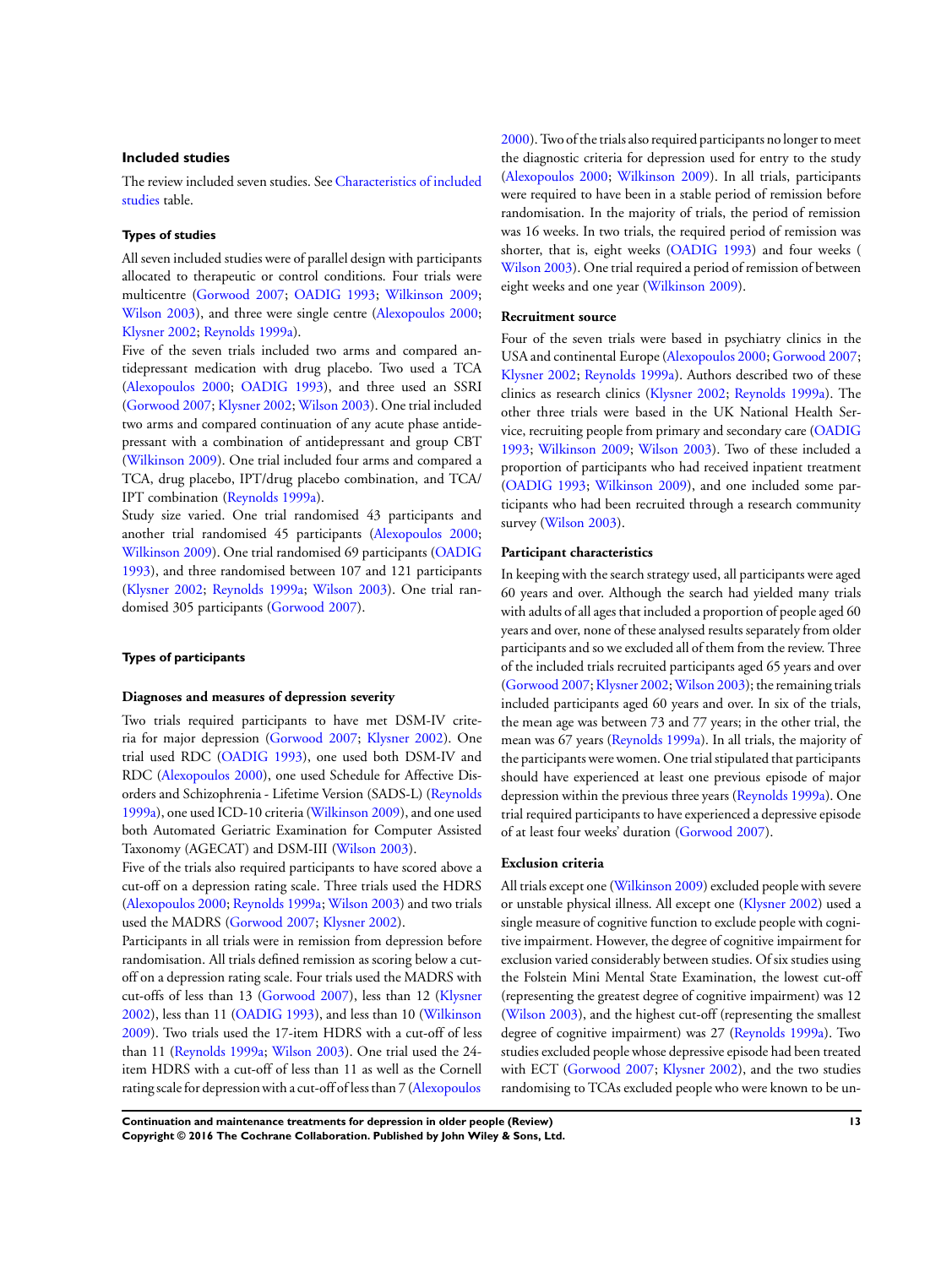able to tolerate that class of antidepressant or who had contraindications to their use ([OADIG 1993](#page-34-0); [Reynolds 1999a\)](#page-34-0).

Three trials excluded people who had been treated for psychotic depression ([Gorwood 2007](#page-34-0); [Reynolds 1999a](#page-34-0); [Wilson 2003](#page-34-0)). Three trials excluded people who had a history of any other psychiatric disorders, including bipolar disorder [\(Alexopoulos 2000;](#page-34-0) [Gorwood 2007](#page-34-0); [Klysner 2002\)](#page-34-0). One trial limited exclusion to bipolar disorder and dysthymia [\(Reynolds 1999a](#page-34-0)), and one to bipolar disorder alone [\(Wilkinson 2009\)](#page-34-0).

#### **Types of intervention**

### **Antidepressant drugs and drug placebo interventions**

All trials except one ([Wilkinson 2009](#page-34-0)) involved comparison of active antidepressant treatment with antidepressant placebo. Three of these trials used TCAs. One trial adjusted nortriptyline dose to achieve a plasma level of 60 ng/mL to 150 ng/mL, while people randomised to placebo underwent titration from nortriptyline over a 10-week period; all participants continued to attend a medication clinic ([Alexopoulos 2000](#page-34-0)). The second trial adjusted nortriptyline dose to achieve a plasma level of 80 ng/mL to 120 ng/mL with people randomised to placebo undergoing a six-week titration; all participants continued to attend a medication clinic [\(Reynolds 1999a](#page-34-0)). In the third trial using TCAs, all participants in the active treatment arm received dothiepin 75 mg daily ([OADIG](#page-34-0) [1993](#page-34-0)). None of the study authors specified titration arrangements for participants randomised to placebo.

The other three trials comparing active treatment with placebo antidepressant used SSRIs. [Gorwood 2007](#page-34-0) used escitalopram at 10 mg or 20 mg daily, according to the dose required during active treatment. Participants randomised to receive placebo underwent direct switch from escitalopram 10 mg daily or titration over one week from 20 mg daily. [Klysner 2002](#page-34-0) used citalopram at 20 mg, 30 mg, or 40 mg daily, according to the dose required during acute treatment; they did not specify titration procedures for participants randomised to placebo. [Wilson 2003](#page-34-0) used sertraline at a dose of 50 mg, 100 mg, or 150 mg daily according to the dose used in the acute phase treatment except with participants who had required a dose of 200 mg in the acute phase who had this reduced to 150 mg. They did not specify titration procedures for participants randomised to placebo.

[Reynolds 1999a](#page-34-0) compared nortriptyline at a plasma level of 80 ng/mL to 120 ng/mL and medication clinic attendance with nortriptyline titrated for four weeks after randomisation to achieve a lower plasma level of 40 ng/mL to 60 ng/mL with medication clinic attendance. In[Wilkinson 2009,](#page-34-0) all participants in both arms continued to receive whichever antidepressant had been used in their acute phase treatment.

### **Types of psychological therapies**

monthly basis throughout the whole period of follow-up, that is, for three years or until recurrence or drop-out. Reference is made to use of a therapy manual. The other trial to involve a psychological therapies used eight sessions of group CBT over a fixed 12 week period [\(Wilkinson 2009](#page-34-0)). This was a standardised therapy using a treatment manual and therapy homework, including usual cognitive behavioural techniques of activity scheduling, thought monitoring, and thought challenging.

#### **Process evaluation of psychotherapeutic evaluation**

[Reynolds 1999a](#page-34-0) audiotaped IPT sessions and rated them for treatment integrity and compliance with the treatment manual. Although not explicitly stated, a reference indicated that a rating tool was used ([Wagner 1992](#page-34-0)), although compliance ratings are not given. [Wilkinson 2009](#page-34-0) videotaped group CBT sessions and rated a 25% sample for therapy quality and adherence to the treatment manual using a modified version of the Cognitive Therapy Rating Scale ([Blackburn 2001](#page-34-0)). All sessions achieved the predetermined level of therapy competence, apart from the sessions from the first group treated.

#### **Types of outcome measures**

#### **Primary outcomes**

Primary outcome measures were rates of recurrence of depression using predetermined cut-offs on different depression rating scales, diagnostic criteria, or clinical judgement. One study used the 17 item HDRS requiring a score of 13 or more ([Wilson 2003](#page-34-0)). Another study used the 24-item HDRS, requiring a score of 17 or more ([Alexopoulos 2000](#page-34-0)). Four studies used the MADRS, two requiring a score of 22 or more ([Gorwood 2007;](#page-34-0) [Klysner 2002\)](#page-34-0), one a score of 11 or more [\(OADIG 1993\)](#page-34-0), and the other a score of 10 or more ([Wilkinson 2009](#page-34-0)). Three studies also allowed recurrence to be identified by clinical judgement ([Gorwood 2007](#page-34-0); [OADIG](#page-34-0) [1993](#page-34-0); [Reynolds 1999a](#page-34-0)), one by RDC [\(Alexopoulos 2000](#page-34-0)), and one by DSM-IIIR criteria ([Wilson 2003](#page-34-0)).

#### **Secondary outcomes**

No study reported long-term recurrence rates of depression after discontinuation of treatments. One study measured changes in ob-server-rated Clinical Global Impression (CGI) [\(Gorwood 2007](#page-34-0)). No studies reported social functioning measures or quality of life measures. Six of the seven studies reported death rates; one study did not state death rates [\(Alexopoulos 2000](#page-34-0)), but it was apparent that no deaths occurred during follow-up. One study reported overall drop-out rates without identifying drop-outs specifically due to adverse effects and deaths, and the study authors provided no further data ([OADIG 1993](#page-34-0)).

### **Acceptability**

Only two trials included psychological therapies. One trial used IPT [\(Reynolds 1999a\)](#page-34-0). Treatment sessions were delivered on a Six of the seven studies reported overall drop-out rates. One study did not state drop-out rates, but it was apparent that no drop-

**Continuation and maintenance treatments for depression in older people (Review) 14 Copyright © 2016 The Cochrane Collaboration. Published by John Wiley & Sons, Ltd.**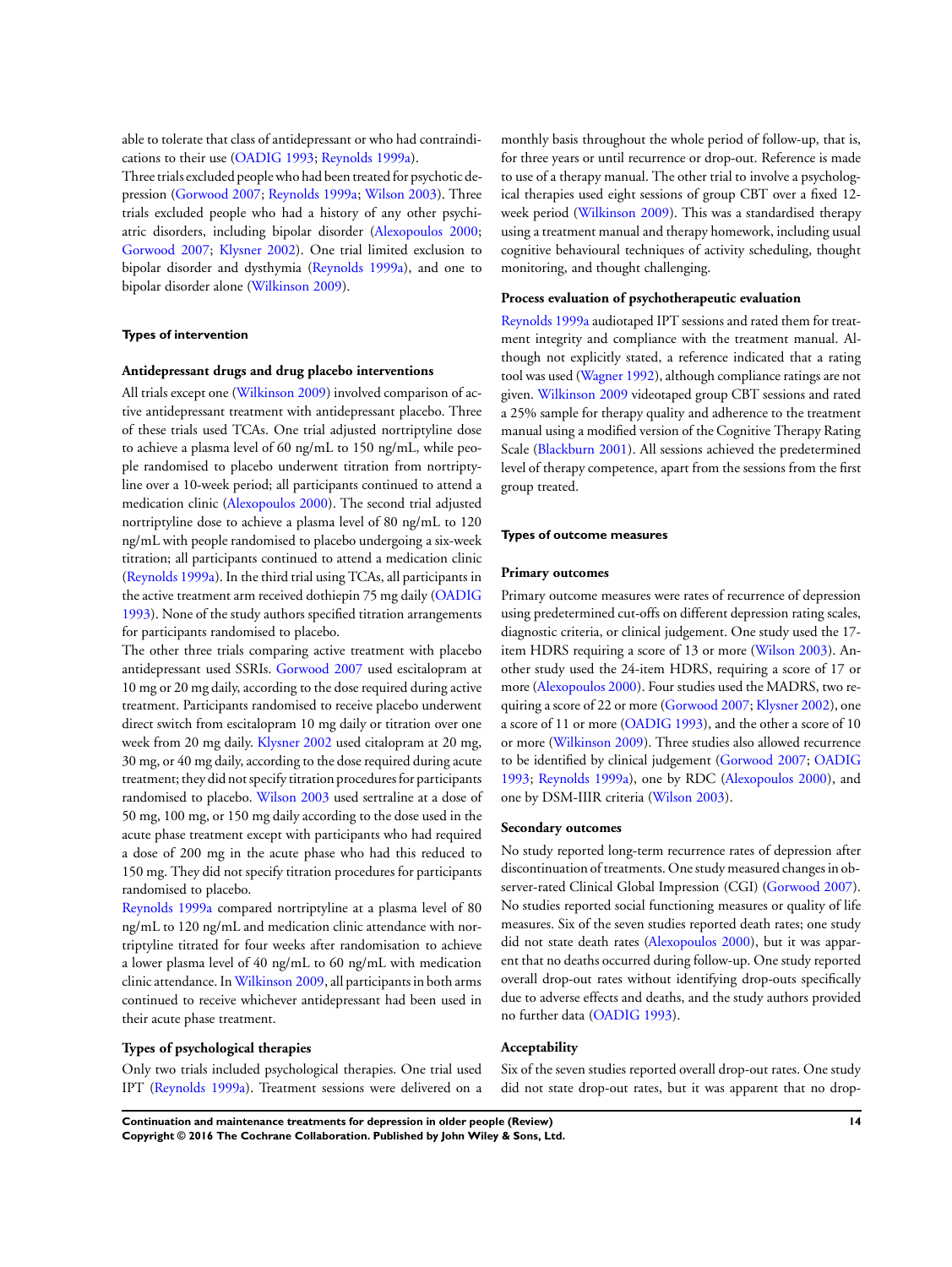outs occurred during follow-up ([Alexopoulos 2000\)](#page-34-0). Three of the studies reported drop-out rates due to drug-related adverse effects ( [Gorwood 2007](#page-34-0); [Klysner 2002](#page-34-0); [Wilson 2003\)](#page-34-0). One study reported overall drop-out rates without identifying drop-outs specifically due to adverse effects and deaths, and study authors provided no further data [\(OADIG 1993\)](#page-34-0).

the other because some participants received augmentation with lithium or perphenazine, which was not discontinued at randomisation [\(Reynolds 2006](#page-34-0)). See [Characteristics of excluded studies](#page-50-0) table.

### **Studies awaiting classification**

We identified no studies awaiting classification.

### **Ongoing studies**

We identified no ongoing studies.

The most frequent reason for exclusion of studies was inclusion in trials of participants aged 60 years and over with younger adults, with no separate analysis of data from older participants. We excluded two trials by Reynolds et al., one because it compared two serum levels of the same antidepressant [\(Reynolds 1999b\)](#page-34-0), and

**Excluded studies**

### **Risk of bias in included studies**

See Figure 2 and [Figure 3](#page-17-0) for summary graphs.

**Figure 2. Risk of bias graph: review authors' judgements about each risk of bias item presented as percentages across all included studies.**

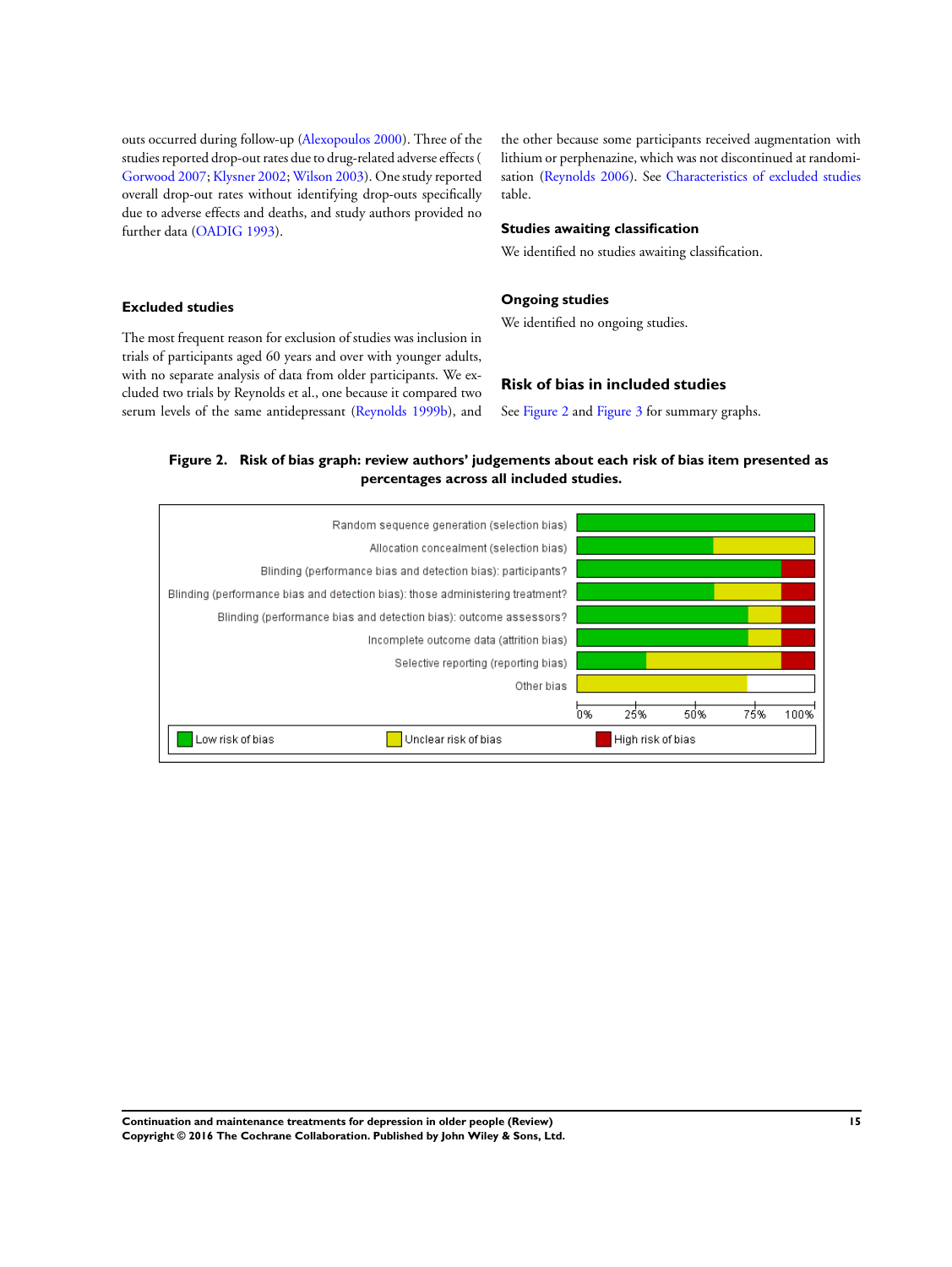|                  | Random sequence generation (selection bias) | Allocation concealment (selection bias) | Blinding (performance bias and detection bias): participants? | Blinding (performance bias and detection bias): those administering treatment? | Blinding (performance bias and detection bias): outcome assessors? | Incomplete outcome data (attrition bias) | Selective reporting (reporting bias) | Other bias |
|------------------|---------------------------------------------|-----------------------------------------|---------------------------------------------------------------|--------------------------------------------------------------------------------|--------------------------------------------------------------------|------------------------------------------|--------------------------------------|------------|
| Alexopoulos 2000 | ŧ                                           | ?                                       | Ŧ                                                             | ?                                                                              | Ŧ                                                                  | Î,                                       | 9                                    | ?          |
| Gorwood 2007     | Ŧ                                           | ÷                                       | ¥                                                             | ÷                                                                              | $\bullet$                                                          | Ŧ                                        | ?                                    | ?          |
| Klysner 2002     | Ŧ                                           | ?                                       | ٠                                                             | ?                                                                              | ÷                                                                  | ÷                                        | ÷                                    | Î,         |
| OADIG 1993       | Ŧ                                           | 7                                       | ¥                                                             | Ŧ                                                                              | 7                                                                  |                                          | 7                                    | ?          |
| Reynolds 1999a   | Ŧ                                           | Ŧ                                       | ÷                                                             | ŧ                                                                              | ŧ                                                                  | Ŧ                                        | ?                                    |            |
| Wilkinson 2009   | Ŧ                                           | Ŧ                                       | ۳                                                             | ÷                                                                              | ÷                                                                  | Ŧ                                        | Ŧ                                    |            |
| Wilson 2003      | Ŧ                                           | $\bullet$                               | ÷                                                             | ÷                                                                              | $\ddot{}$                                                          | ÷                                        | ?                                    | ?          |

<span id="page-17-0"></span>**Figure 3. Risk of bias summary: review authors' judgements about each risk of bias item for each included study.**

**Continuation and maintenance treatments for depression in older people (Review) 16 Copyright © 2016 The Cochrane Collaboration. Published by John Wiley & Sons, Ltd.**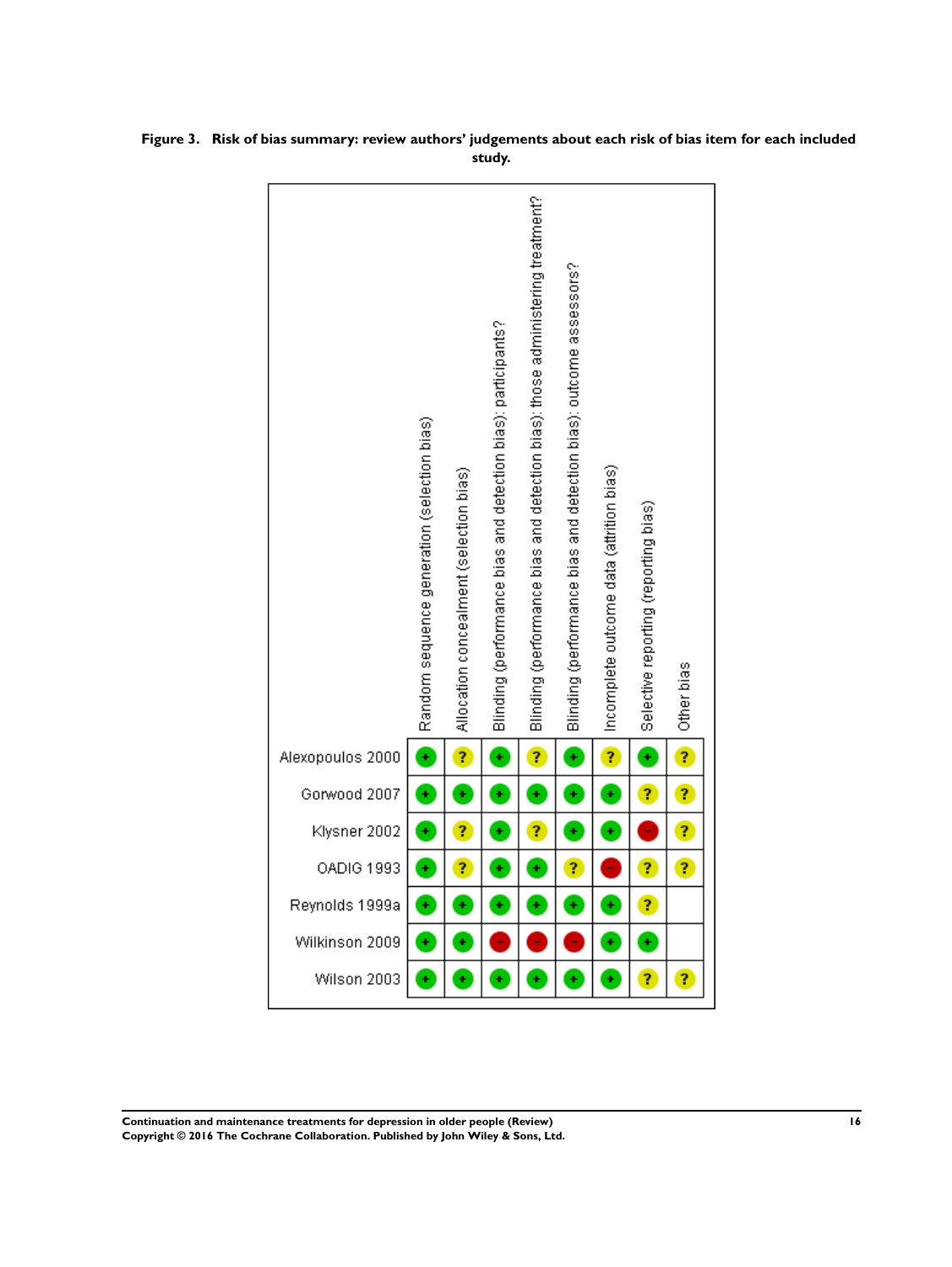### <span id="page-18-0"></span>**Allocation**

#### **Sequence generation**

All studies used adequate sequence generation. All reported using random allocation, although not all studies stated the randomisation method. Two studies also employed stratification ([OADIG](#page-34-0) [1993](#page-34-0); [Wilkinson 2009](#page-34-0)).

#### **Allocation concealment**

Four studies used adequate allocation concealment ([Gorwood](#page-34-0) [2007](#page-34-0); [Reynolds 1999a;](#page-34-0) [Wilkinson 2009;](#page-34-0) [Wilson 2003\)](#page-34-0). Allocation concealment was unclear in the remaining studies.

### **Blinding**

#### **Blinding of participants**

The six studies that investigated antidepressant medication achieved blinding of participants using placebo arms ([Alexopoulos](#page-34-0) [2000](#page-34-0); [Gorwood 2007](#page-34-0); [Klysner 2002;](#page-34-0) [OADIG 1993;](#page-34-0) [Reynolds](#page-34-0) [1999a;](#page-34-0) [Wilson 2003\)](#page-34-0). The two trials involving psychological therapies could not achieve blinding of participants as psychological therapies involve active participation from people receiving the treatment [\(Reynolds 1999a](#page-34-0); [Wilkinson 2009](#page-34-0)).

#### **Blinding of those delivering treatment**

There was adequate blinding of those delivering treatment in four of the studies ([Gorwood 2007;](#page-34-0) [OADIG 1993](#page-34-0); [Reynolds](#page-34-0) [1999a;](#page-34-0) [Wilson 2003](#page-34-0)). Blinding was unclear in two of the studies [\(Alexopoulos 2000](#page-34-0); [Klysner 2002](#page-34-0)). In the two studies with psychological therapy arms, blinding was not possible [\(Reynolds](#page-34-0) [1999a;](#page-34-0) [Wilkinson 2009](#page-34-0)).

#### **Blinding of assessors**

Blinding of assessors was adequate in five of the studies ( [Alexopoulos 2000;](#page-34-0) [Gorwood 2007](#page-34-0); [Klysner 2002;](#page-34-0) [Reynolds](#page-34-0) [1999a;](#page-34-0) [Wilson 2003](#page-34-0)), and unclear in one ([OADIG 1993](#page-34-0)). Blinding inadequate in [Wilkinson 2009](#page-34-0) as the study authors report that, during follow-up assessments, some participants used terms that indicated they had become familiar with CBT, the intervention under investigation, causing unblinding of the assessor.

#### **Incomplete outcome data**

All studies addressed incomplete data [\(Alexopoulos 2000](#page-34-0); [Gorwood 2007](#page-34-0); [Klysner 2002;](#page-34-0) [OADIG 1993;](#page-34-0) [Reynolds 1999a;](#page-34-0) [Wilkinson 2009;](#page-34-0) [Wilson 2003\)](#page-34-0).

#### **Selective reporting**

Only one study was free from selective reporting as the study protocol was available to the authors [\(Wilkinson 2009](#page-34-0)). There were no other study protocols available so risk of bias in the other six studies was uncertain.

#### **Other potential sources of bias**

All seven studies involved antidepressant medication; one involved a range of medications ([Wilkinson 2009\)](#page-34-0), while the others involved single agents. Involvement by pharmaceutical companies in trials may introduce bias as companies hold a vested interest in the results. Three studies were funded by pharmaceutical companies ([Klysner 2002](#page-34-0); [OADIG 1993](#page-34-0); [Wilson 2003\)](#page-34-0). The funding of [Gorwood 2007](#page-34-0) was unclear but employees of a pharmaceutical company were among the investigators. The funding of [Alexopoulos 2000](#page-34-0) was also unclear. Independent grant-giving bodies funded the remaining studies [\(Reynolds 1999a;](#page-34-0) [Wilkinson](#page-34-0) [2009](#page-34-0)).

Six of the seven studies involved titration from active antidepressant to placebo antidepressant ([Alexopoulos 2000](#page-34-0); [Gorwood](#page-34-0) [2007](#page-34-0); [Klysner 2002;](#page-34-0) [OADIG 1993](#page-34-0); [Reynolds 1999a;](#page-34-0) [Wilson](#page-34-0) [2003](#page-34-0)). This can introduce bias through carry-over therapeutic effects if titration is slow, or by discontinuation symptoms if titration is rapid. Two studies described gradual tapering of antidepressant dose under double-blind conditions; in one study, this was over 10 weeks ([Alexopoulos 2000\)](#page-34-0), and in the other study was over six weeks [\(Reynolds 1999a](#page-34-0)). In [Gorwood 2007,](#page-34-0) participants randomised to receive placebo underwent direct switch from escitalopram 10 mg daily or titration over one week from escitalopram 20 mg daily. The remaining studies did not state the procedures for titration [\(Klysner 2002;](#page-34-0) [OADIG 1993;](#page-34-0) [Wilson 2003\)](#page-34-0).

Two trials included delivery of psychological treatments [\(Reynolds](#page-34-0) [1999a;](#page-34-0) [Wilkinson 2009\)](#page-34-0). Poor treatment fidelity is a potential source of bias in psychological treatment trials. However, both trials used psychological therapists with high levels of training and included supervision in the relevant therapy (IPT ([Reynolds 1999a](#page-34-0)) and group CBT ([Wilkinson 2009\)](#page-34-0)). Both trials also used a therapist competency scale to measure treatment fidelity. Therefore, this potential source of bias was low in these studies.

Studies reported different drop-out rates. Higher rates of drop-out may occur in people taking active medication and experiencing adverse effects, leading to bias.

**Continuation and maintenance treatments for depression in older people (Review) 17 Copyright © 2016 The Cochrane Collaboration. Published by John Wiley & Sons, Ltd.**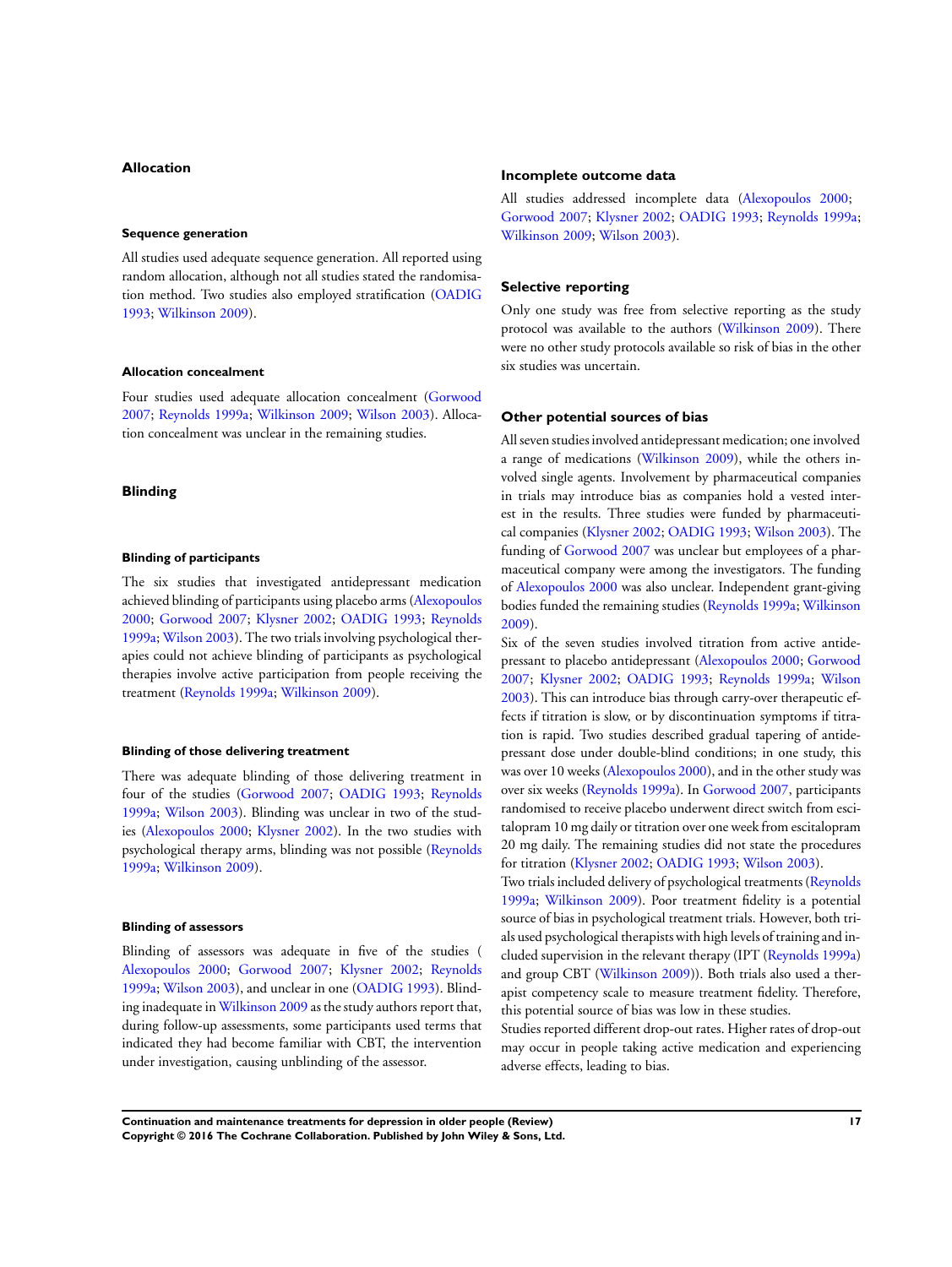### **Effects of interventions**

See: **[Summary of findings for the main comparison](#page-5-0)** [Antidepressant medication compared with placebo at 12 months'](#page-5-0) [follow-up](#page-5-0)

We performed intention-to-treat analyses in all comparisons.

### **1. Antidepressants versus placebo**

#### **Primary outcomes**

### **1.1 Recurrence rate of depression at 12 months**

There was a statistically significant difference favouring antidepressants in reducing recurrence at 12 months compared with placebo (three RCTs, n = 247, RR 0.67, 95% CI 0.55 to 0.82) ([Figure 4](#page-20-0)). This translated to an NNTB of 5. Fixed-effect modelling found the same effect. We downgraded the outcome from high to low quality of evidence due to imprecision and risk of bias.

**Continuation and maintenance treatments for depression in older people (Review) 18 Copyright © 2016 The Cochrane Collaboration. Published by John Wiley & Sons, Ltd.**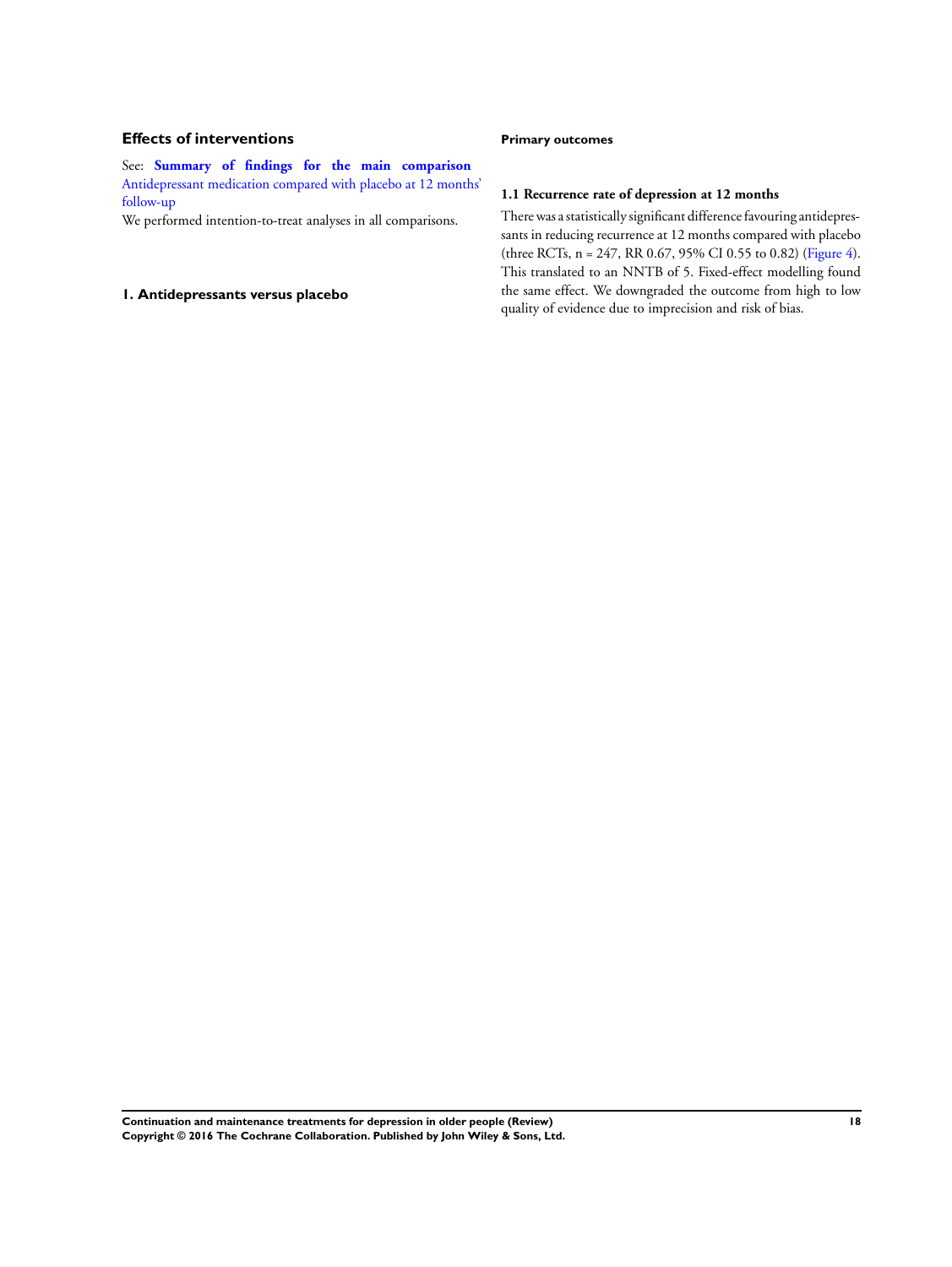|                                                                                                                                                     |                                         |           | Placebo                   |           |                 |                                                 |                                          |
|-----------------------------------------------------------------------------------------------------------------------------------------------------|-----------------------------------------|-----------|---------------------------|-----------|-----------------|-------------------------------------------------|------------------------------------------|
| <b>Study or Subgroup</b>                                                                                                                            | <b>Antidepressants</b><br><b>Events</b> |           | <b>Total Events Total</b> |           |                 | <b>Risk Ratio</b><br>Weight M-H, Random, 95% CI | <b>Risk Ratio</b><br>M-H, Random, 95% CI |
| 1.1.1 Recurrence at 6 months                                                                                                                        |                                         |           |                           |           |                 |                                                 |                                          |
| Gorwood 2007                                                                                                                                        | 23                                      | 152       | 63                        | 153       | 36.8%           | $0.37$ [0.24, 0.56]                             |                                          |
| OADIG 1993                                                                                                                                          | 10                                      | 33        | 15                        | 36        | 31.0%           | 0.73 [0.38, 1.39]                               |                                          |
| Wilson 2003                                                                                                                                         | 16                                      | 56        | 15                        | 57        | 32.2%           | 1.09 [0.60, 1.98]                               |                                          |
| Subtotal (95% CI)                                                                                                                                   |                                         | 241       |                           | 246       | 100.0%          | 0.64 [0.32, 1.27]                               |                                          |
| Total events                                                                                                                                        | 49                                      |           | 93                        |           |                 |                                                 |                                          |
| Heterogeneity: Tau <sup>2</sup> = 0.28; Chi <sup>2</sup> = 9.23, df = 2 (P = 0.010); $P = 78\%$                                                     |                                         |           |                           |           |                 |                                                 |                                          |
| Test for overall effect: $Z = 1.26$ (P = 0.21)                                                                                                      |                                         |           |                           |           |                 |                                                 |                                          |
|                                                                                                                                                     |                                         |           |                           |           |                 |                                                 |                                          |
| 1.1.2 Recurrence at 12 months                                                                                                                       |                                         |           |                           |           |                 |                                                 |                                          |
| Klysner 2002                                                                                                                                        | 34                                      | 60        | 49                        | 61        | 65.0%           | $0.71$ [0.55, 0.91]                             |                                          |
| OADIG 1993                                                                                                                                          | 13                                      | 33        | 21                        | 36        | 16.4%           | $0.68$ [0.41, 1.12]                             |                                          |
| Reynolds 1999a<br>Subtotal (95% CI)                                                                                                                 | 12                                      | 28<br>121 | 22                        | 29<br>126 | 18.6%<br>100.0% | $0.56$ [0.35, 0.91]<br>$0.67$ [0.55, 0.82]      |                                          |
| Total events                                                                                                                                        | 59                                      |           | 92                        |           |                 |                                                 |                                          |
| Heterogeneity: Tau <sup>2</sup> = 0.00; Chi <sup>2</sup> = 0.67, df = 2 (P = 0.72); $P = 0\%$                                                       |                                         |           |                           |           |                 |                                                 |                                          |
| Test for overall effect: $Z = 3.81$ (P = 0.0001)                                                                                                    |                                         |           |                           |           |                 |                                                 |                                          |
|                                                                                                                                                     |                                         |           |                           |           |                 |                                                 |                                          |
| 1.1.3 Recurrence at 18 months                                                                                                                       |                                         |           |                           |           |                 |                                                 |                                          |
| OADIG 1993                                                                                                                                          | 16                                      | 33        | 23                        |           | 36 100.0%       | 0.76 [0.49, 1.17]                               |                                          |
| Subtotal (95% CI)                                                                                                                                   |                                         | 33        |                           | 36        | 100.0%          | $0.76$ [0.49, 1.17]                             |                                          |
| Total events                                                                                                                                        | 16                                      |           | 23                        |           |                 |                                                 |                                          |
| Heterogeneity: Not applicable                                                                                                                       |                                         |           |                           |           |                 |                                                 |                                          |
| Test for overall effect: $Z = 1.26$ (P = 0.21)                                                                                                      |                                         |           |                           |           |                 |                                                 |                                          |
| 1.1.4 Recurrence at 24 months                                                                                                                       |                                         |           |                           |           |                 |                                                 |                                          |
| Alexopoulos 2000                                                                                                                                    | 4                                       | 22        | 11                        | 21        | 6.1%            |                                                 |                                          |
| OADIG 1993                                                                                                                                          | 18                                      | 33        | 23                        | 36        | 25.4%           | $0.35$ [0.13, 0.92]<br>$0.85$ [0.57, 1.27]      |                                          |
| Reynolds 1999a                                                                                                                                      | 16                                      | 28        | 24                        | 29        | 28.5%           | $0.69$ [0.48, 0.99]                             |                                          |
| Wilson 2003                                                                                                                                         | 36                                      | 56        | 40                        | 57        | 40.0%           | 0.92 [0.71, 1.19]                               |                                          |
| Subtotal (95% CI)                                                                                                                                   |                                         | 139       |                           | 143       | 100.0%          | $0.78$ [0.61, 1.01]                             |                                          |
| Total events                                                                                                                                        | 74                                      |           | 98                        |           |                 |                                                 |                                          |
| Heterogeneity: Tau <sup>2</sup> = 0.02; Chi <sup>2</sup> = 4.77, df = 3 (P = 0.19); $P = 37\%$                                                      |                                         |           |                           |           |                 |                                                 |                                          |
| Test for overall effect: $Z = 1.91$ (P = 0.06)                                                                                                      |                                         |           |                           |           |                 |                                                 |                                          |
| 1.1.5 Recurrence at 36 months                                                                                                                       |                                         |           |                           |           |                 |                                                 |                                          |
| Revnolds 1999a                                                                                                                                      | 16                                      | 28        | 26                        |           | 29 100.0%       | $0.64$ [0.45, 0.90]                             |                                          |
| Subtotal (95% CI)                                                                                                                                   |                                         | 28        |                           | 29        | 100.0%          | $0.64$ [0.45, 0.90]                             |                                          |
| Total events                                                                                                                                        | 16                                      |           | 26                        |           |                 |                                                 |                                          |
| Heterogeneity: Not applicable                                                                                                                       |                                         |           |                           |           |                 |                                                 |                                          |
| Test for overall effect: $Z = 2.57$ (P = 0.01)                                                                                                      |                                         |           |                           |           |                 |                                                 |                                          |
|                                                                                                                                                     |                                         |           |                           |           |                 |                                                 |                                          |
| 1.1.6 Recurrence at final follow-up                                                                                                                 |                                         |           |                           |           |                 |                                                 |                                          |
| Alexopoulos 2000                                                                                                                                    | 4                                       | 22        | 11                        | 21        | 6.5%            | $0.35$ [0.13, 0.92]                             |                                          |
| Gorwood 2007                                                                                                                                        | 23                                      | 152       | 63                        | 153       | 16.3%           | $0.37$ [0.24, 0.56]                             |                                          |
| Klysner 2002                                                                                                                                        | 34                                      | 60        | 49                        | 61        | 20.9%           | $0.71$ [0.55, 0.91]                             |                                          |
| OADIG 1993                                                                                                                                          | 18                                      | 33        | 23                        | 36        | 17.0%           | $0.85$ [0.57, 1.27]                             |                                          |
| Reynolds 1999a                                                                                                                                      | 16                                      | 28        | 26                        | 29        | 18.4%           | $0.64$ [0.45, 0.90]                             |                                          |
| Wilson 2003                                                                                                                                         | 36                                      | 56<br>351 | 40                        | 57        | 20.8%           | $0.92$ [0.71, 1.19]                             |                                          |
| Subtotal (95% CI)                                                                                                                                   |                                         |           |                           | 357       | 100.0%          | $0.65$ [0.48, 0.87]                             |                                          |
| Total events                                                                                                                                        | 131                                     |           | 212                       |           |                 |                                                 |                                          |
| Heterogeneity: Tau <sup>2</sup> = 0.09; Chi <sup>2</sup> = 18.66, df = 5 (P = 0.002); $P = 73\%$<br>Test for overall effect: $Z = 2.93$ (P = 0.003) |                                         |           |                           |           |                 |                                                 |                                          |
|                                                                                                                                                     |                                         |           |                           |           |                 |                                                 |                                          |
|                                                                                                                                                     |                                         |           |                           |           |                 |                                                 |                                          |
|                                                                                                                                                     |                                         |           |                           |           |                 |                                                 | Ò.05<br>0.2<br>20<br>6<br>1              |
|                                                                                                                                                     |                                         |           |                           |           |                 |                                                 | Favours antidepressants Favours placebo  |

### <span id="page-20-0"></span>**Figure 4. Forest plot of comparison: 1 Antidepressant versus placebo, outcome: 1.2 Recurrence.**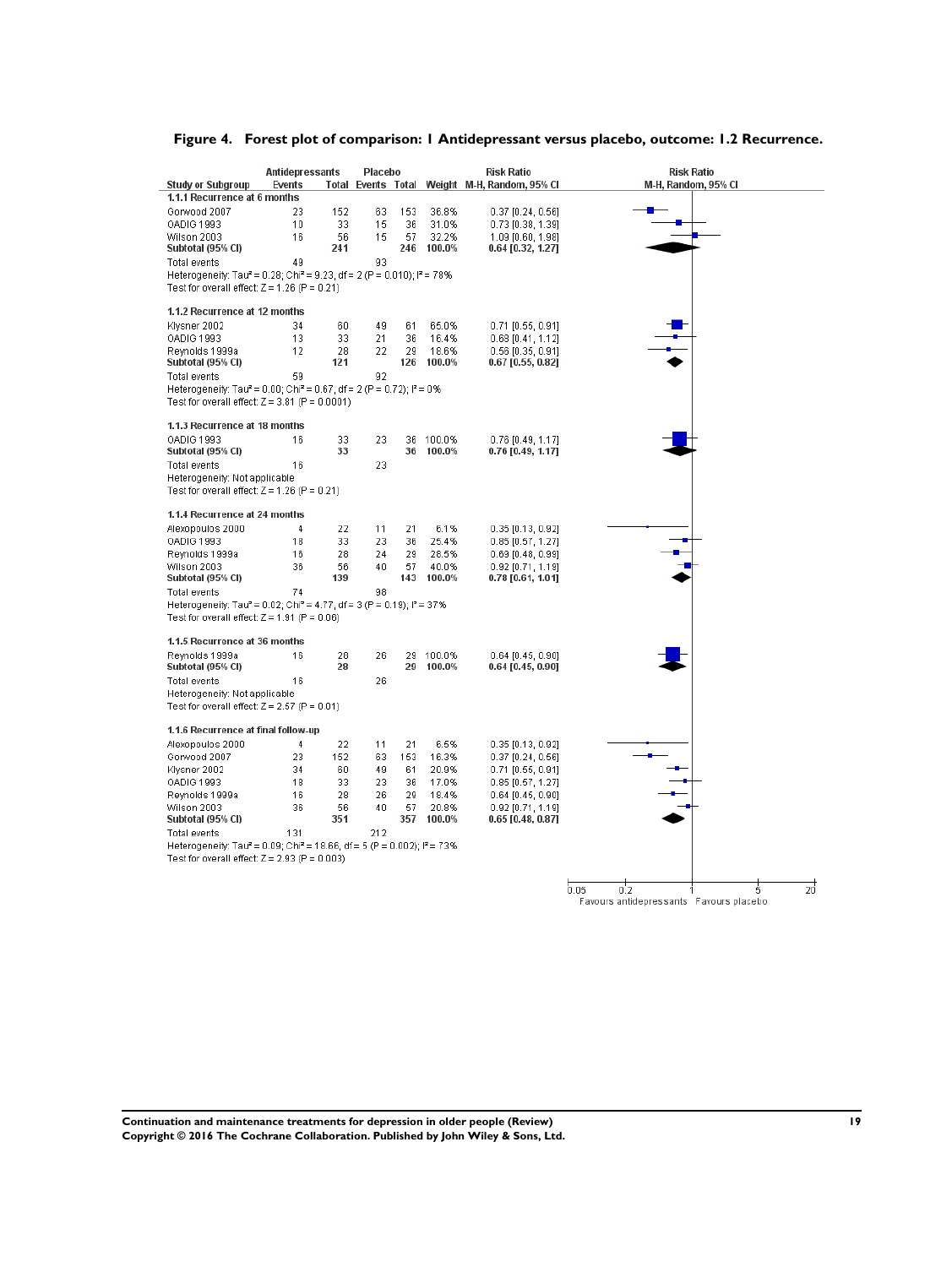#### **1.2 Overall drop-out rates at 12 months**

There was no difference in drop-out rates at 12 months (one RCT,  $n = 121$ ). We downgraded the outcome from high to low quality of evidence due to imprecision.

#### **Secondary outcomes**

### **1.3 Relapse/recurrence rates of depression at other time points**

There was no significant reduction in relapse rates at six months in people taking antidepressants compared with people taking placebo (three RCTs,  $n = 487$ ; [Figure 4](#page-20-0)). There was a high degree of heterogeneity between the three trials in this analysis ( $I^2 = 78\%$ ), the possible reason being that two of the trials used a lower cutoff to determine relapse, and they included people from secondary care (who had probably been more severely depressed) ([OADIG](#page-34-0) [1993](#page-34-0); [Wilson 2003](#page-34-0)). Excluding these two trials from the analysis resulted in a significant benefit of antidepressant treatment in the one remaining trial ([Gorwood 2007](#page-34-0)).

There was no significant reduction in recurrence rates at 18 months in people taking antidepressants compared with people taking placebo in the one trial yielding data (one RCT,  $n = 69$ ; [Figure 4](#page-20-0)). There was no significant reduction in recurrence rates at 24 months in people taking antidepressants compared with people taking placebo (four RCTs, n = 282; [Figure 4\)](#page-20-0). There was a moderate degree of heterogeneity between the four trials in this analysis (I  $2 = 37\%)$ , with one trial being an outlier [\(Alexopoulos 2000](#page-34-0)). When we removed this trial from the analysis, the heterogeneity was reduced  $(I^2 = 0\%)$  but the result remained insignificant.

In the three trials of TCAs, antidepressant treatment was superior to placebo at 24 months.

There was a significant difference favouring the antidepressant group in reducing recurrence at 36 months compared with placebo in the one trial reporting data at 36 months ( $n = 57$ , RR 0.64, 95% CI 0.45 to 0.90; [Reynolds 1999a](#page-34-0)) ([Figure 4](#page-20-0)). This translated to an NNTB of 4. Participants in this trial were generally younger, less cognitively impaired, and experienced less physical illness than participants in other trials in the review.

#### **1.4 Global clinical impression by the clinician**

One study presented continuous data measuring changes in observer-rated CGI (n = 305; [Gorwood 2007](#page-34-0)) as MDs using SDs calculated from the study authors' CIs for MDs [\(Higgins 2011](#page-34-0)). There was no significant difference in symptom severity between antidepressant and placebo at six months.

#### **1.5 Global clinical impression by the participant**

We found no data on global clinical impression by the participant.

#### **1.6 Social functioning**

We found no data on social functioning.

### **1.7 Quality of life**

We found no data on quality of life.

### **1.8 Deaths**

Comparison of death rates was possible for antidepressant versus placebo at 24 and 36 months, and antidepressant versus combination of antidepressant and psychological therapies at six and 12 months. There were no significant differences in any of these analyses.

#### **1.9 Acceptability: overall drop-out rates at other time points**

Comparison of overall drop-out rates (excluding deaths) was possible for antidepressant medication versus placebo at six months (one RCT, n = 305), 24 months (one RCT, n = 113), and 36 months (one RCT,  $n = 57$ ). There were no significant differences [\(Figure 5\)](#page-22-0).

**Continuation and maintenance treatments for depression in older people (Review) 20 Copyright © 2016 The Cochrane Collaboration. Published by John Wiley & Sons, Ltd.**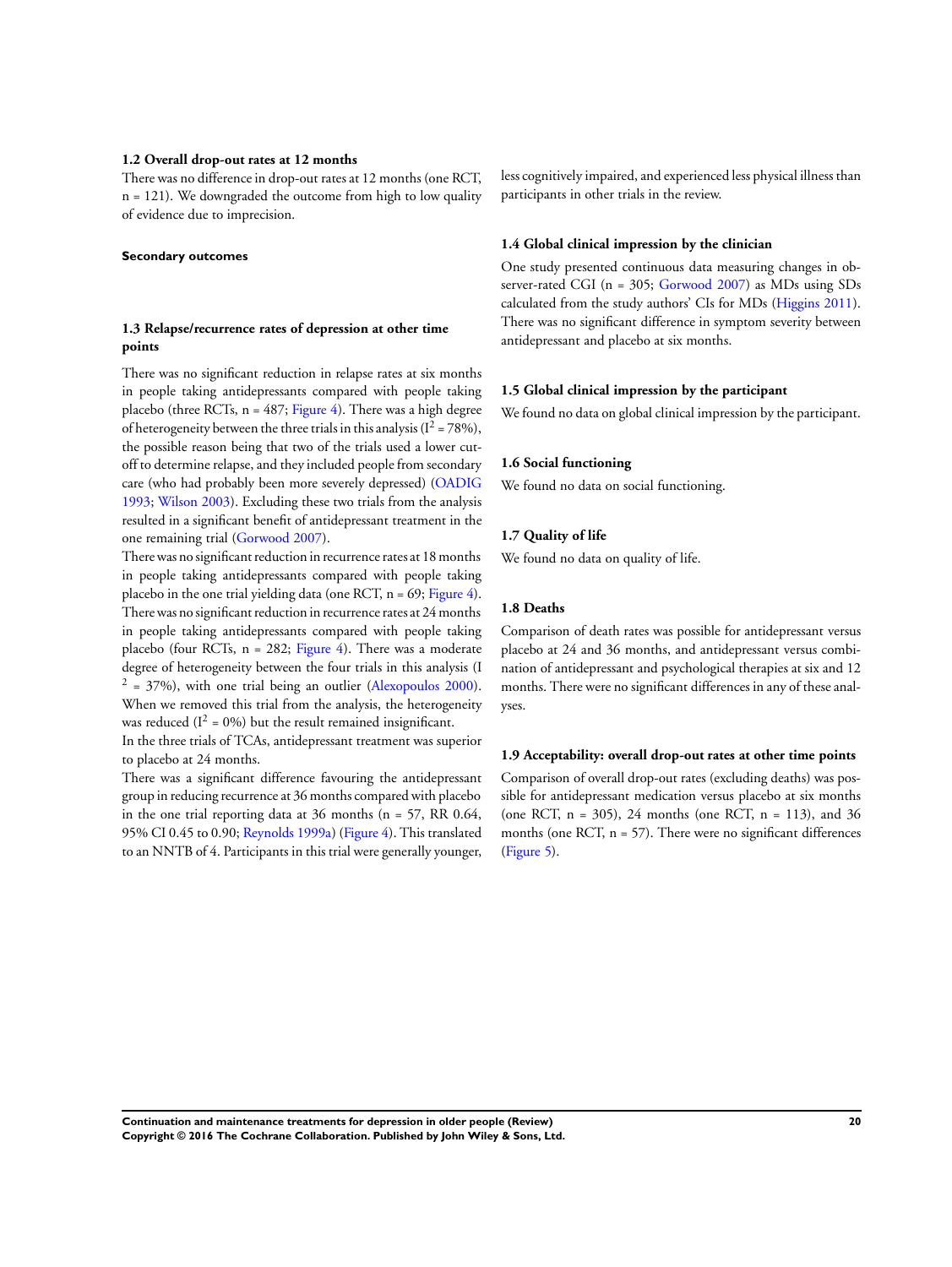### <span id="page-22-0"></span>**Figure 5. Forest plot of comparison: 1 Antidepressant versus placebo, outcome: 1.6 Overall drop-out rates (excluding deaths).**

|                                                | <b>Antidepressants</b> |     | Placebo                   |     |            | <b>Risk Ratio</b>          | <b>Risk Ratio</b>                       |  |
|------------------------------------------------|------------------------|-----|---------------------------|-----|------------|----------------------------|-----------------------------------------|--|
| <b>Study or Subgroup</b>                       | Events                 |     | <b>Total Events Total</b> |     |            | Weight M-H, Random, 95% CI | M-H, Random, 95% CI                     |  |
| 1.6.1 Drop-outs at six months                  |                        |     |                           |     |            |                            |                                         |  |
| Gorwood 2007                                   | 10                     | 152 | 13                        |     | 153 100.0% | 0.77 [0.35, 1.71]          |                                         |  |
| Subtotal (95% CI)                              |                        | 152 |                           | 153 | 100.0%     | $0.77$ [0.35, 1.71]        |                                         |  |
| Total events                                   | 10                     |     | 13                        |     |            |                            |                                         |  |
| Heterogeneity: Not applicable                  |                        |     |                           |     |            |                            |                                         |  |
| Test for overall effect: $Z = 0.63$ (P = 0.53) |                        |     |                           |     |            |                            |                                         |  |
| 1.6.2 Drop-outs at 12 months                   |                        |     |                           |     |            |                            |                                         |  |
| Klysner 2002                                   | 16                     | 60  | 11                        | 61. | 100.0%     | 1.48 [0.75, 2.92]          |                                         |  |
| Subtotal (95% CI)                              |                        | 60  |                           | 61  | 100.0%     | 1.48 [0.75, 2.92]          |                                         |  |
| Total events                                   | 16                     |     | 11                        |     |            |                            |                                         |  |
| Heterogeneity: Not applicable                  |                        |     |                           |     |            |                            |                                         |  |
| Test for overall effect: $Z = 1.13$ (P = 0.26) |                        |     |                           |     |            |                            |                                         |  |
|                                                |                        |     |                           |     |            |                            |                                         |  |
| 1.6.3 Drop-outs at 24 months                   |                        |     |                           |     |            |                            |                                         |  |
| Wilson 2003                                    | 11                     | 56  | 10                        |     | 57 100.0%  | 1.12 [0.52, 2.43]          |                                         |  |
| Subtotal (95% CI)                              |                        | 56  |                           | 57  | 100.0%     | 1.12 [0.52, 2.43]          |                                         |  |
| Total events                                   | 11                     |     | 10                        |     |            |                            |                                         |  |
| Heterogeneity: Not applicable                  |                        |     |                           |     |            |                            |                                         |  |
| Test for overall effect: $Z = 0.29$ (P = 0.77) |                        |     |                           |     |            |                            |                                         |  |
| 1.6.4 Drop-outs at 36 months                   |                        |     |                           |     |            |                            |                                         |  |
| Reynolds 1999a                                 | 4                      | 28  | 0                         | 29. | 100.0%     | 9.31 [0.52, 165.33]        |                                         |  |
| Subtotal (95% CI)                              |                        | 28  |                           | 29  | 100.0%     | 9.31 [0.52, 165.33]        |                                         |  |
| Total events                                   | 4                      |     | 0                         |     |            |                            |                                         |  |
| Heterogeneity: Not applicable                  |                        |     |                           |     |            |                            |                                         |  |
| Test for overall effect: $Z = 1.52$ (P = 0.13) |                        |     |                           |     |            |                            |                                         |  |
|                                                |                        |     |                           |     |            |                            |                                         |  |
|                                                |                        |     |                           |     |            |                            | 0.1<br>0.01<br>in.<br>$100^{\degree}$   |  |
|                                                |                        |     |                           |     |            |                            | Favours antidepressants Favours placebo |  |

### **1.10 Acceptability: drop-out rates due to drug-related adverse effects**

There were no significant differences in drop-outs due to drugrelated adverse effects in the analyses at six months (one RCT, n = 305), 12 months (one RCT, n = 121), or 24 months (one RCT, n = 234). Only one trial reported qualitative data on adverse effects encountered at a statistically greater frequency with antidepressant (citalopram) than with placebo [\(Klysner 2002](#page-34-0)). These were increased sweating, tremor, and fatigue.

### **2. Psychological therapies versus placebo or treatment as usual/waiting list**

**Primary outcomes**

### **2.2 Overall drop-out rate at 12 months**

We found no data on overall drop-out rate at 12 months.

#### **Secondary outcomes**

### **2.3 Relapse/recurrence rate of depression at other time points**

In the one trial comparing psychological therapies (IPT) with placebo medication ( $n = 54$ ; [Reynolds 1999a](#page-34-0)), there was no significant difference in recurrence at 24 months.

In the one trial comparing psychological therapies (IPT) with placebo medication (n = 54; [Reynolds 1999a](#page-34-0)), there was no significant difference in recurrence at 36 months.

### **2.4 Global clinical impression by the clinician**

We found no data on global clinical impression by the clinician.

### **2.1 Recurrence rate of depression at 12 months**

In the one trial comparing psychological therapies (IPT) with placebo medication ( $n = 54$ ; [Reynolds 1999a](#page-34-0)), there was no significant difference in recurrence at 12 months.

### **2.5 Global clinical impression by the participant**

We found no data on global clinical impression by the participant.

**Continuation and maintenance treatments for depression in older people (Review) 21 Copyright © 2016 The Cochrane Collaboration. Published by John Wiley & Sons, Ltd.**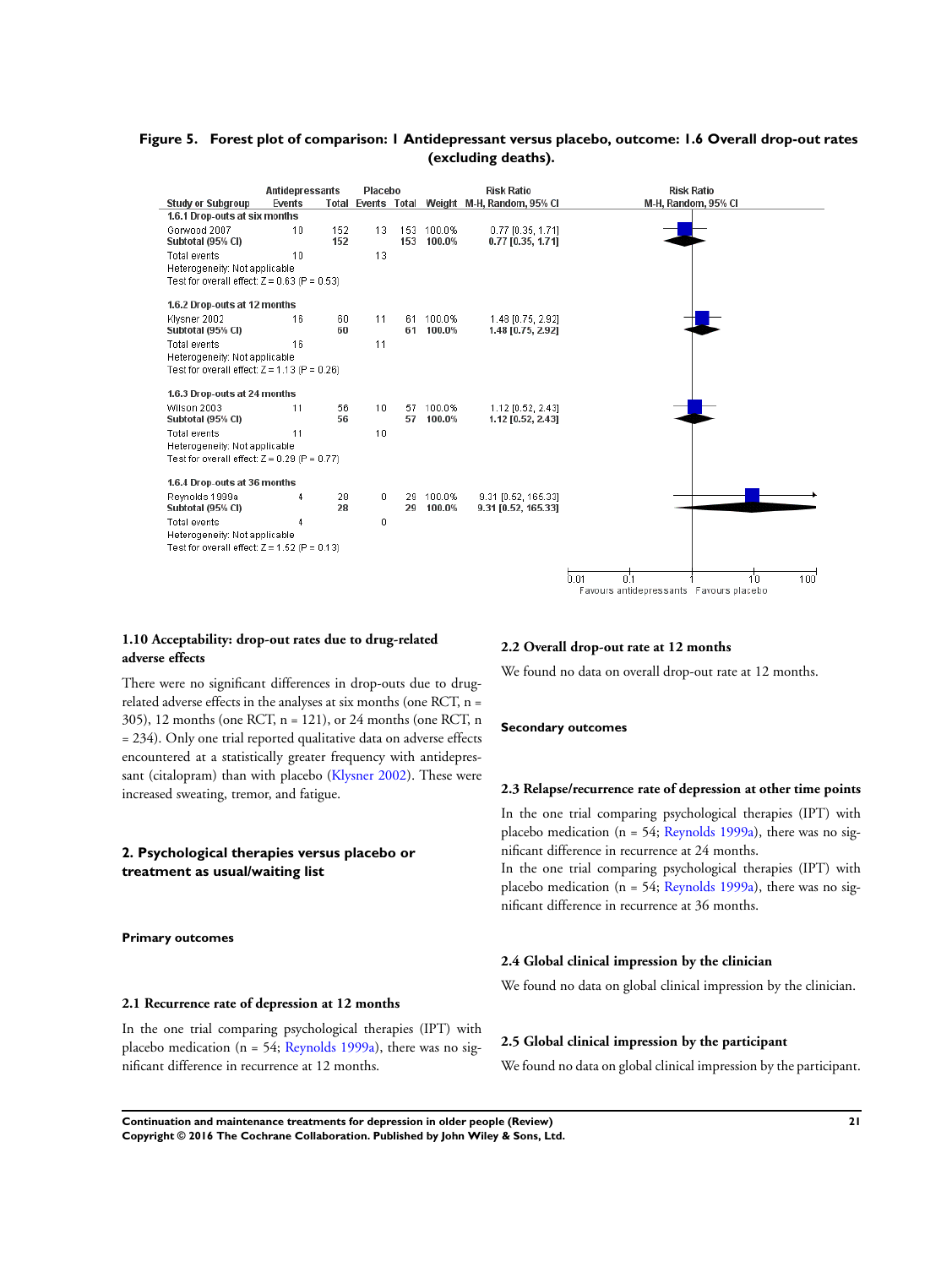### <span id="page-23-0"></span>**2.6 Social functioning**

We found no data on social functioning.

### **2.7 Quality of life**

We found no data on quality of life.

### **2.8 Deaths**

We found no data on deaths.

#### **2.9 Acceptability: overall drop-out rate**

One study yielded data to compare overall drop-out rates (excluding deaths) at 36 months in the comparisons of antidepressant versus psychological therapies, psychological therapies versus placebo, and combination of antidepressant and placebo versus psychological therapies alone (n = 54; [Reynolds 1999a](#page-34-0)). There were no significant differences in any of these three comparisons.

### **2.10 Acceptability: drop-out rates due to drug-related adverse effects**

We found no data on drop-out rates due to drug-related adverse effects.

### **3. Antidepressants/psychological therapies combination versus drug placebo**

**Primary outcomes**

### **3.1 Recurrence rate of depression at 12 months**

There was a significant difference at 12 months favouring combination in the one trial comparing antidepressant/psychological therapies combination with drug placebo alone (n = 54, RR 0.42, 95% CI 0.23 to 0.77; [Reynolds 1999a](#page-34-0)) (Figure 6).

### **Figure 6. Forest plot of comparison: 7 Antidepressant/psychological therapies combination versus drug placebo, outcome: 7.1 Recurrence.**

|                                                  | Combination |          | Placebo                   |          |                  | <b>Risk Ratio</b>                        | <b>Risk Ratio</b>                     |
|--------------------------------------------------|-------------|----------|---------------------------|----------|------------------|------------------------------------------|---------------------------------------|
| <b>Study or Subgroup</b>                         | Events      |          | <b>Total Events Total</b> |          |                  | Weight M-H, Random, 95% CI               | M-H, Random, 95% CI                   |
| 3.1.1 Recurrence at 12 months                    |             |          |                           |          |                  |                                          |                                       |
| Revnolds 1999a<br>Subtotal (95% CI)              | 8           | 25<br>25 | 22                        | 29<br>29 | 100.0%<br>100.0% | 0.42 [0.23, 0.77]<br>0.42 [0.23, 0.77]   |                                       |
| Total events                                     | 8           |          | 22                        |          |                  |                                          |                                       |
| Heterogeneity: Not applicable                    |             |          |                           |          |                  |                                          |                                       |
| Test for overall effect: $Z = 2.79$ (P = 0.005)  |             |          |                           |          |                  |                                          |                                       |
|                                                  |             |          |                           |          |                  |                                          |                                       |
| 3.1.2 Recurrence at 24 months                    |             |          |                           |          |                  |                                          |                                       |
| Revnolds 1999a<br>Subtotal (95% CI)              | 8           | 25<br>25 | 24                        | 29<br>29 | 100.0%<br>100.0% | $0.39$ [0.21, 0.70]<br>0.39 [0.21, 0.70] |                                       |
| Total events                                     | 8           |          | 24                        |          |                  |                                          |                                       |
| Heterogeneity: Not applicable                    |             |          |                           |          |                  |                                          |                                       |
| Test for overall effect: $Z = 3.13$ (P = 0.002)  |             |          |                           |          |                  |                                          |                                       |
|                                                  |             |          |                           |          |                  |                                          |                                       |
| 3.1.3 Recurrence at 36 months                    |             |          |                           |          |                  |                                          |                                       |
| Revnolds 1999a                                   | 8           | 25       | 26                        | 29       | 100.0%           | $0.36$ [0.20, 0.64]                      |                                       |
| Subtotal (95% CI)                                |             | 25       |                           | 29       | 100.0%           | $0.36$ [0.20, 0.64]                      |                                       |
| <b>Total events</b>                              | 8           |          | 26                        |          |                  |                                          |                                       |
| Heterogeneity: Not applicable                    |             |          |                           |          |                  |                                          |                                       |
| Test for overall effect: $Z = 3.45$ (P = 0.0006) |             |          |                           |          |                  |                                          |                                       |
|                                                  |             |          |                           |          |                  |                                          |                                       |
| 3.1.4 Recurrence at final follow-up              |             |          |                           |          |                  |                                          |                                       |
| Revnolds 1999a                                   | 8           | 25       | 26                        | 29       | 100.0%           | $0.36$ [0.20, 0.64]                      |                                       |
| Subtotal (95% CI)                                |             | 25       |                           | 29       | 100.0%           | $0.36$ [0.20, 0.64]                      |                                       |
| Total events                                     | 8           |          | 26                        |          |                  |                                          |                                       |
| Heterogeneity: Not applicable                    |             |          |                           |          |                  |                                          |                                       |
| Test for overall effect: $Z = 3.45$ (P = 0.0006) |             |          |                           |          |                  |                                          |                                       |
|                                                  |             |          |                           |          |                  |                                          |                                       |
|                                                  |             |          |                           |          |                  |                                          | 0.01<br>1'n<br>n'1<br>$100^{\degree}$ |
|                                                  |             |          |                           |          |                  |                                          | Favours combination Favours placebo   |

**Continuation and maintenance treatments for depression in older people (Review) 22 Copyright © 2016 The Cochrane Collaboration. Published by John Wiley & Sons, Ltd.**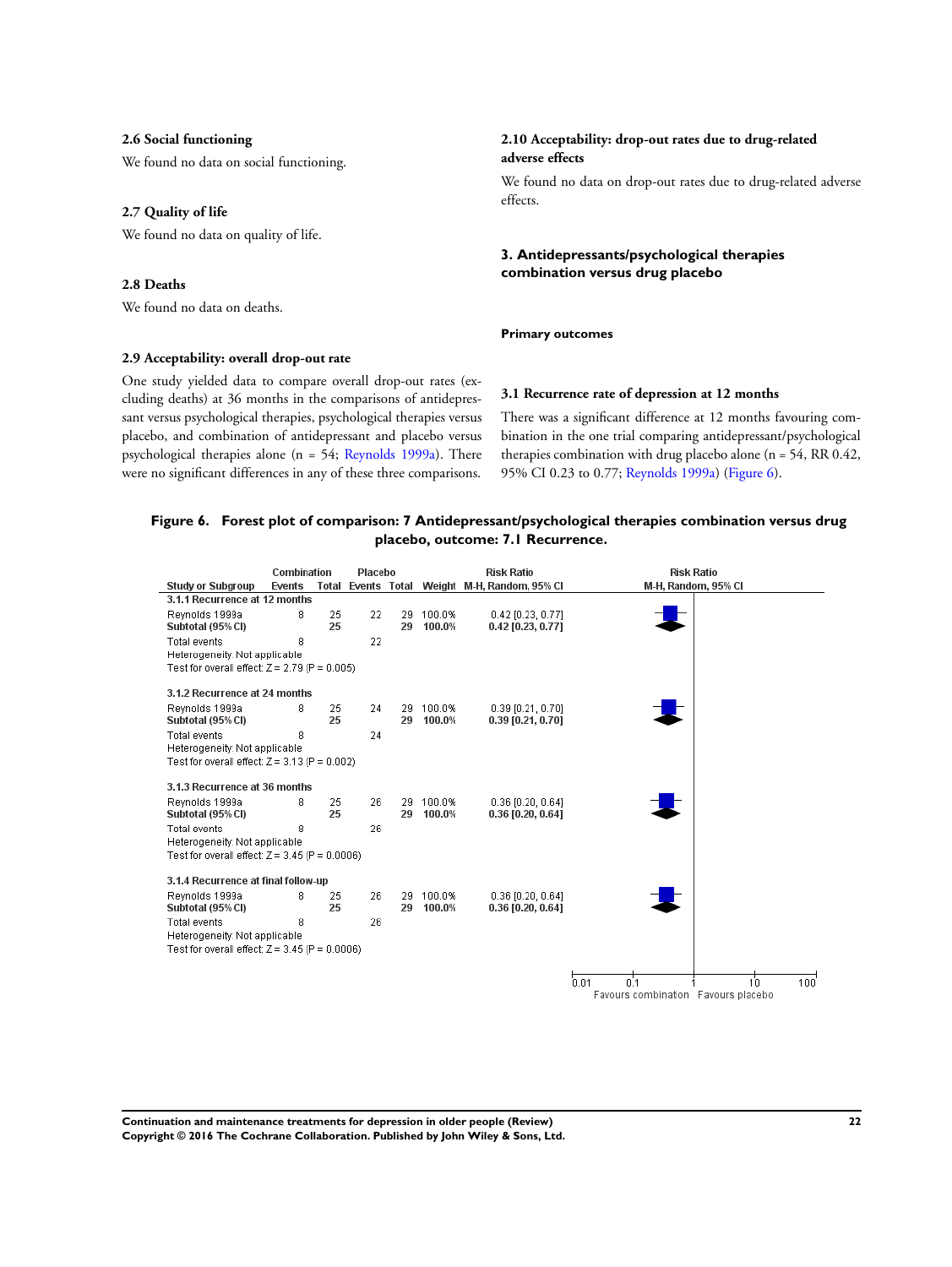### **3.2 Overall drop-out rate at 12 months**

There was no significant difference in overall drop-out rate at 12 months (one RCT;  $n = 54$ ).

#### **Secondary outcomes**

#### **3.3 Relapse/recurrence rate of depression at other time points**

There was a significant difference at 24 months favouring combination in the one trial comparing antidepressant/psychological therapies combination with drug placebo alone n = 54, RR 0.39, 95% CI 0.21 to 0.70; [Reynolds 1999a](#page-34-0)) [\(Figure 6\)](#page-23-0).

There was a significant difference at 36 months favouring combination in the one trial comparing antidepressant/psychological therapies combination with drug placebo alone (n = 54, RR 0.36, 95% CI 0.20 to 0.64; [Reynolds 1999a](#page-34-0)) [\(Figure 6\)](#page-23-0).

#### **3.4 Global clinical impression by the clinician**

We found no data on global clinical impression by the clinician.

#### **3.5 Global clinical impression by the participant**

We found no data on global clinical impression by the participant.

#### **3.6 Social functioning**

We found no data on social functioning.

#### **3.7 Quality of life**

We found no data on quality of life.

### **3.8 Deaths**

We found no data on deaths.

### **3.9 Acceptability: overall drop-out rate at other time points**

Comparison of overall drop-out rates (excluding deaths) was possible for combination of antidepressant and psychological therapies with placebo at six, 12, and 24 months, with no significant differences found (one RCT; n =54).

### **3.10 Acceptability: drop-out rates due to drug-related adverse effects**

We found no data on drop-out rates due to drug-related adverse effects.

### **4. Antidepressant versus psychological therapies**

#### **Primary outcomes**

#### **4.1 Recurrence rate of depression at 12 months**

There was no significant difference in recurrence rates at 12 months in people taking an antidepressant compared with people receiving psychological therapies in the one trial comparing recurrence rate of depression at 12 months (n = 53, RR 0.82, 95% CI 0.47 to 1.46; [Reynolds 1999a\)](#page-34-0) ([Figure 7](#page-25-0)).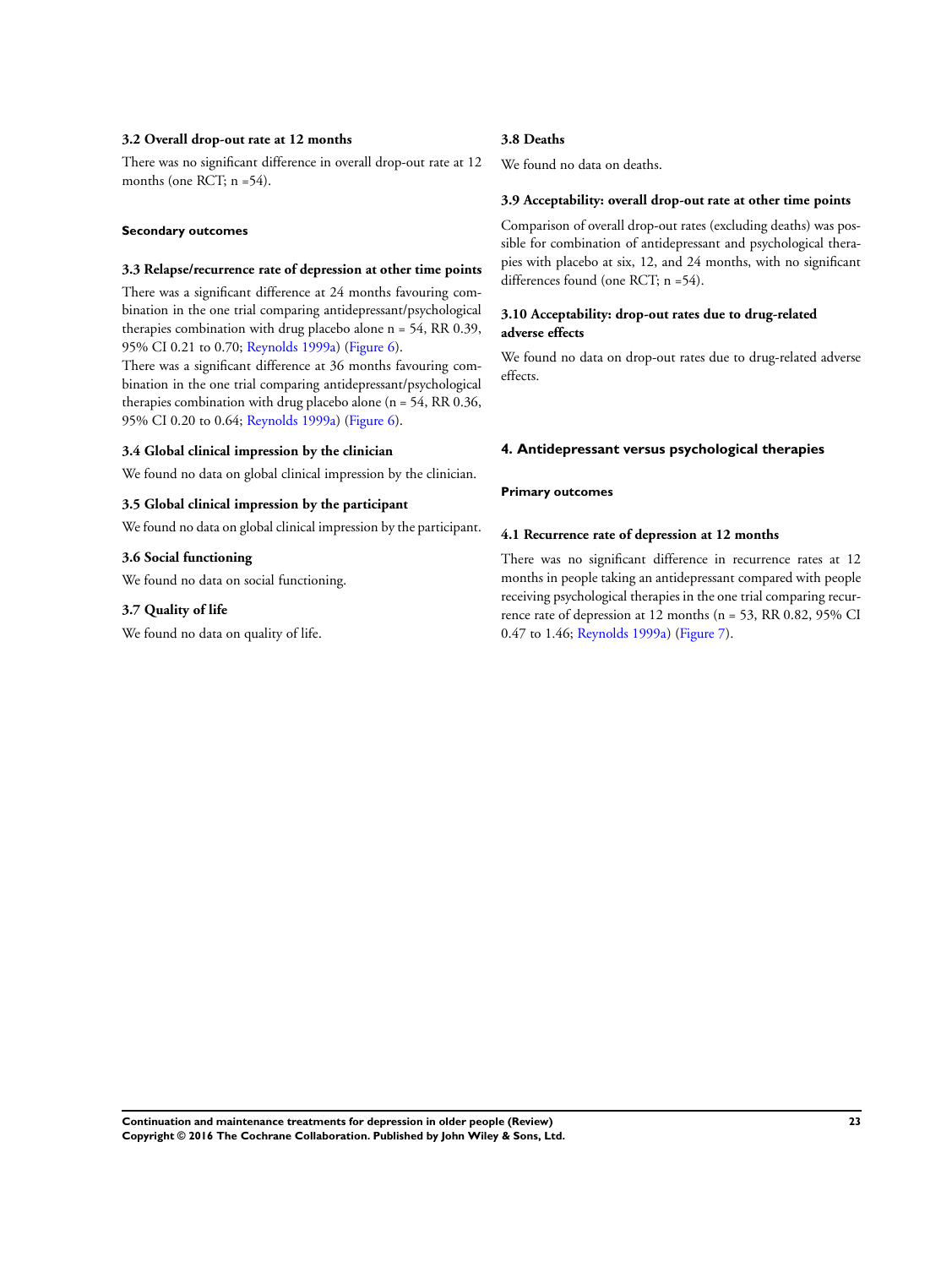### <span id="page-25-0"></span>**Figure 7. Forest plot of comparison: 2 Antidepressant versus psychological therapies, outcome: 2.1 Recurrence.**

| Events<br>Total<br>Events<br>Total Weight M-H, Random, 95% CI<br>M-H. Random, 95% CI<br><b>Study or Subgroup</b><br>4.1.1 Recurrence at 12 months<br>Revnolds 1999a<br>12<br>28<br>13<br>100.0%<br>25<br>$0.82$ [0.47, 1.46]<br>28<br>25<br>100.0%<br>Subtotal (95% CI) |   |
|-------------------------------------------------------------------------------------------------------------------------------------------------------------------------------------------------------------------------------------------------------------------------|---|
|                                                                                                                                                                                                                                                                         |   |
|                                                                                                                                                                                                                                                                         |   |
| 0.82 [0.47, 1.46]                                                                                                                                                                                                                                                       |   |
| 12<br>13<br>Total events                                                                                                                                                                                                                                                |   |
| Heterogeneity: Not applicable                                                                                                                                                                                                                                           |   |
| Test for overall effect: $Z = 0.67$ (P = 0.51)                                                                                                                                                                                                                          |   |
|                                                                                                                                                                                                                                                                         |   |
| 4.1.2 Recurrence at 24 months                                                                                                                                                                                                                                           |   |
| Revnolds 1999a<br>16<br>28<br>20<br>25 100.0%<br>0.71 [0.49, 1.04]<br>28<br>25<br>100.0%<br>Subtotal (95% CI)<br>0.71 [0.49, 1.04]                                                                                                                                      |   |
| Total events<br>16<br>20                                                                                                                                                                                                                                                |   |
| Heterogeneity: Not applicable                                                                                                                                                                                                                                           |   |
| Test for overall effect: $Z = 1.75$ (P = 0.08)                                                                                                                                                                                                                          |   |
| 4.1.3 Recurrence at 36 months                                                                                                                                                                                                                                           |   |
| Revnolds 1999a<br>28<br>20<br>25 100.0%<br>16<br>0.71 [0.49, 1.04]                                                                                                                                                                                                      |   |
| 28<br>25<br>Subtotal (95% CI)<br>100.0%<br>$0.71$ [0.49, 1.04]                                                                                                                                                                                                          |   |
| Total events<br>16<br>20                                                                                                                                                                                                                                                |   |
| Heterogeneity: Not applicable                                                                                                                                                                                                                                           |   |
| Test for overall effect: $Z = 1.75$ (P = 0.08)                                                                                                                                                                                                                          |   |
| 4.1.4 Recurrence at final follow-up                                                                                                                                                                                                                                     |   |
| 20<br>Revnolds 1999a<br>16<br>28<br>25 100.0%<br>$0.71$ [0.49, 1.04]                                                                                                                                                                                                    |   |
| Subtotal (95% CI)<br>28<br>25<br>100.0%<br>0.71 [0.49, 1.04]                                                                                                                                                                                                            |   |
| Total events<br>16<br>20                                                                                                                                                                                                                                                |   |
| Heterogeneity: Not applicable                                                                                                                                                                                                                                           |   |
| Test for overall effect: $Z = 1.75$ (P = 0.08)                                                                                                                                                                                                                          |   |
|                                                                                                                                                                                                                                                                         |   |
| $\frac{1}{0.02}$<br>n'1<br>1'n                                                                                                                                                                                                                                          | 盂 |
| Favours antidepressant Favours psychotherapy                                                                                                                                                                                                                            |   |

### **4.2 Overall drop-out rate at 12 months**

We found no data on overall drop-out rate at 12 months.

#### **Secondary outcomes**

#### **4.3 Relapse/recurrence rate of depression at other time points**

There was no significant difference in recurrence rate at 24 months in people taking an antidepressant compared with people receiving psychological therapies in the one trial comparing relapse/recurrence rate of depression at other time points (n = 53, RR 0.71, 95% CI 0.49 to 1.04; [Reynolds 1999a](#page-34-0)) (Figure 7).

### **4.4 Global clinical impression by the clinician**

We found no data on global clinical impression by the clinician.

### **4.5 Global clinical impression by the participant**

We found no data on global clinical impression by the participant.

#### **4.6 Social functioning**

We found no data on social functioning.

### **4.7 Quality of life**

We found no data on quality of life.

### **4.8 Deaths**

We found no data on deaths.

#### **4.9 Acceptability: overall drop-out rate**

One study yielded data to compare overall drop-out rates (excluding deaths) at 36 months in the comparisons of antidepressant versus psychological therapies, psychological therapies versus placebo, and combination of antidepressant and placebo versus psychological therapies alone (n = 54; [Reynolds 1999a](#page-34-0)). There were no significant differences in any of these three comparisons.

### **4.10 Acceptability: drop-out rates due to drug-related adverse effects**

We found no data on drop-out rates due to drug-related adverse effects.

**Continuation and maintenance treatments for depression in older people (Review) 24 Copyright © 2016 The Cochrane Collaboration. Published by John Wiley & Sons, Ltd.**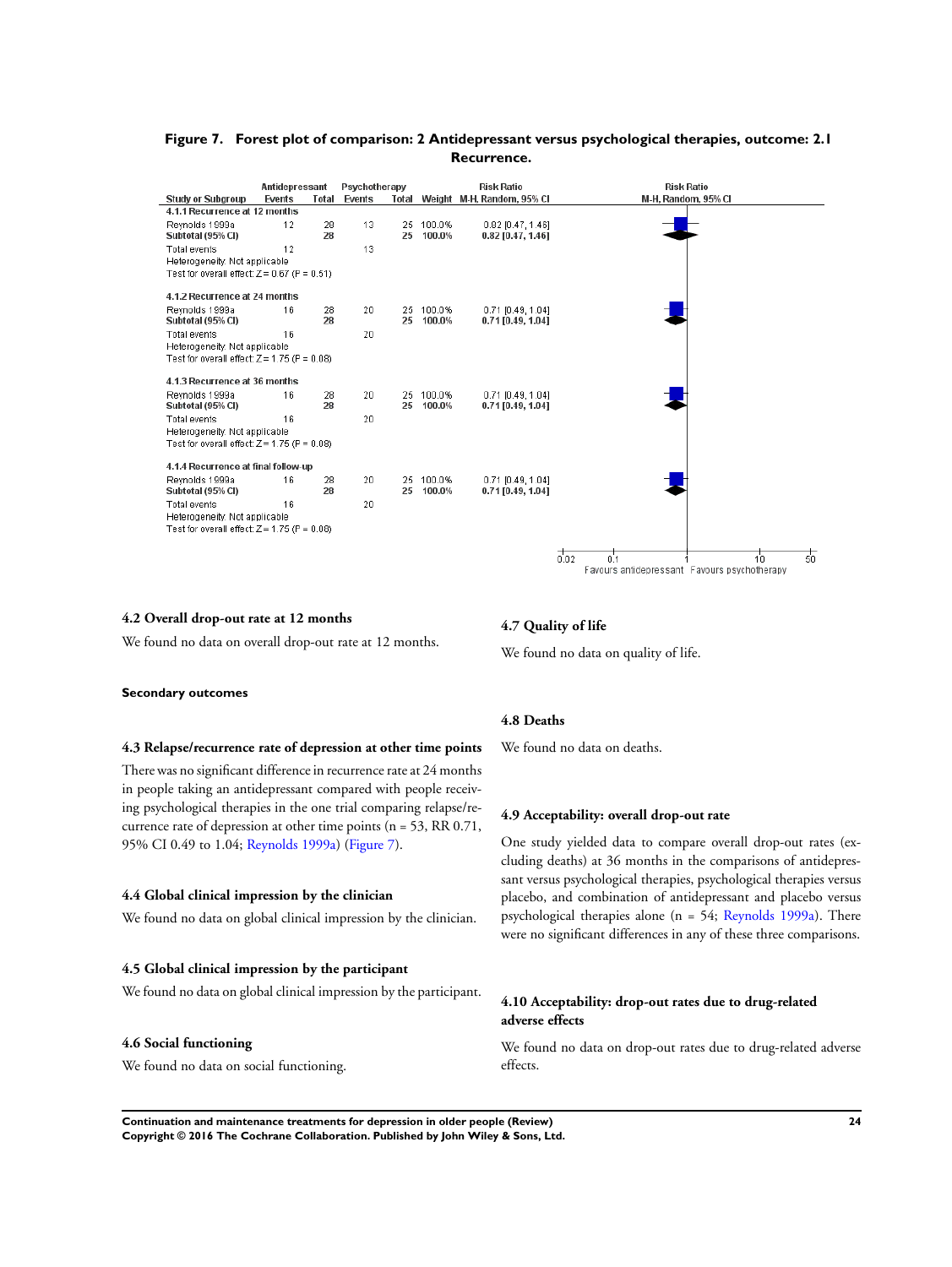### <span id="page-26-0"></span>**5. Antidepressant/psychological therapies combination versus antidepressants alone**

#### **Primary outcomes**

#### **5.1 Recurrence rate of depression at 12 months**

There was no significant difference in recurrence at 12 months in people receiving antidepressant/psychological therapies combination compared with people receiving antidepressant alone. There were two trials in this analysis ( $n = 98$ ) with low heterogeneity (Figure 8). This analysis also included data from [Wilkinson 2009,](#page-34-0) which the study authors adjusted for clustering.

### **Figure 8. Forest plot of comparison: 5 Antidepressant/psychological therapies combination versus antidepressant alone, outcome: 5.1 Recurrence.**

|                                                                                                         | Combination |          | Antidepressant alone |       |                     | <b>Risk Ratio</b>                      | <b>Risk Ratio</b>                          |
|---------------------------------------------------------------------------------------------------------|-------------|----------|----------------------|-------|---------------------|----------------------------------------|--------------------------------------------|
| <b>Study or Subgroup</b>                                                                                | Events      | Total    | Events               | Total |                     | Weight M-H, Random, 95% CI             | M-H, Random, 95% CI                        |
| 5.1.1 Recurrence at 6 months                                                                            |             |          |                      |       |                     |                                        |                                            |
| Wilkinson 2009<br>Subtotal (95% CI)                                                                     | 4           | 22<br>22 | 8                    | 23    | 23 100.0%<br>100.0% | 0.52 [0.18, 1.49]<br>0.52 [0.18, 1.49] |                                            |
| Total events                                                                                            | 4           |          | 8                    |       |                     |                                        |                                            |
| Heterogeneity: Not applicable                                                                           |             |          |                      |       |                     |                                        |                                            |
| Test for overall effect: $Z = 1.21$ (P = 0.23)                                                          |             |          |                      |       |                     |                                        |                                            |
| 5.1.2 Recurrence at 12 months                                                                           |             |          |                      |       |                     |                                        |                                            |
| Reynolds 1999a                                                                                          | 8           | 25       | 12                   | 28    | 53.8%               | 0.75 [0.37, 1.52]                      |                                            |
| Wilkinson 2009                                                                                          | 6           | 22       | 13                   | 23    | 46.2%               | 0.48 [0.22, 1.04]                      |                                            |
| Subtotal (95% CI)                                                                                       |             | 47       |                      | 51    | 100.0%              | 0.61 [0.36, 1.03]                      |                                            |
| Total events                                                                                            | 14          |          | 25                   |       |                     |                                        |                                            |
| Heterogeneity: Tau <sup>2</sup> = 0.00; Chi <sup>2</sup> = 0.66, df = 1 (P = 0.42); i <sup>2</sup> = 0% |             |          |                      |       |                     |                                        |                                            |
| Test for overall effect: $Z = 1.85$ (P = 0.06)                                                          |             |          |                      |       |                     |                                        |                                            |
| 5.1.3 Recurrence at 24 months                                                                           |             |          |                      |       |                     |                                        |                                            |
| Revnolds 1999a                                                                                          | 8           | 25       | 16                   |       | 28 100.0%           | 0.56 [0.29, 1.08]                      |                                            |
| Subtotal (95% CI)                                                                                       |             | 25       |                      |       | 28 100.0%           | 0.56 [0.29, 1.08]                      |                                            |
| <b>Total events</b>                                                                                     | 8           |          | 16                   |       |                     |                                        |                                            |
| Heterogeneity: Not applicable                                                                           |             |          |                      |       |                     |                                        |                                            |
| Test for overall effect: $Z = 1.73$ (P = 0.08)                                                          |             |          |                      |       |                     |                                        |                                            |
| 5.1.4 Recurrence at 36 months                                                                           |             |          |                      |       |                     |                                        |                                            |
| Reynolds 1999a                                                                                          | 8           | 25       | 16                   |       | 28 100.0%           | 0.56 [0.29, 1.08]                      |                                            |
| Subtotal (95% CI)                                                                                       |             | 25       |                      | 28    | 100.0%              | 0.56 [0.29, 1.08]                      |                                            |
| Total events                                                                                            | 8           |          | 16                   |       |                     |                                        |                                            |
| Heterogeneity: Not applicable                                                                           |             |          |                      |       |                     |                                        |                                            |
| Test for overall effect: $Z = 1.73$ (P = 0.08)                                                          |             |          |                      |       |                     |                                        |                                            |
|                                                                                                         |             |          |                      |       |                     |                                        |                                            |
| 5.1.5 Recurrence at final follow-up                                                                     |             |          |                      |       |                     |                                        |                                            |
| Reynolds 1999a                                                                                          | 8           | 25       | 16                   | 28    | 60.1%               | 0.56 [0.29, 1.08]                      |                                            |
| Wilkinson 2009                                                                                          | 6           | 22       | 11                   | 23    | 39.9%               | 0.57 [0.25, 1.28]                      |                                            |
| Subtotal (95% CI)                                                                                       |             | 47       |                      | 51    | 100.0%              | $0.56$ [0.34, 0.94]                    |                                            |
| Total events                                                                                            | 14          |          | 27                   |       |                     |                                        |                                            |
| Heterogeneity: Tau <sup>2</sup> = 0.00; Chi <sup>2</sup> = 0.00, df = 1 (P = 0.97); $P = 0\%$           |             |          |                      |       |                     |                                        |                                            |
| Test for overall effect: $Z = 2.21$ (P = 0.03)                                                          |             |          |                      |       |                     |                                        |                                            |
|                                                                                                         |             |          |                      |       |                     |                                        |                                            |
|                                                                                                         |             |          |                      |       |                     |                                        | 0.01<br>n'1<br>1'n<br>100'                 |
| Test for subgroup differences: Chi <sup>2</sup> = 0.10, df = 4 (P = 1.00), $I^2 = 0\%$                  |             |          |                      |       |                     |                                        | Favours combination Favours antidepressant |

**Continuation and maintenance treatments for depression in older people (Review) 25 Copyright © 2016 The Cochrane Collaboration. Published by John Wiley & Sons, Ltd.**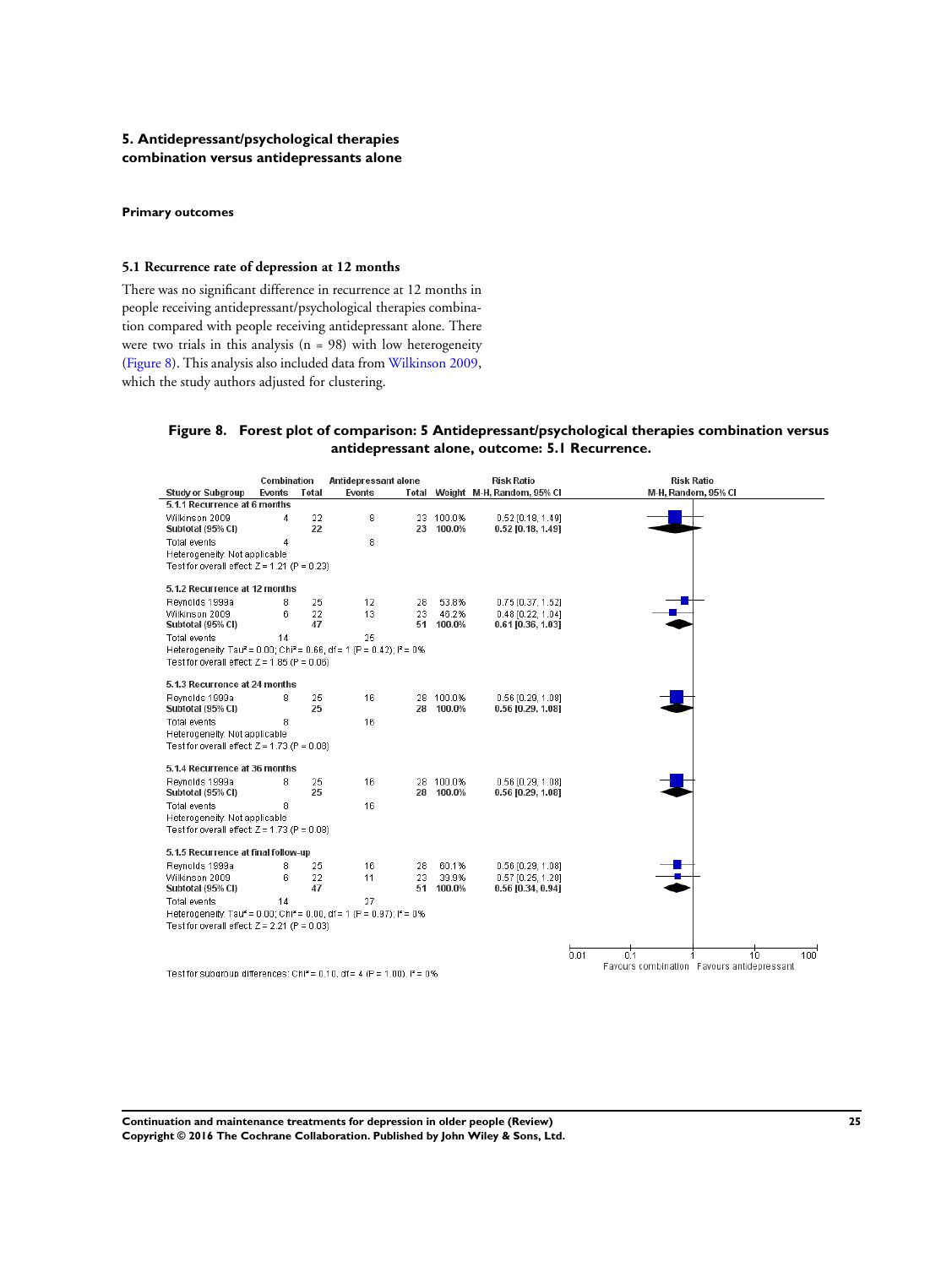### **5.2 Overall drop-out rates at 12 months**

We found no data on overall drop-out rates at 12 months.

#### **Secondary outcomes**

#### **5.3 Relapse/recurrence rate of depression at other time points**

In the one trial reporting relevant data, there was no significant reduction in relapse at six months in people receiving antidepressant/psychological therapies combination compared with people receiving antidepressant alone (n = 45; [Wilkinson 2009\)](#page-34-0) [\(Figure](#page-26-0) [8\)](#page-26-0). This was a group-based intervention; the study authors adjusted the calculation of RR to allow for clustering.

In the one trial reporting data, there was no significant reduction in recurrence at 24 months in people receiving antidepressant/psychological therapies combination compared with people receiving antidepressant alone (n = 53; [Figure 8\)](#page-26-0).

In the one trial reporting data, there was no significant reduction in recurrence at 36 months in people receiving antidepressant/psychological therapies combination compared with people receiving antidepressant alone (n = 53; [Figure 8\)](#page-26-0).

### **5.4 Global clinical impression by the clinician**

We found no data on global clinical impression by the clinician.

#### **5.5 Global clinical impression by the participant**

We found no data on Global clinical impression by the participant.

#### **5.6 Social functioning**

We found no data on social functioning.

### **5.7 Quality of life**

We found no data on quality of life.

#### **5.8 Deaths**

Comparison of death rates was possible for combination of antidepressant and psychological therapy versus antidepressant alone at six months (one RCT,  $n = 45$ ), 12 months (two RCTs,  $n = 98$ ), 24 months (one RCT,  $n = 53$ ), and 36 months (one RCT;  $n = 53$ ). There were no significant differences in any of these analyses.

#### **5.9 Acceptability: overall drop-out rate**

We found no data on overall drop-out rate.

### **5.10 Acceptability: drop-out rates due to drug-related adverse effects**

We found no data on drop-out rates due to drug-related adverse effects.

### **6. Antidepressants/psychological therapies combination versus psychological therapies alone**

#### **Primary outcomes**

#### **6.1 Recurrence rate of depression at 12 months**

In the one trial comparing the combination of psychological therapies and antidepressant with psychological therapies (IPT) alone, combination was not superior to psychological therapies alone at 24 months (n = 50, RR 0.62, 96% CI 0.31 to 1.22; [Reynolds](#page-34-0) [1999a\)](#page-34-0) ([Figure 9\)](#page-28-0).

**Continuation and maintenance treatments for depression in older people (Review) 26 Copyright © 2016 The Cochrane Collaboration. Published by John Wiley & Sons, Ltd.**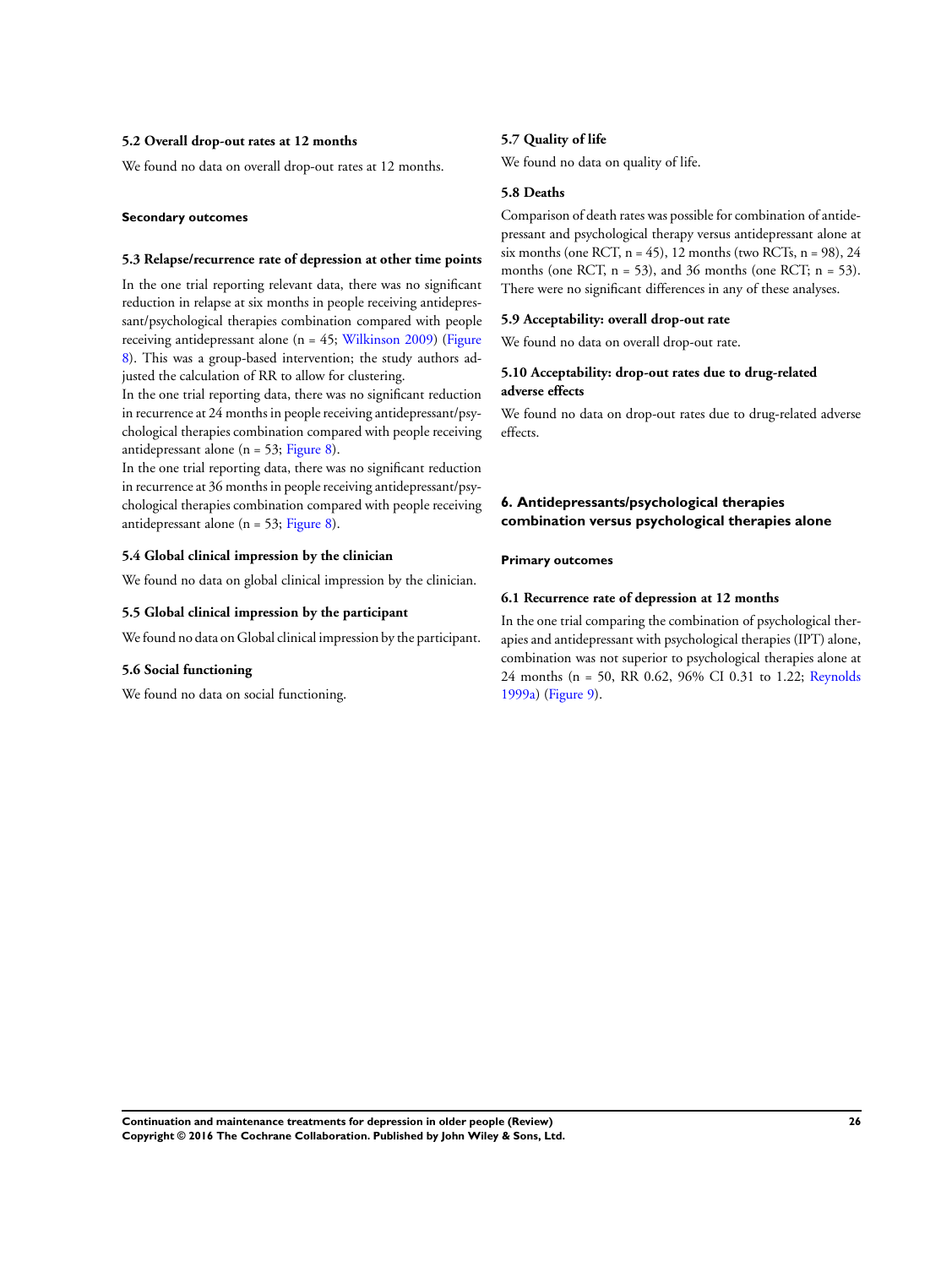### <span id="page-28-0"></span>**Figure 9. Forest plot of comparison: 6 Antidepressant/psychological therapies combination versus psychological therapies alone, outcome: 6.1 Recurrence.**

|                                                 | Combination   |          | Psychotherapy alone |          |                  | <b>Risk Ratio</b>                      |      | <b>Risk Ratio</b>                         |
|-------------------------------------------------|---------------|----------|---------------------|----------|------------------|----------------------------------------|------|-------------------------------------------|
| <b>Study or Subgroup</b>                        | <b>Events</b> | Total    | <b>Events</b>       | Total    |                  | Weight M-H, Random, 95% CI             |      | M-H, Random, 95% CI                       |
| 6.1.1 Recurrence at 12 months                   |               |          |                     |          |                  |                                        |      |                                           |
| Revnolds 1999a<br>Subtotal (95% CI)             | 8             | 25<br>25 | 13                  | 25<br>25 | 100.0%<br>100.0% | 0.62 [0.31, 1.22]<br>0.62 [0.31, 1.22] |      |                                           |
| Total events                                    | 8             |          | 13                  |          |                  |                                        |      |                                           |
| Heterogeneity: Not applicable                   |               |          |                     |          |                  |                                        |      |                                           |
| Test for overall effect: $Z = 1.39$ (P = 0.16)  |               |          |                     |          |                  |                                        |      |                                           |
|                                                 |               |          |                     |          |                  |                                        |      |                                           |
| 6.1.2 Recurrence at 24 months                   |               |          |                     |          |                  |                                        |      |                                           |
| Revnolds 1999a                                  | 8             | 25       | 20                  | 25       | 100.0%           | $0.40$ [0.22, 0.73]                    |      |                                           |
| Subtotal (95% CI)                               |               | 25       |                     | 25       | 100.0%           | $0.40$ [0.22, 0.73]                    |      |                                           |
| Total events                                    | 8             |          | 20                  |          |                  |                                        |      |                                           |
| Heterogeneity: Not applicable                   |               |          |                     |          |                  |                                        |      |                                           |
| Test for overall effect: $Z = 2.97$ (P = 0.003) |               |          |                     |          |                  |                                        |      |                                           |
|                                                 |               |          |                     |          |                  |                                        |      |                                           |
| 6.1.3 Recurrence at 36 months                   |               |          |                     |          |                  |                                        |      |                                           |
| Revnolds 1999a                                  | 8             | 25       | 20                  | 25       | 100.0%           | $0.40$ [0.22, 0.73]                    |      |                                           |
| Subtotal (95% CI)                               |               | 25       |                     | 25       | 100.0%           | $0.40$ [0.22, 0.73]                    |      |                                           |
| Total events                                    | 8             |          | 20                  |          |                  |                                        |      |                                           |
| Heterogeneity: Not applicable                   |               |          |                     |          |                  |                                        |      |                                           |
| Test for overall effect: $Z = 2.97$ (P = 0.003) |               |          |                     |          |                  |                                        |      |                                           |
|                                                 |               |          |                     |          |                  |                                        |      |                                           |
| 6.1.4 Recurrence at final follow-up             |               |          |                     |          |                  |                                        |      |                                           |
| Revnolds 1999a                                  | 8             | 25       | 20                  | 25       | 100.0%           | $0.40$ [0.22, 0.73]                    |      | J                                         |
| Subtotal (95% CI)                               |               | 25       |                     | 25       | 100.0%           | $0.40$ [0.22, 0.73]                    |      |                                           |
| Total events                                    | 8             |          | 20                  |          |                  |                                        |      |                                           |
| Heterogeneity: Not applicable                   |               |          |                     |          |                  |                                        |      |                                           |
| Test for overall effect: $Z = 2.97$ (P = 0.003) |               |          |                     |          |                  |                                        |      |                                           |
|                                                 |               |          |                     |          |                  |                                        |      |                                           |
|                                                 |               |          |                     |          |                  |                                        | 0.01 | 1'n<br>0 <sup>1</sup><br>$100^{\degree}$  |
|                                                 |               |          |                     |          |                  |                                        |      | Favours combination Favours psychotherapy |

#### **6.2 Overall drop-out rate at 12 months**

We found no data on overall drop-out rate at 12 months.

#### **Secondary outcomes**

#### **6.3 Relapse/recurrence rate of depression at other time points**

In the one trial comparing the combination of psychological therapies and antidepressant with psychological therapies (IPT) alone, combination was superior to psychological therapies at 24 and 36 months (n = 50, RR 0.40, 95% CI 0.22 to 0.73; [Reynolds 1999a](#page-34-0)) (Figure 9).

### **6.4 Global clinical impression by the clinician**

We found no data on global clinical impression by the clinician.

#### **6.5 Global clinical impression by the participant**

We found no data on global clinical impression by the participant.

### **6.6 Social functioning**

We found no data on social functioning.

### **6.7 Quality of life**

We found no data on quality of life.

### **6.8 Deaths**

We found no data on deaths.

#### **6.9 Acceptability: overall drop-out rate**

One study yielded data to compare overall drop-out rates (excluding deaths) at 36 months in the comparisons of antidepressant versus psychological therapies, psychological therapies versus placebo, and combination of antidepressant and placebo versus psychological therapies alone [\(Reynolds 1999a](#page-34-0)). There were no significant differences in any of these three comparisons.

### **6.10 Acceptability: drop-out rates due to drug-related adverse effects**

We found no data on drop-out rates due to drug-related adverse effects.

**Continuation and maintenance treatments for depression in older people (Review) 27 Copyright © 2016 The Cochrane Collaboration. Published by John Wiley & Sons, Ltd.**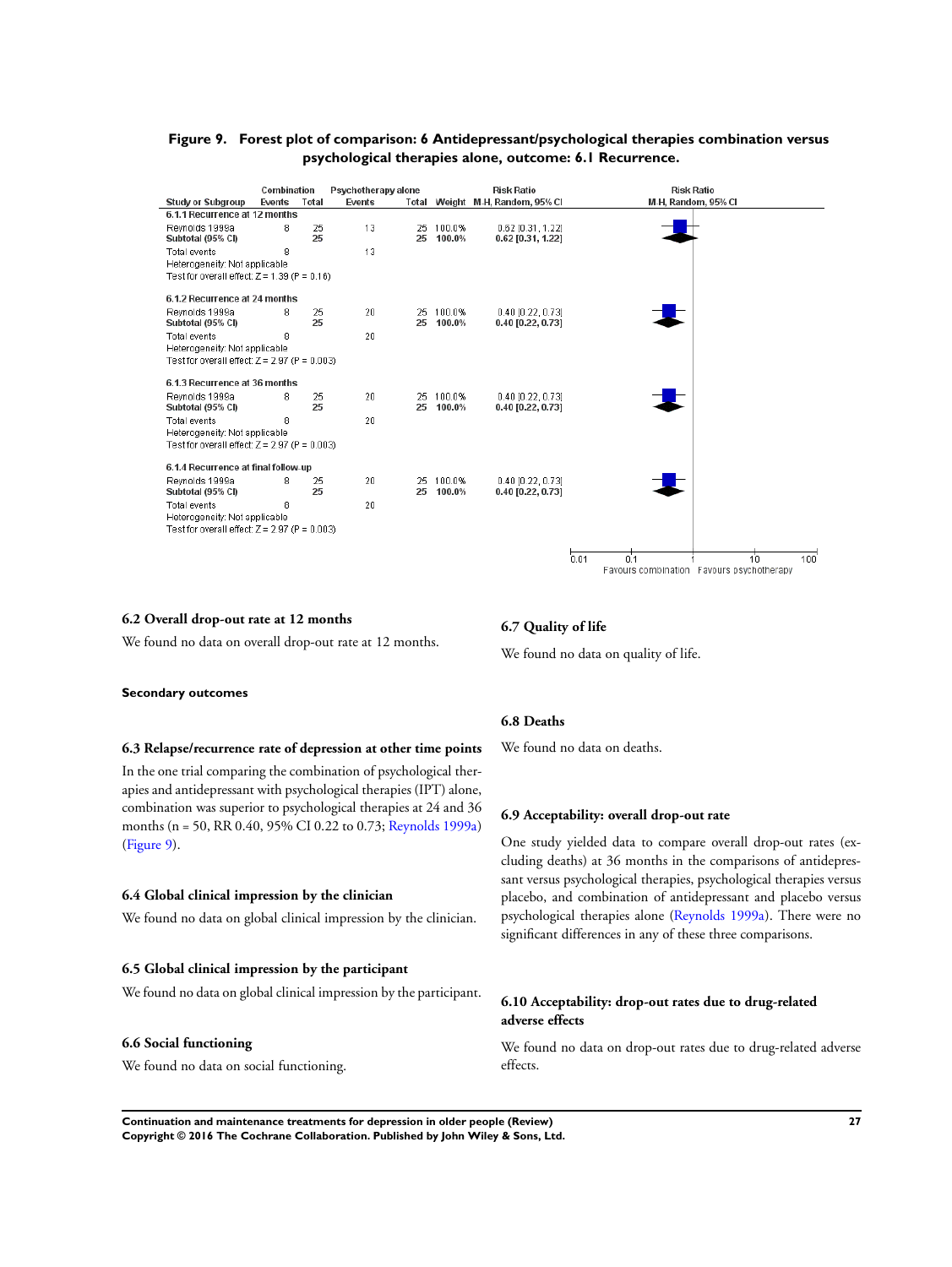### **Subgroup analyses**

It was not possible to perform either of the a priori subgroup analyses as the required data were not reported.

#### **Sensitivity analyses**

In the original review, we performed two a priori sensitivity analyses of recurrence rates in studies comparing antidepressant with placebo, on the basis of risk of bias in studies. In the first sensitivity analysis, we omitted the studies with unclear allocation concealment [\(Alexopoulos 2000;](#page-34-0) [Klysner 2002](#page-34-0); [OADIG 1993\)](#page-34-0), which produced no change in significant findings. In the second sensitivity analysis, we omitted the one study with inadequate blinding of assessors [\(Wilkinson 2009](#page-34-0)), which produced no change in significant findings.

We performed three additional sensitivity analyses in the original review. In the first, we removed [Alexopoulos 2000](#page-34-0) (as an outlier) from the analysis of recurrence rates in studies comparing antidepressant with placebo; this did not affect the overall findings. In the second, we removed [Reynolds 1999a](#page-34-0) from the analysis (on the basis of younger age of participants); this did not affect the overall findings. In the third, we removed [Klysner 2002](#page-34-0) from the analysis of recurrence rates as the only study with a drop-out rate of over 20%; this did not affect the overall findings.

In this update, we performed further sensitivity analyses in response to feedback on the original review (received 20 April 2015). These analyses were to assess the effect of excluding drop-outs from recurrence rates in [Reynolds 1999a](#page-34-0). The study authors used censoring of drop-outs for their survival analysis whereas this review used the more conservative intention-to-treat for point-intime analysis. We assumed that all drop-outs had occurred during year one of follow-up as the study authors were unable to provide exact timings of the drop-outs. The sensitivity analyses produced no changes in significant findings except in comparison six (antidepressants/psychological therapies combination versus psychological therapies alone) where the combination of antidepressant and psychological therapy became superior to psychological therapy alone at 12 months, in the one study making this comparison.

## **D I S C U S S I O N**

### **Summary of main results**

This updated review was based on data from seven studies from which six comparisons were possible, involving 803 participants. Six of the studies compared continuation/maintenance antidepressant treatment with placebo. Only two studies involved psychological therapies. Both of these examined the effect of psychological therapies in combination with antidepressant medication compared with medication alone and one also compared the combination with both psychological therapies alone and placebo alone. Follow-up intervals varied between the studies from six to 36 months.

#### **Antidepressants versus placebo**

Results for the primary outcomes are shown in [Summary of](#page-5-0) [findings for the main comparison](#page-5-0).

Six trials involving 708 participants compared continuation/maintenance antidepressant treatment with placebo, three trials using TCAs and three using SSRIs. Continuation/maintenance antidepressant medication reduced risk of recurrence after 12 months with an NNTB of 5. There was marked clinical heterogeneity in the studies and significant numbers of drop-outs, but the direction of the effect was in favour of antidepressants in all trials. There was no statistically significant risk reduction for recurrence at 24 months when the analysis included all six studies. However, when data from the three trials of TCAs were analysed separately, there was a statistically significant reduction in recurrence risk with an NNTB of 5. It might be assumed that drop-outs due to adverse effects would be greater with TCAs. However, there were no data that addressed this question as the only trials reporting drop-outs due to adverse effects separately were the trials of SSRIs.

In the one trial in which participants were followed up for 36 months, maintenance antidepressant medication reduced risk of recurrence after with an NNTB of 5 ([Reynolds 1999a](#page-34-0)). Participants in this trial were relatively young and cognitively unimpaired compared to participants in other trials. In this trial, in addition to outcome assessments, participants receiving placebo also attended medication clinics for physical assessment. For the purpose of this review, we considered this a placebo condition comparable to other studies in this comparison, but the medication clinic contact could be considered as an active treatment component.

### **Antidepressants versus psychological therapies**

Only one trial, involving 53 participants, compared an antidepressant (nortriptyline) with a psychological therapy (IPT). There was no significant difference in terms of recurrence of depression. Therefore, the available data were too limited to allow for any clear conclusion on the comparative efficacy of antidepressants and psychological therapies. There were no deaths among participants.

### **Antidepressant/psychological therapies combination versus antidepressant**

Two trials involving 98 participants compared a combination of continuation/maintenance antidepressant and psychological therapies with antidepressant alone. There was low heterogeneity between the two studies, despite their using different psychological treatments (group CBT and IPT). There was no significant difference in terms of recurrence of depression and no separate data on drop-outs due to adverse effects. Only one trial reported drop-

**Continuation and maintenance treatments for depression in older people (Review) 28 Copyright © 2016 The Cochrane Collaboration. Published by John Wiley & Sons, Ltd.**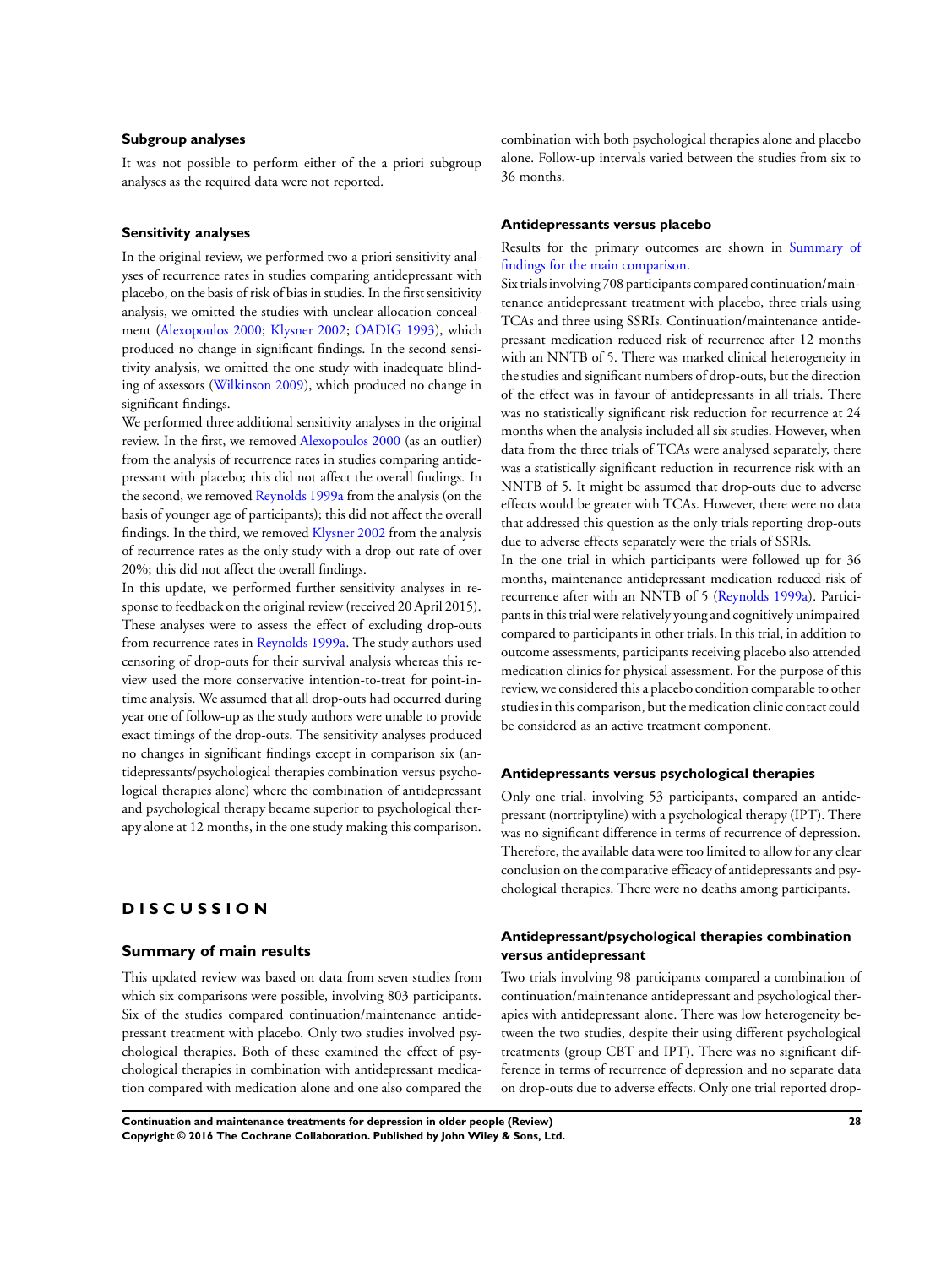outs due to deaths, with no difference between combination of continuation/maintenance antidepressant and psychological therapies and control. The available data were too limited to allow for any clear conclusions on comparative efficacy.

#### **Psychological therapies versus drug placebo**

Only one trial compared IPT with drug placebo, in 54 participants. Overall, there was no significant difference in recurrence. There were no deaths recorded in either arm. They did not report drop-outs due to adverse effects.

### **Antidepressant/psychological therapies combination versus psychological therapies alone**

Only one trial compared antidepressant/psychological therapies combination with psychological therapies alone (IPT) in 50 participants. There was a significant superiority of combination over psychological therapy alone at 24 and 36 months of follow-up, but no significant difference at 12 months' follow-up. They reported no deaths. They did not report drop-outs due to adverse effects. Although this suggests that at two and three years the combination is more efficacious, it is possible that the finding in this one study has arisen by chance.

### **Antidepressant/psychological therapies combination versus drug placebo**

Only one trial compared antidepressant/psychological therapies combination with drug placebo in 54 participants. Overall, combination treatment was significantly superior to placebo at 12, 24, and 36 months' follow-up with an NNTB of 2 at 12 months and 3 at 36 months. They reported no deaths and did not record dropouts due to adverse effects.

### **Overall completeness and applicability of evidence**

We identified only a small number of trials of antidepressant medication including two TCA drugs (nortriptyline and dothiepin) and three SSRIs (escitalopram, citalopram, and sertraline). Thus, evidence is lacking on other classes of antidepressant drug such as SNRIs, MAOIs, and mirtazapine (a NASSA), and other types of TCAs.

We included only two trials involving psychological therapies so clearly further evaluation of psychological therapies is required, including IPT, CBT, and other psychological therapies such as psychodynamic, behavioural, and mindfulness-based cognitive therapy.

The follow-up periods of the included trials varied. Only one trial followed up participants for as long as 36 months.

Data on tolerability of treatments were lacking as most studies did not record drop-out specifically due to adverse effects and deaths. For this review, the outcome used as a measure of efficacy was recurrence rates at six-month intervals, that is, the raw number of new episodes detected at these intervals. However, in practice, the effect of treatment may be to delay the onset of episodes of depression by varying periods, which may still represent a clinically beneficial change. Some studies used survival analysis to capture this, but it is not reported in this review. It is also possible that treatment may reduce the severity of subsequent episodes [\(Montgomery 1992](#page-34-0)) which, again, may be of clinical benefit but is not addressed in this review.

### **Quality of the evidence**

#### **Limitations in study design or execution (risk of bias)**

All of the trials were randomised and double-blind. However, only one trial specifically discusses whether blinding of psychological therapies was successful ([Wilkinson 2009\)](#page-34-0). Allocation concealment was unclear in four of the seven studies. We judged two studies to have employed selective reporting of outcome data. The clinical effects of discontinuing antidepressants in placebocontrolled maintenance trials could increase the apparent rates of relapse and recurrence in placebo arms thereby increasing in the apparent efficacy of antidepressants [\(Montgomery 1992\)](#page-34-0). This would be most likely if careful dose titration is not employed. In the three studies in this review employing placebo antidepressant arms, procedures for antidepressant withdrawal were not clear.

### **Inconsistency of results**

Data were incomplete in places, for instance on the timing of dropouts in [Reynolds 1999a;](#page-34-0) so, in this review, we assumed that all drop-outs were in the first year of follow-up. Drop-out rates varied between studies from 0% ([Alexopoulos 2000](#page-34-0)) to 22% ([Klysner](#page-34-0) [2002](#page-34-0)). A sensitivity analysis omitting [Klysner 2002](#page-34-0) did not affect overall the outcome.

### **Indirectness of evidence**

All studies directly addressed the main review question, that of prevention of relapse and recurrence in older people remitted from an episode of depression while taking antidepressant medication.

### **Imprecision**

There was a low number of studies in the review. For instance, only one study reported data on the primary outcome of overall dropouts at 12 months in antidepressant medication versus placebo.

**Continuation and maintenance treatments for depression in older people (Review) 29 Copyright © 2016 The Cochrane Collaboration. Published by John Wiley & Sons, Ltd.**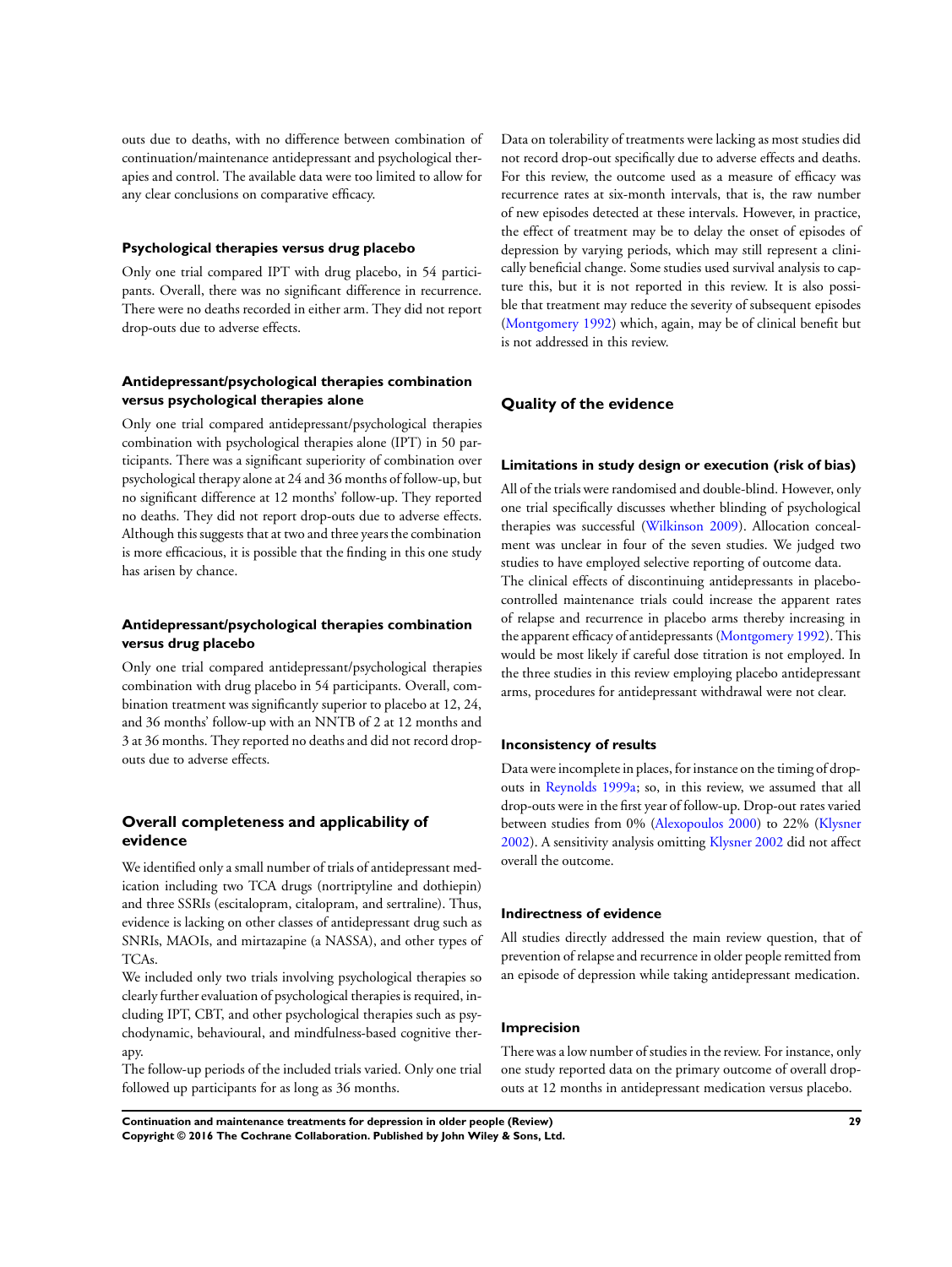### <span id="page-31-0"></span>**Publication bias**

We produced a funnel plot to assess possible publication bias in the trials included in the main comparison (antidepressants versus placebo) (Figure 10). The total number of studies (fewer than 10) means that application of a formal test of asymmetry was not appropriate. Simple visual inspection suggested possible publication bias with under-reporting of small trials showing no effect; however, we identified no unpublished studies in communications with experts and known researchers in the field.





### **Potential biases in the review process**

The search in this review was based on the Cochrane Common Mental Disorders (CCMD) Controlled Register of Trials (which is largely composed of searches of already published literature), as well as the review authors' own searches. Therefore, it is possible that there are unpublished trials that we are not aware of although it is expected that these would have been identified through the communications that were made with experts and researchers in the field.

It is clear that there was significant between-trial clinical heterogeneity in this review. For instance, participants in some trials were more cognitively impaired, some had greater physical morbidity, some were older on average, and some had been treated as inpa-

**Continuation and maintenance treatments for depression in older people (Review) 30 Copyright © 2016 The Cochrane Collaboration. Published by John Wiley & Sons, Ltd.**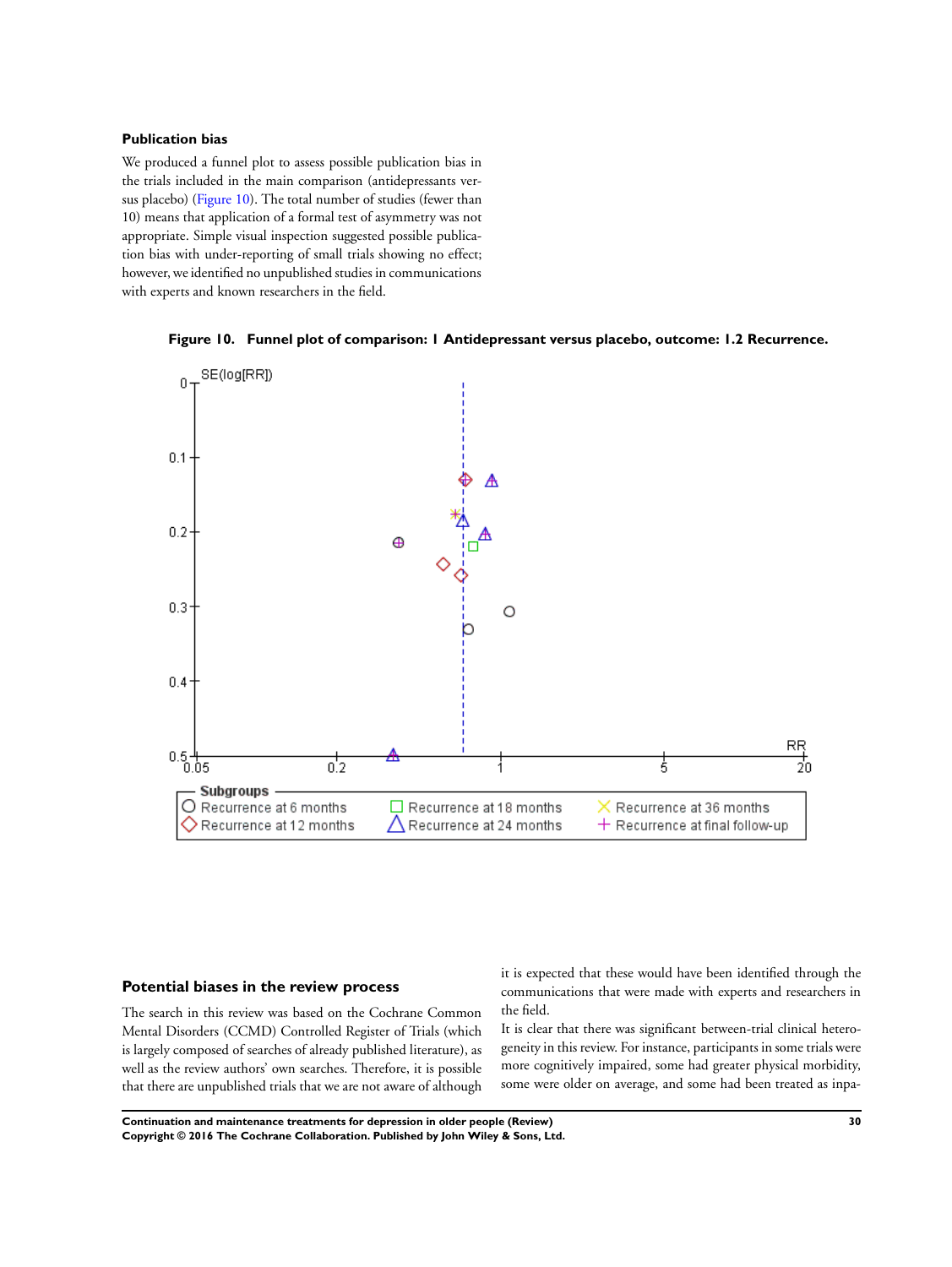tients. Some trials used more stringent criteria for remission before randomisation, while run-in and dose-tapering periods varied between trials.

Another potential source of heterogeneity was the range of psychological treatments included in the review. However, only one analysis combined results from different psychological treatments (combination versus antidepressants at 12 months) and heterogeneity was low. This potential source of heterogeneity might be addressed in future versions of this review by categorising psychological treatments, for instance, including problem-solving therapies in CBT.

For the purposes of this review, we treated medication clinic and placebo in [Reynolds 1999b](#page-34-0) as a pure placebo condition. Face-toface clinician contact in the medication clinic could be regarded as making this an active intervention. However, we believe this to be an adequate comparison as it helps to control for the effect of clinician contact in the parallel psychological treatment condition, IPT.

Recruiting older people to clinical research trials can be difficult due to the burden of research, and communication difficulties, etc. [\(Forster 2010\)](#page-34-0). Therefore, selection bias in studies may have arisen in this review if the participants who were successfully recruited were not representative of people in the general clinical population. When study sponsors have an interest in the outcome of a study, there is a risk of bias in the reporting of results. This review did not include data on funding source of studies so the potential for funding bias was not assessed.

Despite the differences between trials, we believe that meta-analysis was appropriate. We addressed heterogeneity using the random-effects model in meta-analysis as this allows for clinical heterogeneity between trial populations. The random-effects model does emphasise the results from smaller trials, which are often those most prone to bias. However, when we performed a fixed-effect analysis for the main finding of the review (reduced recurrence rates for antidepressant medication versus placebo at 12 months), there was no difference in the overall relative risks calculated. We also examined the effects of clinical heterogeneity using sensitivity analysis with change in overall findings.

This review used a point-in-time dichotomous outcome (recurrence rate from intention-to-treat analyses) for the main metaanalysis. While we believe this to be the most appropriate method for the review, it is acknowledged that it may produce more conservative estimates of treatment effect than survival analysis and use of hazard ratios ([Michiels 2005\)](#page-34-0).

Some of the analyses in this review used very small numbers of studies and may not have had sufficient statistical power to detect small effect sizes. However, we did not perform a power calculation to assess this.

The effects of antidepressant discontinuation can be misinterpreted as symptoms of depression recurrence. Therefore, there is an argument for excluding recurrences in the first four weeks of randomisation from analysis, although we did not apply this strategy in this review.

### **Agreements and disagreements with other studies or reviews**

In one review of RCTs of continuation/maintenance antidepressant treatment with adults of all ages, five of 31 included trials were with older adults, although there was no separate analysis of these trials [\(Geddes 2003](#page-34-0)). Continuing treatment with antidepressants reduced the odds of relapse by 70%, compared with a reduction in this review (specifically with adults aged 60 years and over) of 52% at final outcome.

Kok et al. evaluated the efficacy of antidepressant treatment in the prevention of recurrence of depression in older people through a systematic review of literature and meta-analysis of seven RCTs [\(Kok 2011](#page-34-0)). We excluded two trials that were included in Kok's meta-analysis from this review: the first because it included participants aged 55 years and above with no separate analysis of data from participants aged 60 years and above ([Georgotas 1989](#page-34-0)); and the second because participants were allowed to continue augmentation treatments after randomisation ([Reynolds 2006\)](#page-34-0). We included the other six trials from Kok's review in the equivalent comparison in this review. There were also some methodological differences in Kok's meta-analysis: only final follow-up data from six to 36 months were pooled, with no breakdown by follow-up interval; drop-outs from treatment were not included in recurrences/ relapses; and in extracting data from [Reynolds 1999a](#page-34-0), Kok et al. combined data from participants receiving interpersonal psychological therapies with participants in drug placebo arms. However, despite the differences between the reviews, Kok et al. reported a comparable NNTB of 3.6 (to be rounded to 4) to prevent one additional recurrence/relapse, and no difference in tolerability between TCAs and SSRIs.

Frederick et al. reported an expert-panel informed narrative review of treatments for late-life depression, but this did not include continuation or maintenance treatments [\(Frederick 2007\)](#page-34-0).

The review authors are not aware of any other reviews of trials of continuation/maintenance psychological therapies in late-life depression.

# **A U T H O R S ' C O N C L U S I O N S**

### **Implications for practice**

As far as the review authors are aware, this is the first systematic review of both antidepressants and psychological therapies in the prevention of recurrence of depression in people aged 60 years and over who have recovered from a depressive illness while taking antidepressant medication. Although there was a significant reduction in recurrence rates in three trials comparing selective serotonin

**Continuation and maintenance treatments for depression in older people (Review) 31 Copyright © 2016 The Cochrane Collaboration. Published by John Wiley & Sons, Ltd.**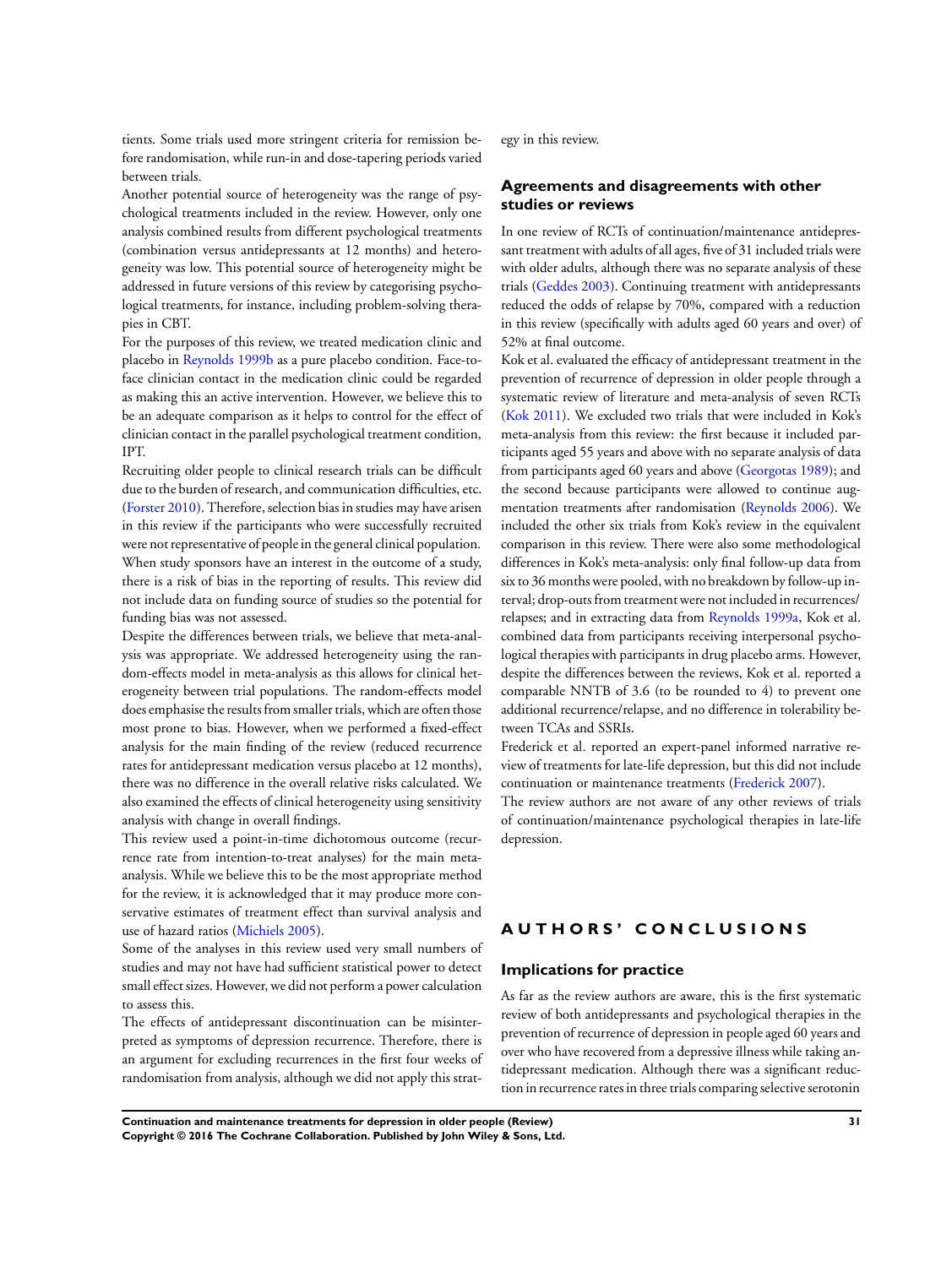reuptake inhibitors or tricyclic antidepressants with placebo medication at 12 months' follow-up, the meta-analysis was relatively underpowered due to small sample sizes; analyses at other time points did not reach statistical significance. In addition, the quality of this evidence was low as assessed with the GRADE guideline development tool. Therefore, on the basis of this review, we can make no firm recommendations on the optimum period of antidepressant maintenance treatment with older adults. Therefore, the best evidence to date comes from trials with adults of all ages [\(NICE 2010](#page-34-0)), which is to continue treatment for at least six months, or for two years or longer if there is a known high likelihood of recurrence or significant clinical risks. As trials reported significant numbers of drop-outs, it is possible that the benefit of treatment is greater in people remaining on antidepressant medication. There was no difference in treatment acceptability (as measured by overall drop-outs and drop-outs due to adverse effects) or death rates between antidepressant and placebo.

There was no significant overall benefit for antidepressant treatment at 24 months' follow-up in four trials with 282 participants, but when we combined data from the three trials of tricyclic antidepressant medication (169 participants), there was a significant reduction in recurrence (number needed to treat for an additional beneficial outcome (NNTB) = 5). In the one trial that followed up participants taking a tricyclic antidepressant for 36 months, there was evidence of benefit of treatment compared with placebo (NNTB = 4). Thus, it is possible that tricyclic antidepressants have significant longer-term benefits (two to three years) in the prevention of recurrence of depression.

On the basis of this review, it is not possible to make recommendations on the characteristics of people most likely to benefit from long-term antidepressant treatment.

There were only two small trials of psychological therapies in the review and we can make no firm recommendations on the use of psychological therapies in the prevention of recurrence in older adults. Therefore, the best evidence to date comes from trials with adults of all ages [\(NICE 2010](#page-34-0)), which is to consider cognitive behavioural therapy or mindfulness-based cognitive therapy if depression is recurrent. It is possible that in 'younger old' adults (aged 60 to 70 years) without significant physical health problems or cognitive impairment, IPT may be as efficacious as tricyclic antidepressant at preventing recurrence for up to three years.

The effects of combining psychological therapies with antidepressant are also unclear. Combined data from the two trials showed no significant benefit of combination compared with antidepressant therapy alone. In one trial, psychological therapies appeared as effective as combined treatment at 12 months' follow-up, but not in longer-term follow-up.

#### **Implications for research**

This review included only a small number of trials with small

numbers of participants. Larger trials are needed to confirm the longer-term benefits of antidepressant medication in older people. A direct comparison of selective serotonin reuptake inhibitors with tricyclic antidepressants would determine whether tricyclic antidepressants are superior and equally acceptable in older people; this might include both low- and high-dose tricyclic antidepressant arms as there is a trade-off between clinical benefits and adverse effects with this class of antidepressant ([Reynolds 1999b](#page-34-0)).

Despite the apparent benefit of maintaining antidepressant treatment, one-year recurrence rates in people remaining on treatment are high (around 50% in this review). Thus, it is important that future research identifies additional strategies that might improve outcomes. This research should include further, larger trials of a broader range of interventions, including psychological therapies. In one study by [Reynolds 2011](#page-34-0), the addition of the cholinesterase inhibitor donepezil to maintenance antidepressant medication did not further reduce recurrence rate.

Trial participants in this review were mainly the 'younger old' and physically well. A further study with participants aged 70 years and over demonstrated benefit from antidepressant medication but a poorer response to interpersonal psychological therapies ([Reynolds](#page-34-0) [2006](#page-34-0), excluded from this review). Some large and important studies addressing maintenance treatments do include older adults in among adults of all ages. For instance, a study of mindfulnessbased cognitive therapy published since the original review included participants up to 79 years of age but without separate analysis of data from older participants ([Kuyken 2015](#page-34-0)). We believe that it is important that future trials of maintenance treatments in late-life depression, both with antidepressants and psychological therapies, are conducted solely with populations of participants representative of older adults increasingly encountered in routine clinic practice, that is, over 70 years of age, experiencing mildto-moderate cognitive impairment, and with comorbid physical illnesses. This would properly address the impact of age-related clinical factors on response to different treatment modalities. It is also important to understand the precise role of neuropsychological deficits in late-life depression better and the extent to which they are reversed by treatment [\(Korsnes 2015](#page-34-0)).

Future studies should examine the reasons for drop-out and include quality of life measures and cost-effectiveness analysis.

# **A C K N O W L E D G E M E N T S**

We would like to thank the staff of the Oxford Health NHS Foundation Trust libraries and Oxford University Radcliffe Science Library for their help in obtaining studies and members of the editorial team of the Cochrane Depression, Anxiety and Neurosis Review Group for their editorial assistance with this review. We would also like to thank Nicola Williams (née Alder) of the Centre

**Continuation and maintenance treatments for depression in older people (Review) 32 Copyright © 2016 The Cochrane Collaboration. Published by John Wiley & Sons, Ltd.**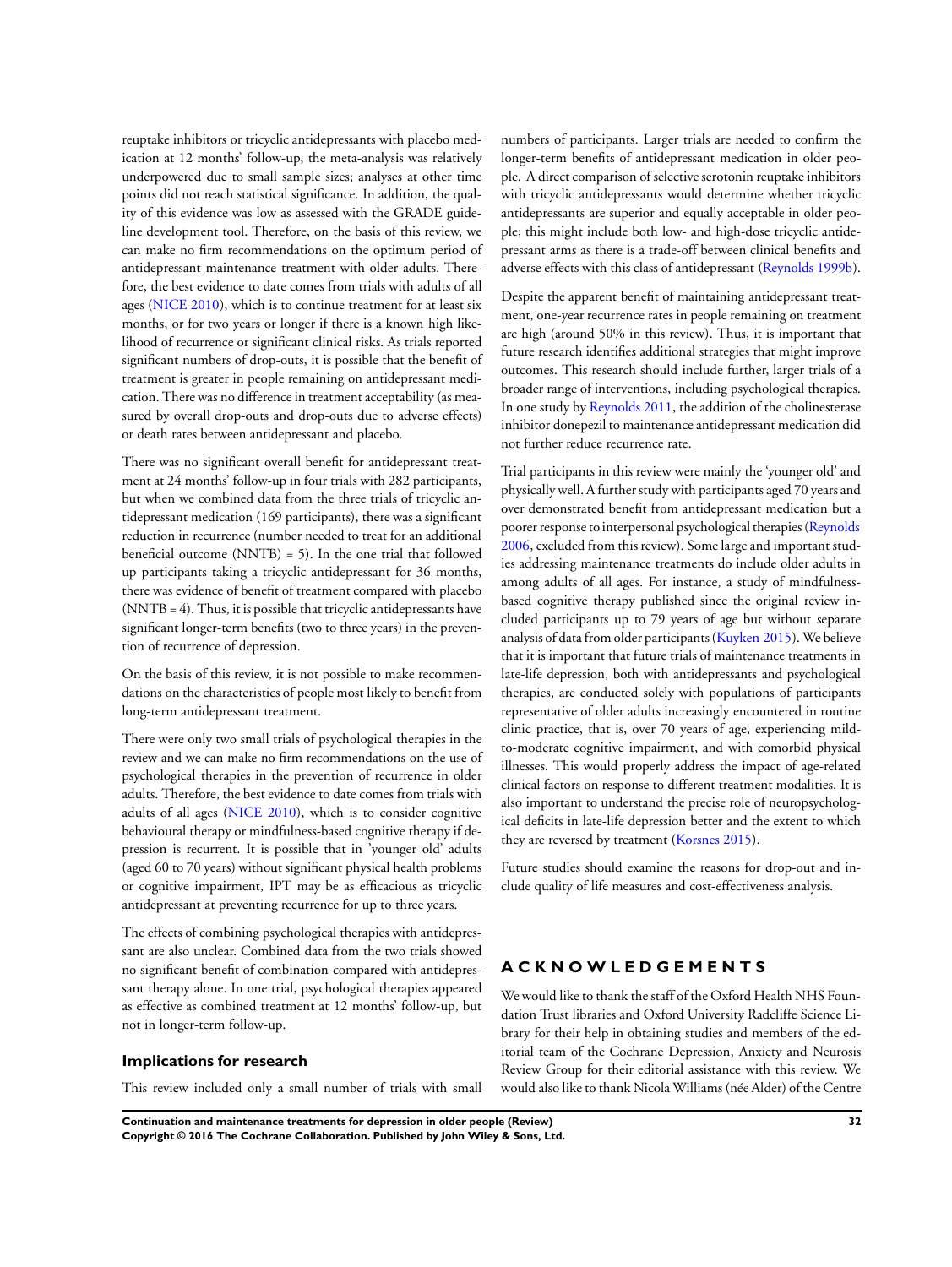<span id="page-34-0"></span>for Statistics in Medicine for performing the cluster analysis on data from Wilkinson 2009.

### **R E F E R E N C E S**

#### **References to studies included in this review**

#### **Alexopoulos 2000** *{published data only}*

Alexopoulos GS, Barnett SM, Young RC, Kalayam B, Kakuma T, Gabrielle M, et al. Executive dysfunction and long-term outcomes of geriatric depression. *Archives of General Psychiatry* 2000;**57**:285–90.

#### **Gorwood 2007** *{published data only}*

Dolberg O, Lonn LS, Kvist K. Factors predicting relapse in elderly patients with major depressive disorder treated with escitalopram in an outpatient setting. *Current Medical Research and Opinion* 2014;**30**(7):1301–7. 10.1185/ 03007995.2014.904770]

<sup>∗</sup> Gorwood P, Weiller E, Lemming O, Katona C. Escitalopram prevents relapse in older patients with major depressive disorder. *American Journal of Geriatric Psychiatry* 2007;**15**(7):581–93.

Lyketsos CG, Weiller E, Katona C, Gorwood P. Are old-old patients with major depression more likely to relapse than young-old patients during continuation treatment with escitalopram?. *BMC Geriatrics* 2011;**11**:2.

### **Klysner 2002** *{published data only}*

Bent-Hansen J, Lunde M, Klysner R, Andersen M, Tanghoj P, Solstad K, et al. The validity of the depression rating scales in discriminating between citalopram and placebo in depression recurrence in the maintenance therapy of elderly unipolar patients with major depression. *Pharmacopsychiatry* 2003;**36**(6):313–6.

<sup>∗</sup> Klysner R, Bent-Hansen J, Hansen HL, Lunde M, Pleidrup E, Poulsen DL, et al. Efficacy of citalopram in the prevention of recurrent depression in elderly patients: placebo-controlled study of maintenance therapy. *British Journal of Psychiatry* 2002;**181**:29–35.

Klysner R, Pledrup E, Hansen HL, Loldrup Poulsen D, Hansen JB, Lunde M, et al. The effectiveness of citalopram in the prevention of depression recurrence in elderly patients. 14th Annual Meeting of the American Association for Geriatric Psychiatry; 2001 Feb 23-26; San Francisco, CA. 2001.

Klysner R, Pleidrup E, Hansen HL, Bent-Hansen J, Loldrup PD, Lunde M, et al. The effectiveness of citalopram in the prevention of depression recurrence in elderly patients. *International Journal of Neuropsychopharmacology* 2000;**3** (Suppl 3):211.

Klysner R, Pleidrup E, Hansen HL, Bent-Hansen J, Loldrup Poulsen D, Hopfner Petersen HE. The effectiveness of citalopram in the prevention of depression recurrence in elderly patients. 153rd Annual Meeting of the American Psychiatric Association; 2000 May 13-18; Chicago, IL. 2000:NR472.

#### **OADIG 1993** *{published data only}*

Old Age Depression Interest Group. How long should the elderly take antidepressants? A double-blind placebocontrolled study of continuation/prophylaxis therapy with dothiepin. *British Journal of Psychiatry* 1993;**162**:175–82.

#### **Reynolds 1999a** *{published data only}*

Dew MA, Reynolds CF 3rd, Mulsant B, Frank E, Houck PR, Mazumdar S, et al. Initial recovery patterns may predict which maintenance therapies for depression will keep older adults well. *Journal of Affective Disorders* 2001; **65**(2):155–66.

Lenze EJ, Dew MA, Mazumdar S, Begley AE, Cornes C, Miller MD, et al. Combined pharmacotherapy and psychotherapy in maintenance treatment of late-life depression: effects on social adjustment, perception of health, and quality of life. 14th Annual Meeting of the American Association for Geriatric Psychiatry; 2001 Feb 23-26; San Francisco. 2001.

Miller MD, Frank E, Cornes C, Houck PR, Reynolds CF 3rd. The value of maintenance interpersonal psychotherapy (IPT) in older adults with different IPT foci. *American Journal of Geriatric Psychiatry* 2003;**11**(1):97–102. Reynolds CF 3rd, Frank E, Dew MA, Houck PR, Miller M, Mazumdar S, et al. Treatment of 70(+)-year-olds with recurrent major depression. Excellent short-term but brittle long-term response. *American Journal of Geriatric Psychiatry* 1999;**7**(1):64–9.

<sup>∗</sup> Reynolds CF III, Frank E, Perel JM, Imber SD, Cornes C, Miller MD, et al. Nortriptyline and interpersonal psychotherapy as maintenance therapies for recurrent major depression. A randomized controlled trial in patients older than 59 years. *JAMA* 1999;**281**(1):39–45.

#### **Wilkinson 2009** *{published data only}*

Wilkinson P, Alder N, Juszczak E, Matthews H, Merritt C, Montgomery H, et al. A pilot randomised controlled trial of a brief cognitive behavioural group intervention to reduce recurrence rates in late life depression. *International Journal of Geriatric Psychiatry* 2009;**24**:68–75.

#### **Wilson 2003** *{published data only}*

Abou-Saleh M, Abou-Saleh MT, Wilson K. Prevention of relapse recurrence of depression: sertraline vs placebo in the elderly. XII World Congress of Psychiatry; 2002 Aug 24- 29; Yokohama, Japan. 2002.

<sup>∗</sup> Wilson KCM, Mottram PG, Ashworth L, Abou-Saleh MT. Older community residents with depression: longterm treatment with sertraline. *British Journal of Psychiatry* 2003;**182**:492–7.

### **References to studies excluded from this review**

**Continuation and maintenance treatments for depression in older people (Review) 33 Copyright © 2016 The Cochrane Collaboration. Published by John Wiley & Sons, Ltd.**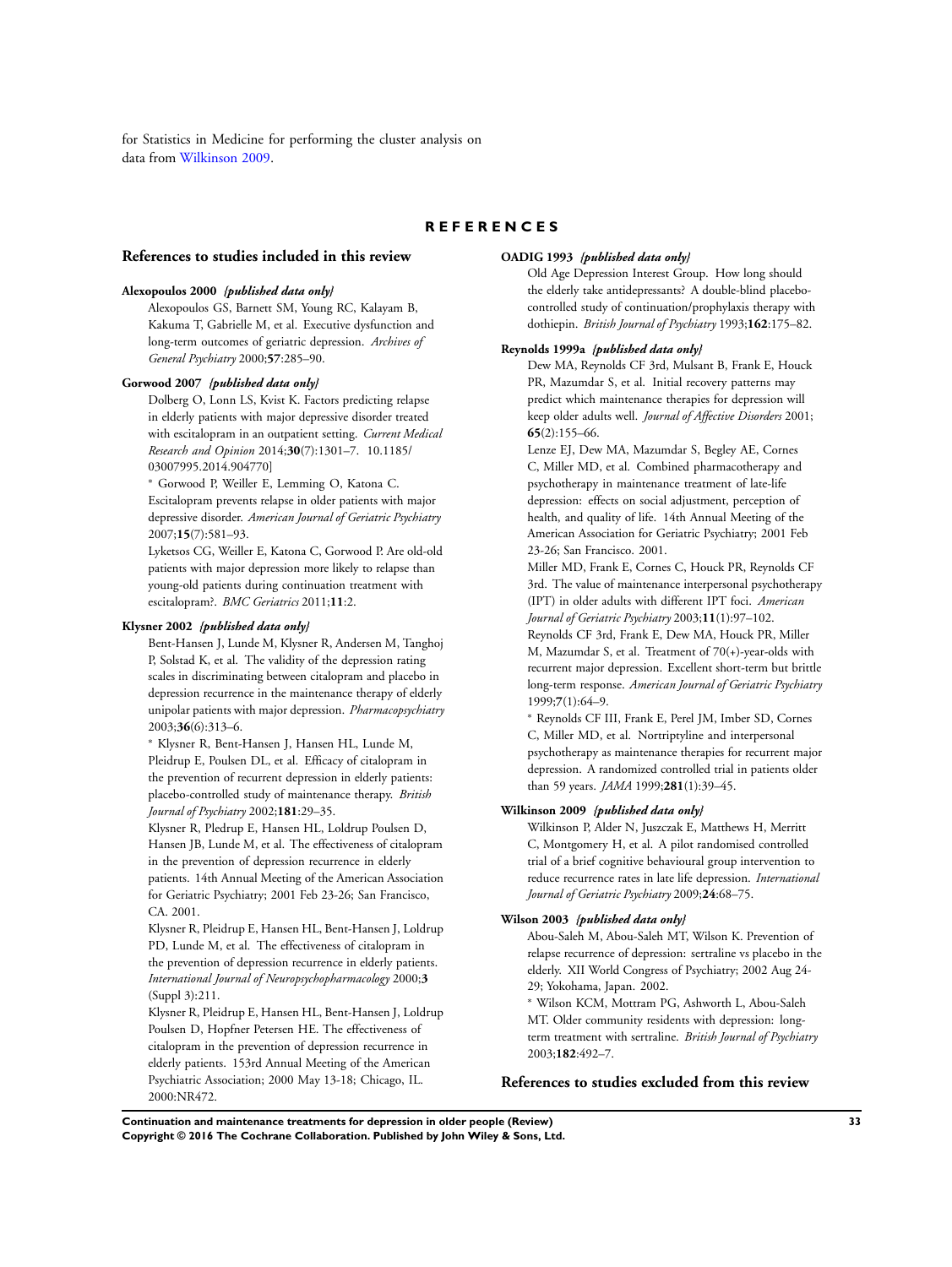#### **Reynolds 1999b** *{published data only}*

Reynolds CF III, Perel JM, Frank E, Cornes C, Miller MD, Houck PR, et al. Three-year outcomes of maintenance nortriptyline treatment in late-life depression: a study of two fixed plasma levels. *American Journal of Psychiatry* 1999; **156**(8):1177–81.

### **Reynolds 2006** *{published data only}*

Carreira K, Miller MD, Frank E, Houck PR, Morse JQ, Dew MA, et al. A controlled evaluation of monthly maintenance Interpersonal psychotherapy in late-life depression with varying levels of cognitive function. *International Journal of Geriatric Psychiatry* 2008;**23**:1110–3.

Dombrovski AY, Lenze EJ, Dew MA, Mulsant BH, Pollock BG, Houck PR, et al. Maintenance treatment for oldage depression preserves health-related quality of life: a randomized, controlled trial of paroxetine and interpersonal psychotherapy. *Journal of the American Geriatrics Society* 2007;**55**(9):1325–32.

<sup>∗</sup> Reynolds CF, Dew MA, Pollock BG, Mulsant BH, Frank E, Miller MD, et al. Maintenance treatment of major depression in old age. *New England Journal of Medicine* 2006;**354**:1130–8.

### **Additional references**

### **Abou-Saleh 2010**

Abou-Saleh MT, Katona C. Pharmacological treatment of depression. In: Abou-Saleh MT, Katona C editor(s). *Principles and Practice of Geriatric Psychiatry*. 3rd Edition. Chichester: Wiley, 2010:537–42.

#### **APA 1994**

American Psychiatric Association (APA). *Diagnostic and Statistical Manual version IV*. Washington, DC: American Psychiatric Association, 1994.

### **Areán 2007**

Areán PA, Alexopoulos GS. Psychosocial interventions for mental illness in late-life. *International Journal of Geriatric Psychiatry* 2007;**22**:99–100.

#### **Beck 1996**

Beck AT, Steer RA, Brown GK. *The Beck Depression Inventory*. San Antonio, Texas: The Psychological Corporation, 1996.

#### **Blackburn 1997**

Blackburn IM, Moore RG. Controlled acute and followup trial of cognitive therapy and pharmacotherapy in out-patients with recurrent depression. *British Journal of Psychiatry* 1997;**171**:328–34.

### **Blackburn 2001**

Blackburn I, James IA, Milne DL, Baker C, Standart S, Garland A, et al. The Revised Cognitive Therapy Scale (CTS-R): psychometric properties. *Behavioural and Cognitive Psychotherapy* 2001;**29**:431–46.

#### **Blazer 2000**

Blazer D. Psychiatry and the oldest old. *American Journal of Psychiatry* 2000;**157**:1915–24.

#### **Cole 1997**

Cole MG, Bellevance F. The prognosis of depression in old age. *American Journal of Geriatric Psychiatry* 1997;**5**:4–14.

### **Copeland 1976**

Copeland JRM, Kelleher MJ, Kellett JM, Gourlay AJ, Gurland BJ, Fleiss JL, et al. A semi-structured clinical interview for the assessment of diagnosis and mental state in the elderly: the Geriatric Mental State Schedule. Development and reliability. *Psychological Medicine* 1976;**6** (3):439–49.

### **Evans 2003**

Evans O, Singleton N, Meltzer H, Stewart R, Pince M. The mental health of older people. *The mental health of older people*. London: HMSO, 2003.

#### **Feighner 1972**

Feighner JP, Robins E, Guze SB, Woodruff RA Jr, Winokur G, Munoz R. Diagnostic criteria for use in psychiatric research. *Archives of General Psychiatry* 1972;**26**(1):57–63.

#### **Forster 2010**

Forster E, Jones L, Saxton JM, Flower DJ, Foulds G, Powers HJ, et al. Recruiting older people to a randomised controlled dietary intervention trial - how hard can it be? . *BMC Medical Research Methodology* 2010;**10**:17. [DOI: 10.1186/1471-2288-10-17

#### **Frank 1991**

Frank E, Prien R, Jarrett RB, Keller MB, Kupfer DJ, Lavori PW, et al. Conceptualization and rationale for consensus definitions of terms in major depressive disorder. *Archives of General Psychiatry* 1991;**48**:851–5.

### **Frederick 2007**

Frederick JT, Steinman LE, Prohaska T, Satariano WA, Bruce M, Bryant L, et al for the Late Life Depression Special Interest Project Panelists. Community-based treatment of late life depression. An expert panel-informed literature review. *American Journal of Preventive Medicine* 2007;**33**(3): 222–49.

#### **Gansler 2015**

Gansler DA, Suvak M, Arean P, Alexopoulos GS. Role of executive dysfunction and dysexecutive behaviour in latelife depression and disability. *American Journal of Geriatric Psychiatry* 2015;**23**(10):1038–45.

#### **Garner 2008**

Garner J. Psychological treatments: psychodynamic psychotherapy. *Oxford Textbook of Old Age Psychiatry*. Oxford: OUP, 2008:275–83.

#### **Geddes 2003**

Geddes J, Carney S, Davies C, Furukawa T, Kupfer D, Frank E, et al. Relapse prevention with antidepressant drug treatment in depressive disorders: a systematic review. *Lancet* 2003;**361**:653–61.

### **Georgotas 1989**

Georgotas A, McCue RE, Cooper TB. A placebo-controlled comparison of nortriptyline and phenelzine in maintenance therapy of elderly depressed patients. *Archives of General Psychiatry* 1989;**46**:783–6.

**Continuation and maintenance treatments for depression in older people (Review) 34 Copyright © 2016 The Cochrane Collaboration. Published by John Wiley & Sons, Ltd.**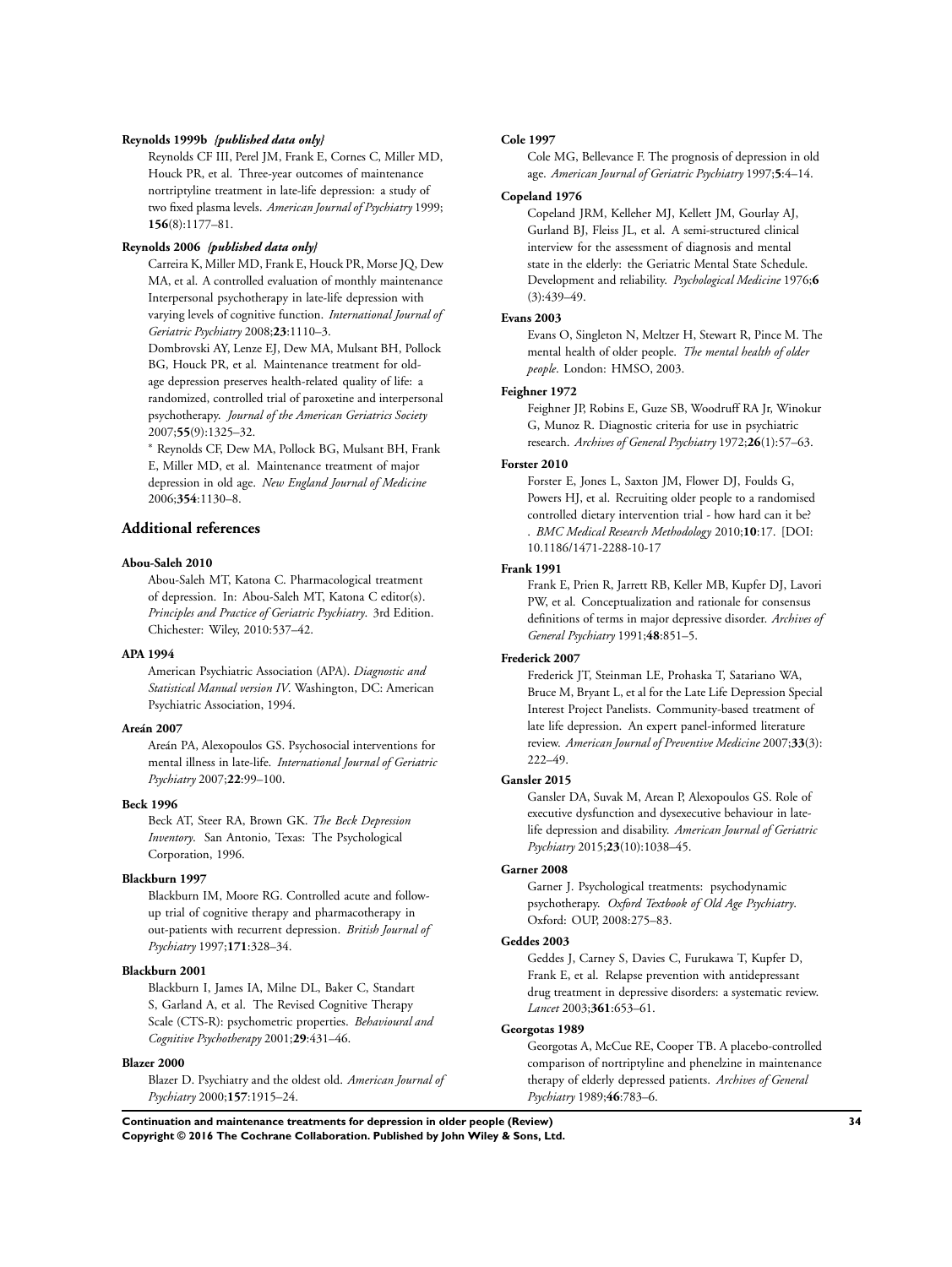### **GRADEpro [Computer program]**

McMaster University. GRADEpro. McMaster University, 2014.

### **Guy 1976**

Guy W. *Clinical Global Impressions: ECDEU Assessment Manual for Psychopharmacology*. Rockville, MD: National Institute of Mental Health, 1976.

### **Hamilton 1960**

Hamilton M. A rating scale for depression. *Journal of Neurology, Neurosurgery and Psychiatry* 1960;**23**:56–62.

#### **Higgins 2011**

Higgins JPT, Green S (editors). Cochrane Handbook for Systematic Reviews of Interventions Version 5.1.0 [updated March 2011]. The Cochrane Collaboration, 2011. Available from www.cochrane-handbook.org.

#### **Katona 2002**

Katona CL, Livingstone G. How well do antidepressants work in older people: a systematic review of number needed to treat. *Journal of Affective Disorders* 2002;**69**:47–52.

#### **Kok 2011**

Kok RM, Heeren TJ, Nolen WA. Continuing treatment of depression in the elderly: a systematic review and metaanalysis of double-blinded randomized controlled trials with antidepressants. *American Journal of Geriatric Psychiatry* 2011;**19**(3):249–55.

### **Korsnes 2015**

Korsnes MS, Ulstein ID. Cognitive effects of late life depression: review of neuropsychological findings. *Journal of Behavioral and Brain Science* 2015;**4**:141–57.

#### **Kuyken 2015**

Kuyken W, Hayes R, Barrett B, Byng R, Dalgleish T, Kessler D, et al. Effectiveness and cost-effectiveness of mindfulnessbased cognitive therapy compared with maintenance antidepressant treatment in the prevention of depressive relapse or recurrence (PREVENT): a randomised controlled trial. *Lancet* 2015;**386 (9988)**:63–73.

#### **Lenze 2005**

Lenze EJ, Schulz R, Martire LM, Zdaniuk B, Glass T, Kop WJ, et al. The course of functional decline in older people with persistently elevated depressive symptoms: longitudinal survey from the Cardiovascular Health Study. *Journal of the American Geriatrics Society* 2005;**53**(4):569.

### **Luborsky 1962**

Luborsky L. Clinician's judgments of mental health. *Archives of General Psychiatry* 1962;**7**:407–17.

### **Michiels 2005**

Michiels S, Piedbois P, Burdett S. Meta-analysis when only the median survival times are known: a comparison with individual patient data results. *International Journal of Technology Assessment in Health Care* 2005;**21**(1):119–25.

#### **Miller 2003**

Miller MD, Frank E, Cornes C, Houck PR, Reynolds CF 3rd. The value of maintenance interpersonal psychotherapy (IPT) in older adults with different IPT foci. *American Journal of Geriatric Psychiatry* 2003;**11**(1):97–102.

#### **Montgomery 1979**

Montgomery S, Åsberg M. A new depression scale designed to be sensitive to change. *British Journal of Psychiatry* 1979; **134**:382–9.

#### **Montgomery 1992**

Montgomery SA, Montgomery DB. Prophylactic treatment in recurrent unipolar depression. In: Montgomery S, Rouillon F editor(s). *Long-term Treatment of Depression*. Chichester: Wiley, 1992:53–79.

#### **Mottram 2009**

Mottram PG, Wilson K, Strobl JJ. Antidepressants for depressed elderly. *Cochrane Database of Systematic Reviews* 2009, Issue 1. [DOI: 10.1002/14651858.CD003491.pub2

### **NICE 2010**

National Institute for Health and Care Excellence. The treatment and management of depression in adults (updated version). National Clinical Practice Guideline 90, 2010. www.nice.org.uk/Guidance/cg90 (accessed 8 August 2016).

### **Paykel 2005**

Paykel E, Scott J, Cornwall P, Abbott R, Crane C, Pope M, et al. Duration of relapse prevention after cognitive therapy in residual depression: follow-up of controlled trial. *Psychological Medicine* 2005;**35**:59–68.

#### **Percudani 2005**

Percudani MBC, Fortino I, Petrovich L. Antidepressant drug prescribing among elderly subjects: a populationbased study. *International Journal of Geriatric Psychiatry* 2005;**20**:113–8.

### **RevMan 2014 [Computer program]**

The Nordic Cochrane Centre. Review Manager (RevMan) [Computer program]. Version 5.3. Copenhagen: The Cochrane Collaboration, 2014.

#### **Reynolds 2011**

Reynolds CF 3rd, Butters MA, Lopez O, Pollock BG, Dew MA, Mulsant BH, et al. Maintenance treatment of depression in old age. A randomized, double-blind, placebo-controlled evaluation of the efficacy and safety of donepezil combined with antidepressant pharmacotherapy. *Archives of General Psychiatry* 2011;**68**(1):51–60.

### **Segal 2002**

Segal ZV, Williams JMG, Teasdale JD. *Mindfulness-based Cognitive Therapy for Depression: a New Approach to Preventing Relapse*. New York: Guilford Press, 2002.

#### **Serfaty 2009**

Serfaty M, Haworth D, Blanchard M, Buszewicz M, Murad S, King M. Clinical effectiveness of individual cognitive behavioral therapy for depressed older people in primary care. *Archives of General Psychiatry* 2009;**66**(12):1332–40.

#### **Valkonova 2013**

Valkanova V, Ebmeier KP. Vascular risk factors and depression in later life: a systematic review and metaanalysis. *Biological Psychiatry* 2013;**73**:406–13.

### **Wagner 1992**

Wagner EF, Frank E, Steiner SC. Discriminating maintenance treatments for recurrent depression:

**Continuation and maintenance treatments for depression in older people (Review) 35 Copyright © 2016 The Cochrane Collaboration. Published by John Wiley & Sons, Ltd.**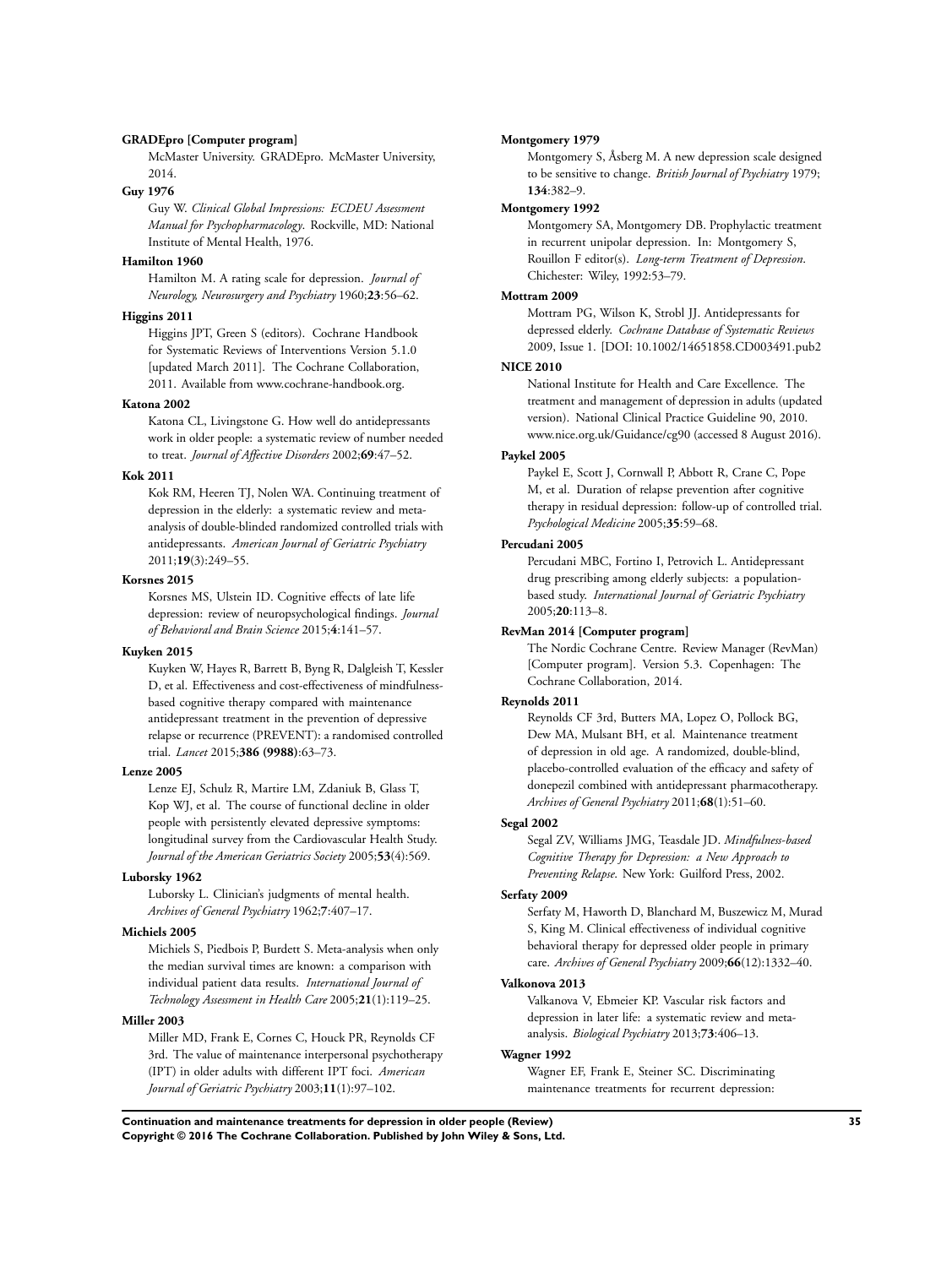development and implementation of a rating scale. *Journal of Psychotherapy Practice and Research* 1992;**22**:281–91.

#### **Ware 1993**

Ware JE, Snow KK, Kosinski M, Gandek B. *SF-36 Health Survey Manual and Interpretation Guide*. Boston, MA: New England Medical Centre, 1993.

### **WHO 1992**

World Health Organization. *International Classification of Diseases, 10th Revision*. Geneva: World Health Organization, 1992.

### **WHO 2015**

World Health Organization. World Report on Ageing and Health, 2015. Geneva: World Health Organization.

### **Wilkinson 2010**

Wilkinson P. Psychotherapy of depression and dysthymia. *Principles and Practice of Geriatric Psychiatry*. 3rd Edition. Chichester: Wiley, 2010:543–51.

#### **Wilson 2008**

Wilson K, Mottram PG, Vassilas C. Psychotherapeutic treatments for older depressed people. *Cochrane Database of Systematic Reviews* 2008, Issue 1. [DOI: 10.1002/ 14651858.CD004853.pub2

#### **Zarit 1998**

Zarit SH, Zarit JM. *Mental Disorders in Older Adults*. New York: Guilford, 1998.

### **References to other published versions of this review**

### **Wilkinson 2012**

Wilkinson P, Izmeth Z. Continuation and maintenance treatments for depression in older people. *Cochrane Database of Systematic Reviews* 2012, Issue 11. [DOI: 10.1002/14651858.CD006727.pub2

∗ *Indicates the major publication for the study*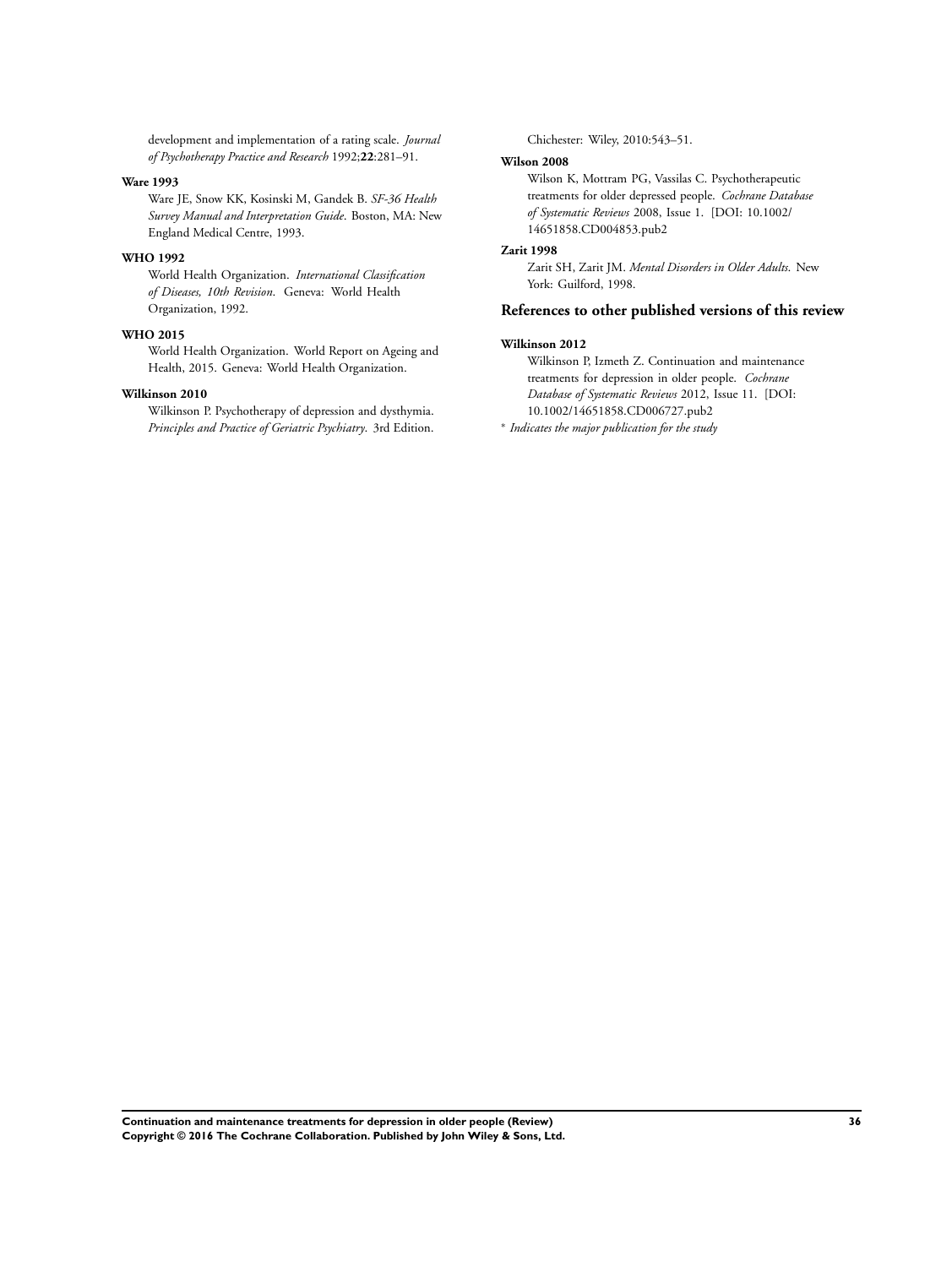# <span id="page-38-0"></span>**CHARACTERISTICS OF STUDIES**

# **Characteristics of included studies** *[ordered by study ID]*

### **[Alexopoulos 2000](#page-34-0)**

| Methods             | Design: placebo-controlled parallel trial                                                                                                                                                                                                                                                                                                                                                                                                                                                                                                                                                                                                                                                                                                                                                                                                                                                                                                                                           |
|---------------------|-------------------------------------------------------------------------------------------------------------------------------------------------------------------------------------------------------------------------------------------------------------------------------------------------------------------------------------------------------------------------------------------------------------------------------------------------------------------------------------------------------------------------------------------------------------------------------------------------------------------------------------------------------------------------------------------------------------------------------------------------------------------------------------------------------------------------------------------------------------------------------------------------------------------------------------------------------------------------------------|
| Participants        | Participants: people with unipolar major depressive episode according to DSM-IV, RDC,<br>and HDRS treated with nortriptyline in the acute episode and 16-week continuation<br>phase<br>Sex: 63% women<br>Age: $\geq 60$ years; mean 73 years<br>Unit of allocation: participant<br>Number randomised: 43<br>Number completing (including recurrences): 43. No attrition reported<br>Setting: psychiatry outpatient clinic in USA (Cornell University)<br>Inclusion criteria: achieved remission from depressive episode while taking nortriptyline<br>and remained in remission for 16 weeks' continuation treatment; $HDRS \leq 10$ ; Cornell<br>$\leq 6$<br>Exclusion criteria: other psychiatric disorder; severe medical illness or neurological dis-<br>order; MMSE $\leq$ 16; living > 45 minutes from clinic; no informants<br>Ethnicity: not stated<br>Baseline characteristics: 46% 1 previous depressive episode; 14% 2 previous episodes;<br>$8\%$ > 2 previous episodes |
| Interventions       | 2 treatments:<br>• Nortriptyline (level 60 ng/mL to 150 ng/mL) and medication clinic<br>• Drug placebo after 10 weeks' titration, and medication clinic<br>Duration of intervention: 2 years<br>Duration of trial: 2 years<br>Length of follow-up: participants were not followed up beyond the end of the interven-<br>tion period<br>Dose adjustment: not stated                                                                                                                                                                                                                                                                                                                                                                                                                                                                                                                                                                                                                  |
| Outcomes            | Primary outcome: recurrence of major depression on RDC/DSM-IV and HDRS $\geq$ 17<br>Secondary outcome: course of depressive symptoms in participants not experiencing<br>recurrence                                                                                                                                                                                                                                                                                                                                                                                                                                                                                                                                                                                                                                                                                                                                                                                                 |
| <b>Notes</b>        | Study also examined relationship between executive dysfunction and recurrence                                                                                                                                                                                                                                                                                                                                                                                                                                                                                                                                                                                                                                                                                                                                                                                                                                                                                                       |
| <b>Risk of bias</b> |                                                                                                                                                                                                                                                                                                                                                                                                                                                                                                                                                                                                                                                                                                                                                                                                                                                                                                                                                                                     |
|                     |                                                                                                                                                                                                                                                                                                                                                                                                                                                                                                                                                                                                                                                                                                                                                                                                                                                                                                                                                                                     |

| <b>Bias</b>                                             | Authors' judgement | Support for judgement                                                                                                                                                             |
|---------------------------------------------------------|--------------------|-----------------------------------------------------------------------------------------------------------------------------------------------------------------------------------|
| Random sequence generation (selection Low risk<br>bias) |                    | Investigators report that "subjects were as-<br>signed either to nortriptyline or to placebo<br>maintenance treatment using random com-<br>puter numbers" $(p. 287, box, col. 1)$ |

**Continuation and maintenance treatments for depression in older people (Review) 37 Copyright © 2016 The Cochrane Collaboration. Published by John Wiley & Sons, Ltd.**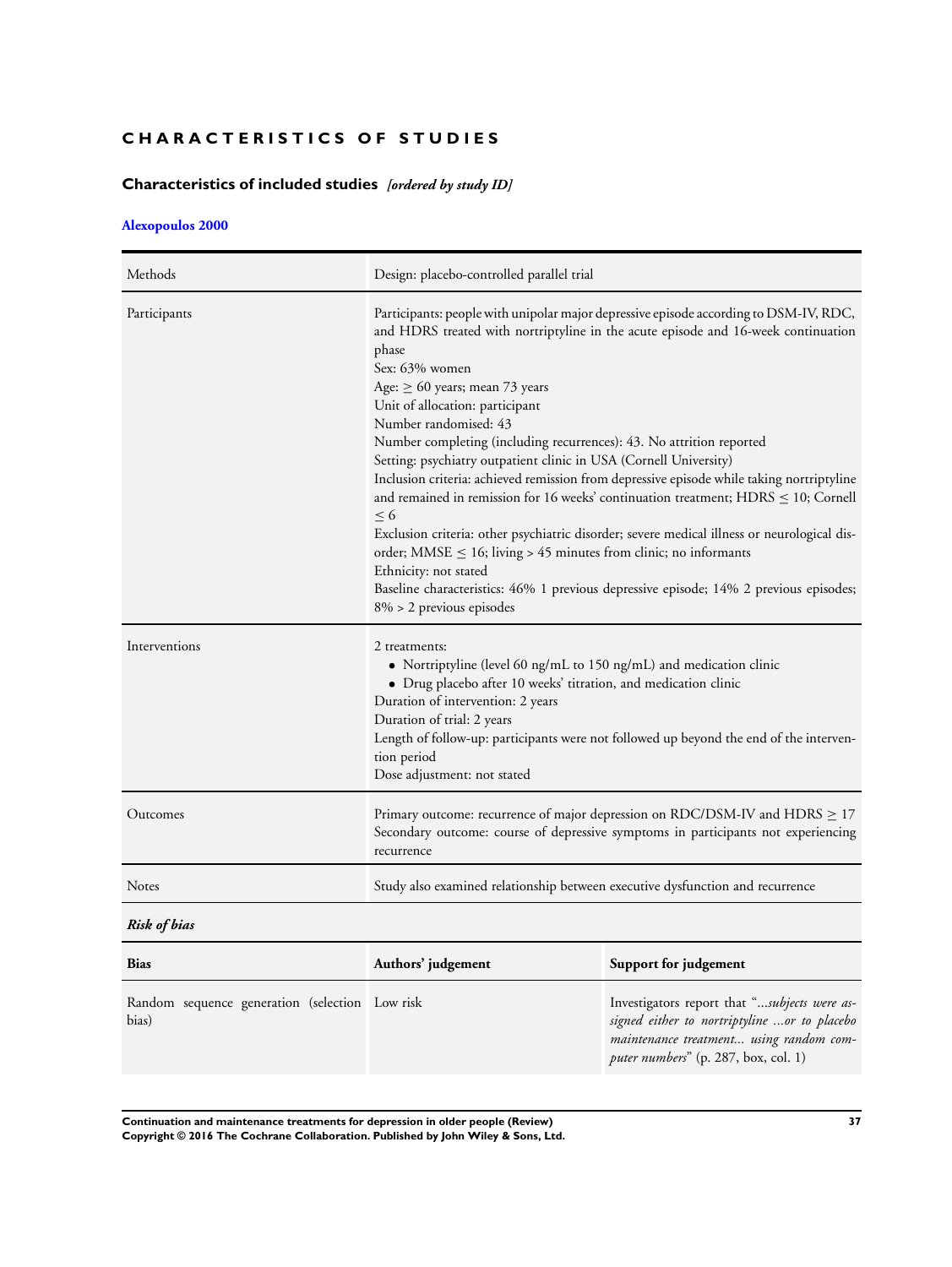# **[Alexopoulos 2000](#page-34-0)** (*Continued)*

| Allocation concealment (selection bias)                                                          | Unclear risk | No details reported. Authors contacted but<br>no more information available                                                                                                                                                                                                                                                                                             |
|--------------------------------------------------------------------------------------------------|--------------|-------------------------------------------------------------------------------------------------------------------------------------------------------------------------------------------------------------------------------------------------------------------------------------------------------------------------------------------------------------------------|
| Blinding (performance bias and detection Low risk<br>bias)<br>participants?                      |              | Investigators report that "subjects were fol-<br>lowed up under double-blind conditions" (p.<br>287, box, col. 1)                                                                                                                                                                                                                                                       |
| Blinding (performance bias and detection Unclear risk<br>bias)<br>those administering treatment? |              | No details reported                                                                                                                                                                                                                                                                                                                                                     |
| Blinding (performance bias and detection Low risk<br>bias)<br>outcome assessors?                 |              | Investigators report that "subjects were fol-<br>lowed up under double-blind conditions" (p.<br>287, box, col. 1)                                                                                                                                                                                                                                                       |
| Incomplete outcome data (attrition bias)<br>All outcomes                                         | Unclear risk | No attrition or missing data reported but pro-<br>tocol not available                                                                                                                                                                                                                                                                                                   |
| Selective reporting (reporting bias)                                                             | Low risk     | Study protocol not available but it seemed<br>clear that the published report includes all<br>expected outcomes                                                                                                                                                                                                                                                         |
| Other bias                                                                                       | Unclear risk | Participants randomised to receive placebo<br>underwent tapering of nortriptyline dose<br>during a 10-week transition phase. It was un-<br>clear whether this transition took place be-<br>fore starting maintenance follow-up. If so, it<br>would have delayed maintenance phase com-<br>pared with nortriptyline arm; if not, there was<br>risk of carry-over effects |

# **[Gorwood 2007](#page-34-0)**

| Methods      | Placebo-controlled parallel trial                                                                                                                                                                                                                                                                                                                                                                                                                                                                                                                                                                                                                                                                                                                                                                                                                                            |
|--------------|------------------------------------------------------------------------------------------------------------------------------------------------------------------------------------------------------------------------------------------------------------------------------------------------------------------------------------------------------------------------------------------------------------------------------------------------------------------------------------------------------------------------------------------------------------------------------------------------------------------------------------------------------------------------------------------------------------------------------------------------------------------------------------------------------------------------------------------------------------------------------|
| Participants | Participants: outpatients with DSM-IV major depressive disorder and MADRS $\geq 22$<br>whose depression remitted with 12 weeks of escitalopram 10 mg or 20 mg<br>Sex: approximately 79% women<br>Age: $\geq$ 65 years; mean 73 years<br>Unit of allocation: participant<br>Number randomised: 305<br>Number completing (including recurrences): 282<br>Setting: private or hospital clinics in 46 centres across 7 European countries<br>Inclusion criteria: achieved remission defined as $MADRS \leq 12$ and remained in remission<br>for 16 weeks while continuing escitalopram<br>Exclusion criteria: MMSE $\leq$ 23; unstable or serious medical illness; current or past mania<br>or schizophrenia; organic mental disorders; substance abuse; suicide risk; recent treatment<br>with antipsychotic drugs, mood stabilisers or ECT; known resistance to antidepressant |

**Continuation and maintenance treatments for depression in older people (Review) 38**

**Copyright © 2016 The Cochrane Collaboration. Published by John Wiley & Sons, Ltd.**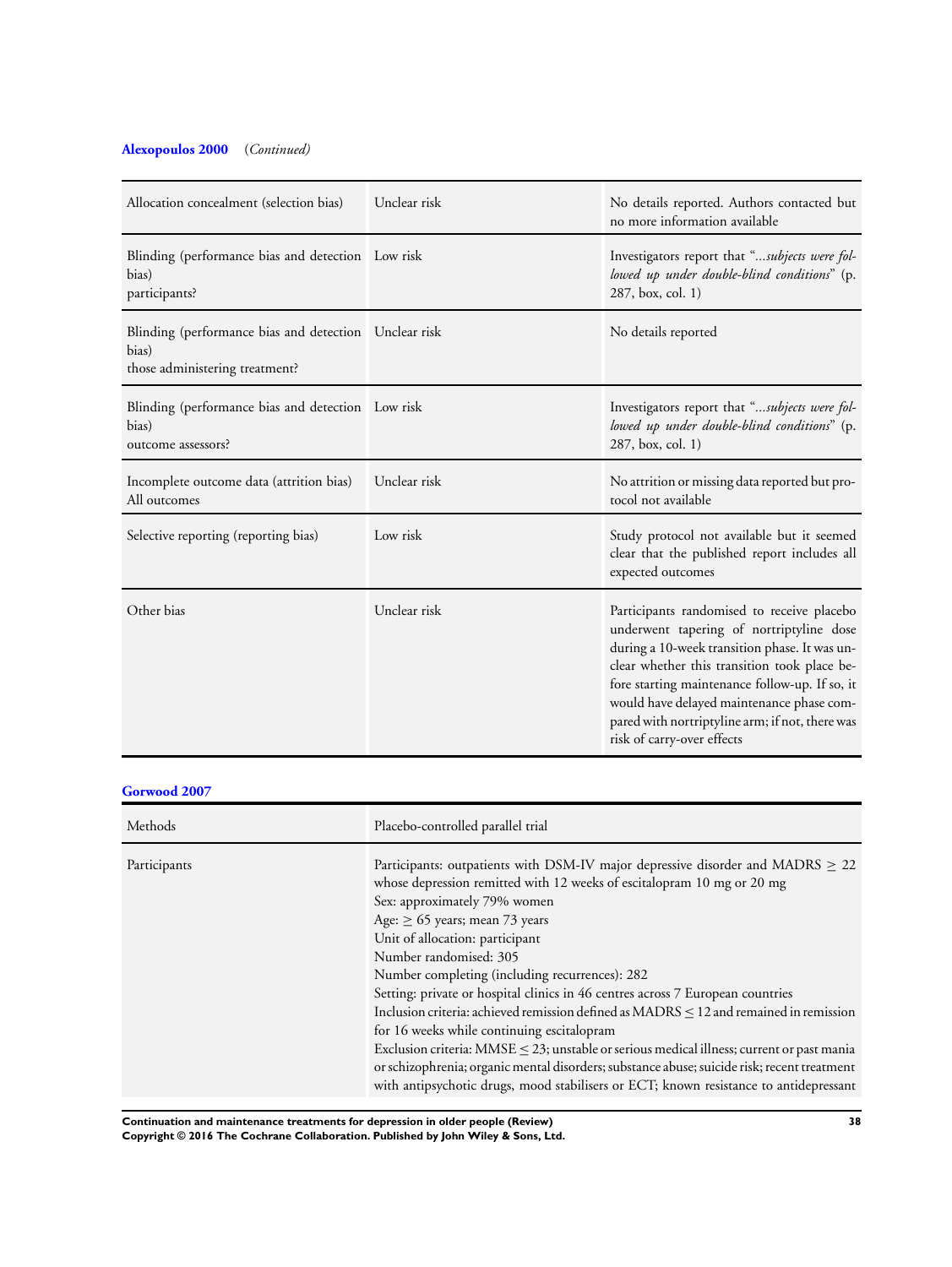# **[Gorwood 2007](#page-34-0)** (*Continued)*

|               | treatment; concurrent psychological therapies<br>Ethnicity: approximately 100% white<br>Baseline characteristics: one third of participants aged > 75 years                                                                                                                                                                                                                                                 |
|---------------|-------------------------------------------------------------------------------------------------------------------------------------------------------------------------------------------------------------------------------------------------------------------------------------------------------------------------------------------------------------------------------------------------------------|
| Interventions | 2 treatments:<br>• Escitalopram 10 mg or 20 mg (continuing dose achieved in acute open-label<br>phase)<br>• Placebo (including 1 week' titration for participants receiving 20 mg in acute<br>phase)<br>Duration of intervention: 24 weeks<br>Duration of trial: 36 weeks<br>Length of follow-up: Participants were not followed up beyond the end of the interven-<br>tion period<br>Dose adjustment: none |
| Outcomes      | Primary outcome: recurrence as judged by investigator or MADRS $\geq 22$<br>Secondary outcome: change in scores on MADRS<br>Other outcomes: change in scores on CGI-S and CGI-I                                                                                                                                                                                                                             |
|               |                                                                                                                                                                                                                                                                                                                                                                                                             |

Notes

*Risk of bias*

| <b>Bias</b>                                                                                  | Authors' judgement | Support for judgement                                                                                                                                                                                                                                                                                                                   |
|----------------------------------------------------------------------------------------------|--------------------|-----------------------------------------------------------------------------------------------------------------------------------------------------------------------------------------------------------------------------------------------------------------------------------------------------------------------------------------|
| Random sequence generation (selection Low risk<br>bias)                                      |                    | Investigators reported that "eligible patients were as-<br>signed to escitalopram or placebo treatment according to a<br>computer-generated randomization list" (p. 583, col.<br>2)                                                                                                                                                     |
| Allocation concealment (selection bias)                                                      | Low risk           | Investigators reported that "the details of the random-<br>ization series were unknown to any of the investigators<br>and were contained in a set of sealed opaque envelopes.<br>At each study center, sequentially enrolled patients were<br>assigned the lowest randomization number available in<br>blocks of four" (p. 583, col. 2) |
| Blinding (performance bias and detection Low risk<br>bias)<br>participants?                  |                    | Investigators reported that "All study personnel and<br>participants were blinded to treatment assignment for the<br>duration of the study" (p. 583, col. 2)                                                                                                                                                                            |
| Blinding (performance bias and detection Low risk<br>bias)<br>those administering treatment? |                    | Investigators reported that "All study personnel and<br>participants were blinded to treatment assignment for the<br>duration of the study" (p. 583, col. 2)                                                                                                                                                                            |
| Blinding (performance bias and detection Low risk<br>bias)<br>outcome assessors?             |                    | Investigators reported that "All study personnel and<br>participants were blinded to treatment assignment for the<br>duration of the study" (p. 583, col. 2)                                                                                                                                                                            |

**Continuation and maintenance treatments for depression in older people (Review) 39 Copyright © 2016 The Cochrane Collaboration. Published by John Wiley & Sons, Ltd.**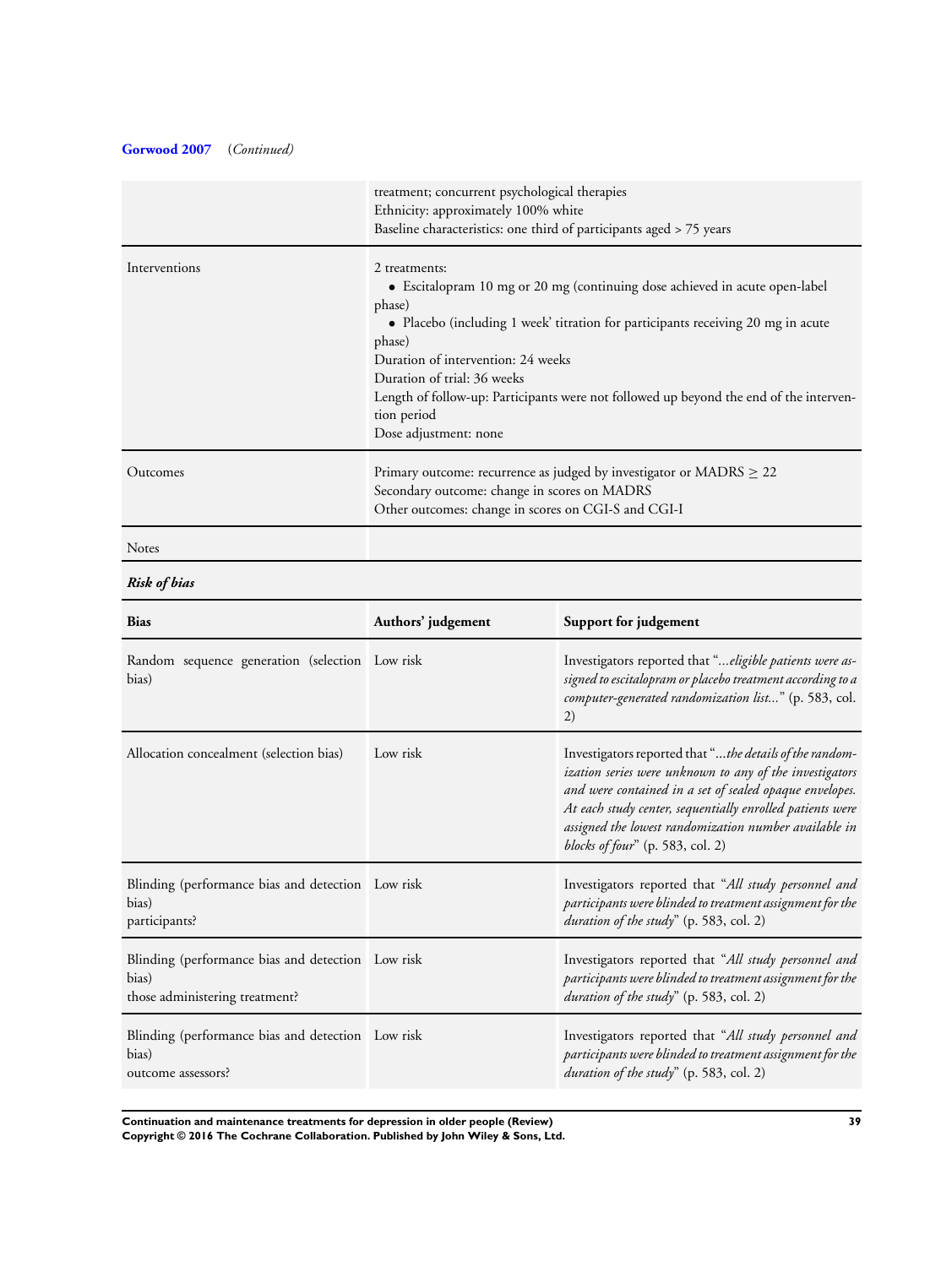# **[Gorwood 2007](#page-34-0)** (*Continued)*

| Incomplete outcome data (attrition bias)<br>All outcomes | Low risk      | Investigators reported that 219 out of 305 randomised<br>participants completed the study. Intention-to-treat<br>analysis performed using last observation carried for-<br>ward and mixed model repeated-measures analysis |
|----------------------------------------------------------|---------------|----------------------------------------------------------------------------------------------------------------------------------------------------------------------------------------------------------------------------|
| Selective reporting (reporting bias)                     | Unclear risk  | Protocol not available, but report appeared to include<br>all expected outcomes                                                                                                                                            |
| Other bias                                               | Unclear risk- | Medication tapering regimen unclear                                                                                                                                                                                        |

# **[Klysner 2002](#page-34-0)**

| Methods       | Design: placebo-controlled parallel trial                                                                                                                                                                                                                                                                                                                                                                                                                                                                                                                                                                                                                                                                                                                                                                                                                                                                                                                              |
|---------------|------------------------------------------------------------------------------------------------------------------------------------------------------------------------------------------------------------------------------------------------------------------------------------------------------------------------------------------------------------------------------------------------------------------------------------------------------------------------------------------------------------------------------------------------------------------------------------------------------------------------------------------------------------------------------------------------------------------------------------------------------------------------------------------------------------------------------------------------------------------------------------------------------------------------------------------------------------------------|
| Participants  | Participants: recruited through screening, diagnosed with DSM-IV unipolar major de-<br>pression and MADRS $\geq$ 22 whose depression remitted with 8 weeks' open-label citalo-<br>pram 20 mg, 30 mg, or 40 mg (titrated according to response and adverse effects)<br>Sex: 77% women<br>Age: $\geq$ 65 years; mean 74 years<br>Unit of allocation: participant<br>Number randomised: 121<br>Number completing (including recurrences): 94 at 48 weeks<br>Setting: research clinic in Denmark<br>Inclusion criteria: achieved remission defined as $MADRS \leq 11$ and remaining in remis-<br>sion during 16 weeks' continuation treatment<br>Exclusion criteria: index depressive episode $\geq 1$ year; schizophrenia; mania; severe phys-<br>ical illness; alcohol problems; recent treatment with other antidepressant drugs, psy-<br>chotropic drugs, or ECT; suicidal ideas<br>Ethnicity: not stated<br>Baseline characteristics: 75% in first depressive episode |
| Interventions | 2 treatments:<br>• Citalopram at same dose as in open-label continuation phase (20 mg, 30 mg, or<br>$40 \text{ mg}$<br>· Placebo; titration procedure not stated<br>Duration of intervention: 48 weeks<br>Duration of trial: 104 weeks<br>Length of follow-up: minimum 48 weeks<br>Dose adjustment: none                                                                                                                                                                                                                                                                                                                                                                                                                                                                                                                                                                                                                                                               |
| Outcomes      | Primary outcome: time to recurrence defined as MADRS $\geq$ 22 on 2 occasions in the<br>same week<br>Secondary outcomes: tolerability of citalopram according to participant report and clin-<br>ical evaluation                                                                                                                                                                                                                                                                                                                                                                                                                                                                                                                                                                                                                                                                                                                                                       |
| <b>Notes</b>  |                                                                                                                                                                                                                                                                                                                                                                                                                                                                                                                                                                                                                                                                                                                                                                                                                                                                                                                                                                        |

*Risk of bias*

**Continuation and maintenance treatments for depression in older people (Review) 40 Copyright © 2016 The Cochrane Collaboration. Published by John Wiley & Sons, Ltd.**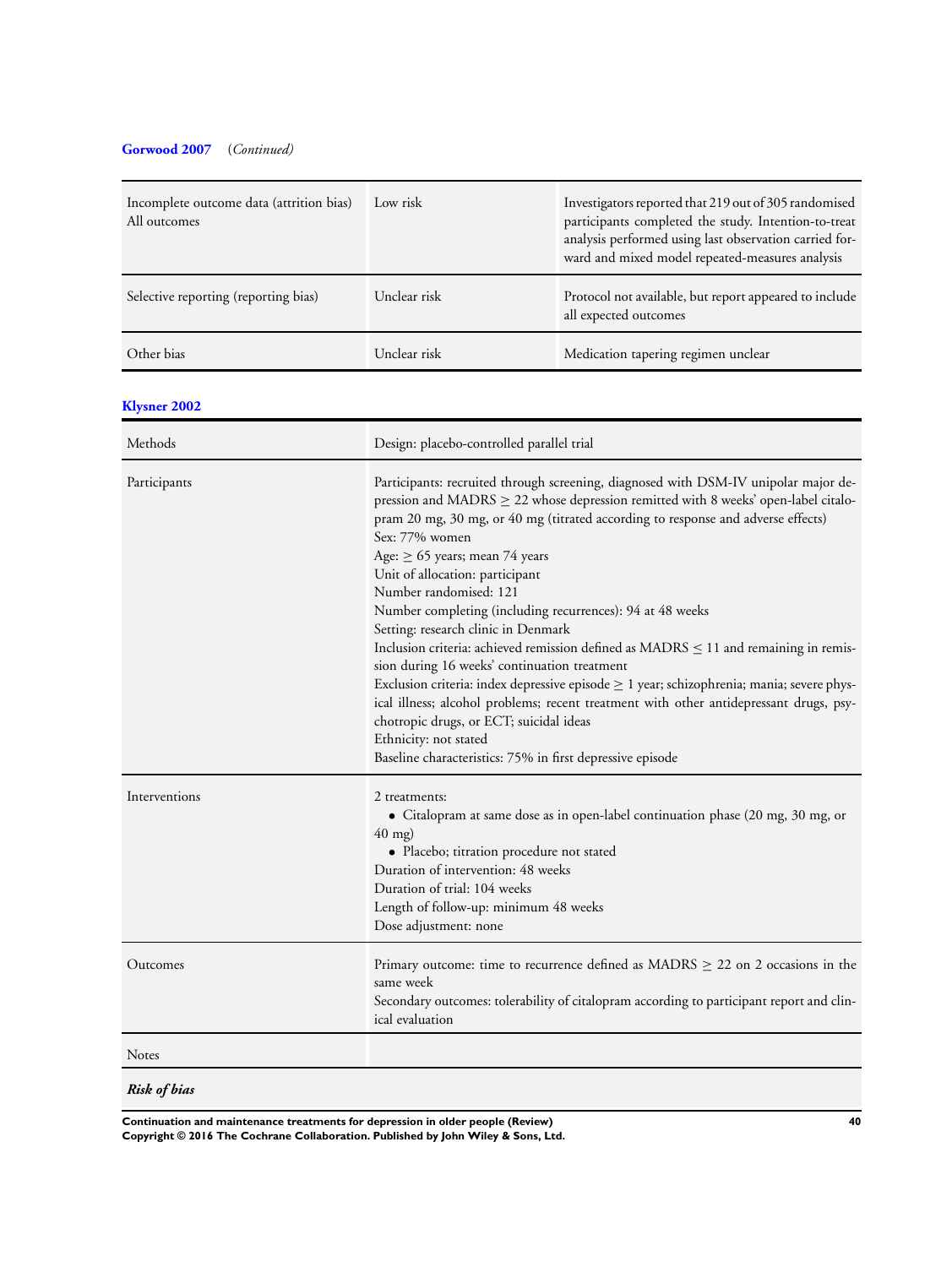# **[Klysner 2002](#page-34-0)** (*Continued)*

| <b>Bias</b>                                                                                      | Authors' judgement | Support for judgement                                                                                                                         |
|--------------------------------------------------------------------------------------------------|--------------------|-----------------------------------------------------------------------------------------------------------------------------------------------|
| Random sequence generation (selection Low risk<br>bias)                                          |                    | Investigators reported that "patientswere<br>randomised on a 1:1 basis, using a block size of<br>10" (p. 30, col. 1)                          |
| Allocation concealment (selection bias)                                                          | Unclear risk       | Author contacted but details not available                                                                                                    |
| Blinding (performance bias and detection Low risk<br>bias)<br>participants?                      |                    | Investigators describe study as ' <i>double-blind</i> '<br>(p. 30, col. 1)                                                                    |
| Blinding (performance bias and detection Unclear risk<br>bias)<br>those administering treatment? |                    | Author contacted but details not available                                                                                                    |
| Blinding (performance bias and detection Low risk<br>bias)<br>outcome assessors?                 |                    | Investigators described study as ' <i>double-blind</i> '<br>(p. 30, col. 1)                                                                   |
| Incomplete outcome data (attrition bias)<br>All outcomes                                         | Low risk           | Drop-outs were accounted for and intention-<br>to-treat analysis was performed                                                                |
| Selective reporting (reporting bias)                                                             | High risk          | Protocol not available. Data presented for<br>main outcome only (recurrence on MADRS)<br>but not for other measures (CGI-S, HDRS,<br>and MES) |
| Other bias                                                                                       | Unclear risk       | Tapering regimen unclear                                                                                                                      |

# **[OADIG 1993](#page-34-0)**

| Methods      | Design: placebo-controlled parallel trial                                                                                                                                                                                                                                                                                                                                                                                                                                                                                                                                                                                                                                                                                                        |
|--------------|--------------------------------------------------------------------------------------------------------------------------------------------------------------------------------------------------------------------------------------------------------------------------------------------------------------------------------------------------------------------------------------------------------------------------------------------------------------------------------------------------------------------------------------------------------------------------------------------------------------------------------------------------------------------------------------------------------------------------------------------------|
| Participants | Participants: people with RDC major depressive episode and receiving any treatment in<br>acute phase (including ECT)<br>Sex: 73% women<br>Age: $\geq 60$ years; mean 76 years (SD 6.2)<br>Unit of allocation: participant<br>Number randomised: 69<br>Number completing (including recurrences): 58<br>Setting: Old Age Psychiatry outpatient, inpatient and community services in 15 UK<br>NHS centres<br>Inclusion criteria: in remission defined as $\text{MADRS} \leq 10$ and remaining in remission for<br>8 weeks' continuation treatment<br>Exclusion criteria: serious physical illness; contraindication to tricyclic antidepressant;<br>clinical diagnosis of dementia; $MTS \leq 24$ ; investigator considered participant unsuitable |

**Continuation and maintenance treatments for depression in older people (Review) 41**

**Copyright © 2016 The Cochrane Collaboration. Published by John Wiley & Sons, Ltd.**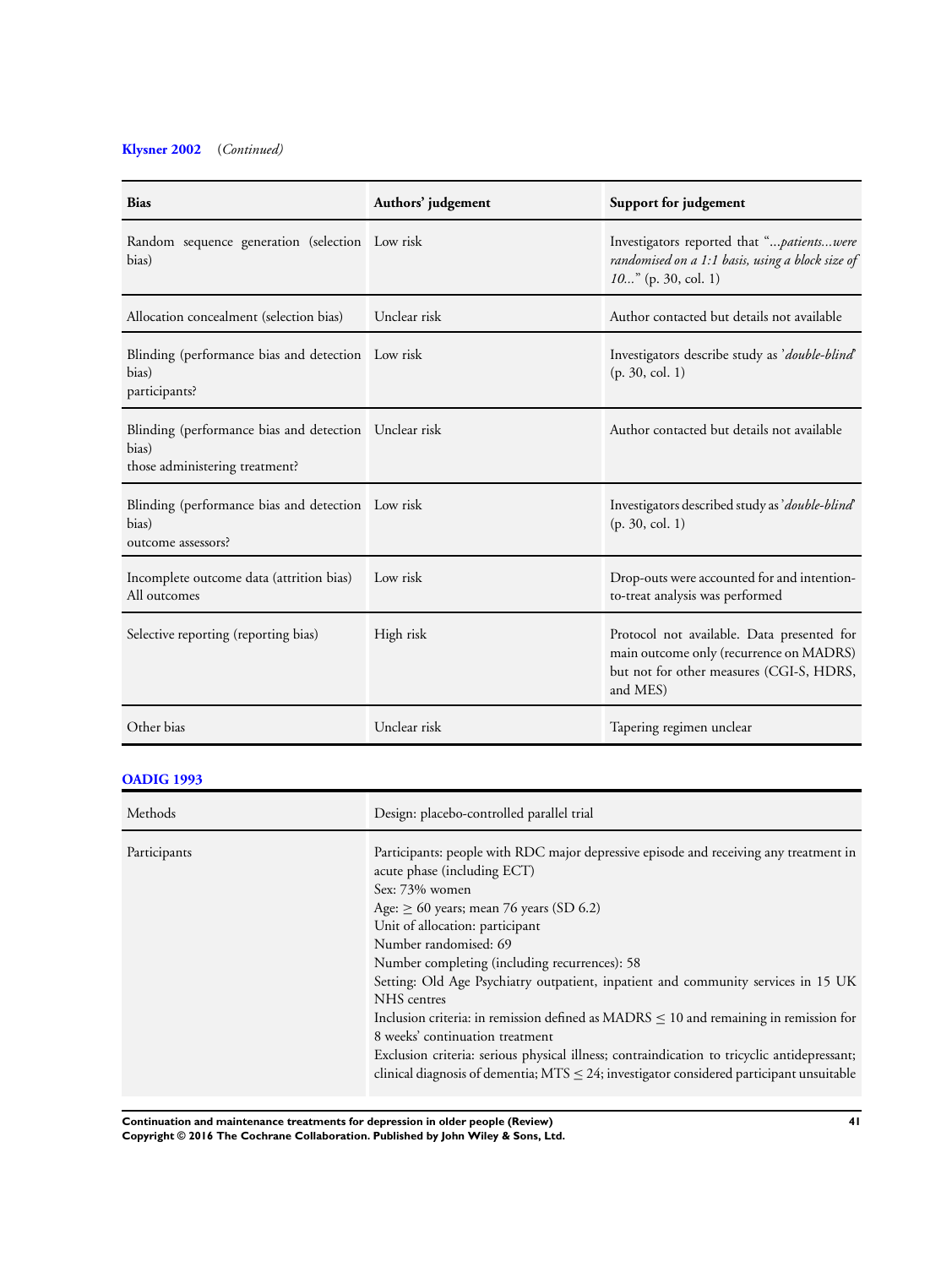# **[OADIG 1993](#page-34-0)** (*Continued)*

|               | Ethnicity: not stated<br>Baseline characteristics: $37\%$ had onset depression at < 65 years                                                                                                                                                                                     |
|---------------|----------------------------------------------------------------------------------------------------------------------------------------------------------------------------------------------------------------------------------------------------------------------------------|
| Interventions | 2 treatments:<br>• Dothiepin 75 mg daily<br>• Placebo; titration procedure not stated<br>Duration of intervention: 2 years<br>Duration of trial: 2 years<br>Length of follow-up: participants were not followed up beyond the intervention period<br>Dose adjustment: not stated |
| Outcomes      | Primary outcome: recurrence of depression (MADRS > 10 or clinical judgement of<br>investigator)<br>Secondary outcomes: none                                                                                                                                                      |

Notes

*Risk of bias*

| <b>Bias</b>                                                                                  | Authors' judgement | Support for judgement                                                                                                                                                                                                                                                                                                           |
|----------------------------------------------------------------------------------------------|--------------------|---------------------------------------------------------------------------------------------------------------------------------------------------------------------------------------------------------------------------------------------------------------------------------------------------------------------------------|
| Random sequence generation (selection Low risk<br>bias)                                      |                    | Investigators reported that "Patients were ran-<br>domly assigned on double-blind parallel-group<br>basis" and that "In the randomisation pa-<br>tients were stratified to ensure that those who had<br>received ECT for the index illness were evenly<br>divided between the groups" (p. 176, col. 2)                          |
| Allocation concealment (selection bias)                                                      | Unclear risk       | No comment in paper. Clarification was<br>sought from investigators but no further de-<br>tails were available                                                                                                                                                                                                                  |
| Blinding (performance bias and detection Low risk<br>bias)<br>participants?                  |                    | Trial described as 'double-blind' in title but no<br>detail of blinding procedures in text. Sought<br>clarification from investigators who recalled<br>that medication was dispensed in coded pack-<br>ets to blind from participants. Review authors<br>judged that blinding of participants was en-<br>sured                  |
| Blinding (performance bias and detection Low risk<br>bias)<br>those administering treatment? |                    | Trial described as ' <i>double-blind</i> ' in title but no<br>detail of blinding procedures in text. Sought<br>clarification from investigators who recalled<br>that dispensing pharmacists were blind to<br>medication type through use of coded pack-<br>ets. Review authors judged that blinding of<br>personnel was ensured |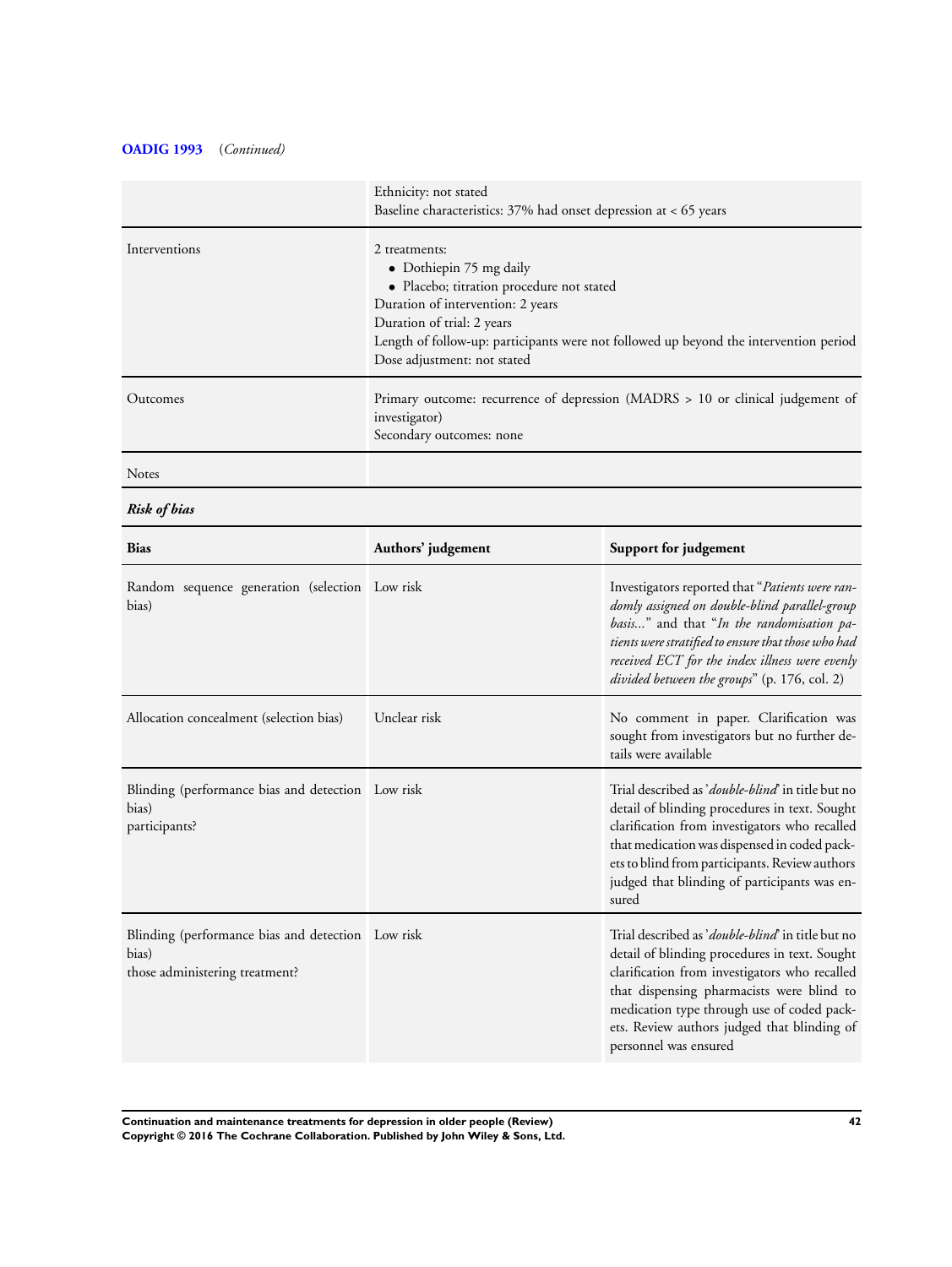# **[OADIG 1993](#page-34-0)** (*Continued)*

| Blinding (performance bias and detection Unclear risk<br>bias)<br>outcome assessors? |              | Trial described as ' <i>double-blind</i> ' in title but no<br>detail of blinding procedures in text. Sought<br>clarification from investigators who recalled<br>that assessing clinicians were blind to med-<br>ication type through use of coded packets.<br>However, as assessors were participants' own<br>psychiatrists, review authors judged that they<br>may have detected tricyclic antidepressant ad-<br>verse effects in participants taking dothiepin |
|--------------------------------------------------------------------------------------|--------------|------------------------------------------------------------------------------------------------------------------------------------------------------------------------------------------------------------------------------------------------------------------------------------------------------------------------------------------------------------------------------------------------------------------------------------------------------------------|
| Incomplete outcome data (attrition bias)<br>All outcomes                             | High risk    | Reasons for drop-outs given (p. 117, col. 1)<br>but no intention-to-treat analysis performed.<br>In this review, all drop-outs were treated as<br>recurrences                                                                                                                                                                                                                                                                                                    |
| Selective reporting (reporting bias)                                                 | Unclear risk | Study protocol was not available, but it<br>seemed that the published report included all<br>expected outcomes. No evidence of selective<br>reporting of subsets or change from stated<br>outcomes                                                                                                                                                                                                                                                               |
| Other bias                                                                           | Unclear risk | Medication tapering regimen unclear<br>Outcome assessment with the MADRS was<br>performed by 'more than 20 raters'. The in-<br>vestigators judged that there may have been<br>poor inter-rater reliability, but pointed out<br>that results from all the centres were consis-<br>tent (p. 179, col. 2)                                                                                                                                                           |

# **[Reynolds 1999a](#page-34-0)**

| Methods      | Design: 2 x 2 factorial randomised, placebo-controlled trial                                                                                                                                                                                                                                                                                                                                                                                                                                                                                                                                                                                                                                                                                                                                                                                                                                                                                                                                                                           |
|--------------|----------------------------------------------------------------------------------------------------------------------------------------------------------------------------------------------------------------------------------------------------------------------------------------------------------------------------------------------------------------------------------------------------------------------------------------------------------------------------------------------------------------------------------------------------------------------------------------------------------------------------------------------------------------------------------------------------------------------------------------------------------------------------------------------------------------------------------------------------------------------------------------------------------------------------------------------------------------------------------------------------------------------------------------|
| Participants | Participants: people identified at screening to have major depression according to SADS-L<br>and HDRS and who received acute treatment with nortriptyline (plasma level 80 ng/mL<br>to 120 ng/mL) and weekly IPT. Some participants received augmentation with lithium<br>or perphenazine, which was discontinued before randomisation. 49% were clinically<br>referred; remainder from media recruitment, etc. All were at least in their second lifetime<br>episode of depression with inter-episode wellness of $\leq$ 3 years<br>Sex: 75% women<br>Age: $\geq 60$ years; mean 67 years<br>Unit of allocation: participant<br>Number randomised: 124. 107 remained in remission during transition and entered<br>maintenance treatment<br>Number completing (including recurrences): 96<br>Setting: university-based geropsychiatry research clinic<br>Inclusion criteria: achieved remission defined as 17-item HDRS $\leq$ 10 and who remained<br>in remission during 16 weeks' continuation treatment with nortriptyline and IPT |

**Continuation and maintenance treatments for depression in older people (Review) 43**

**Copyright © 2016 The Cochrane Collaboration. Published by John Wiley & Sons, Ltd.**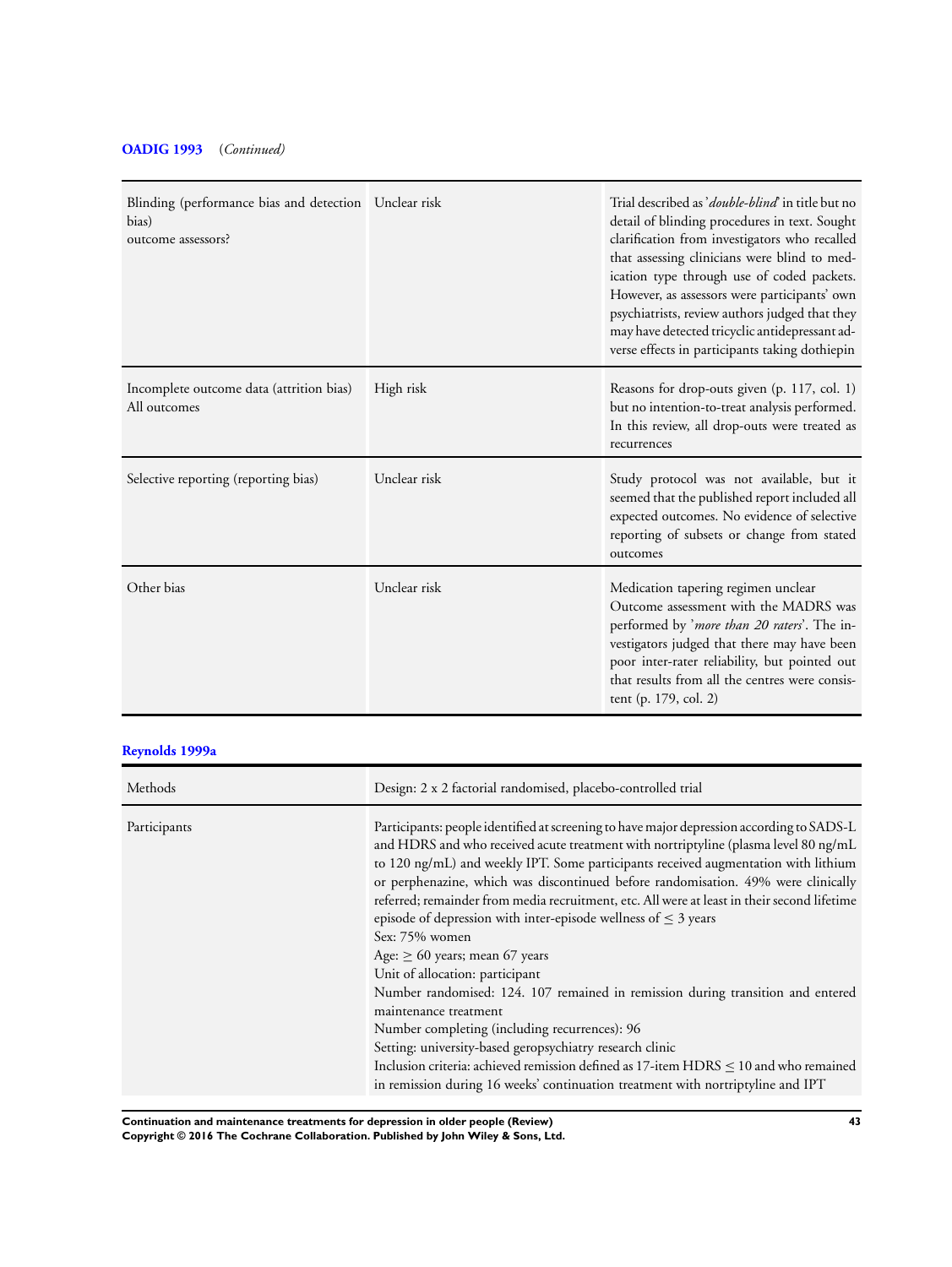# **[Reynolds 1999a](#page-34-0)** (*Continued)*

|               | Exclusion criteria: medical contraindications to nortriptyline treatment; delusional de-<br>pression; concurrent diagnosis of dysthymia<br>Ethnicity: 93% white<br>Baseline characteristics: mean number of previous episodes 3.9; mean MMSE 29/30                                                                                                                                                                                                                |
|---------------|-------------------------------------------------------------------------------------------------------------------------------------------------------------------------------------------------------------------------------------------------------------------------------------------------------------------------------------------------------------------------------------------------------------------------------------------------------------------|
| Interventions | 4 treatments:<br>• Nortriptyline titrated to achieve plasma level 80 ng/mL to 120 ng/mL with<br>medication clinic attendance<br>• Placebo after 6 weeks' titration, with medication clinic attendance<br>• Monthly IPT with nortriptyline (plasma level 80 ng/mL to 120 ng/mL)<br>• Monthly IPT with placebo<br>Duration of intervention: 3 years<br>Duration of trial: 7 years<br>Length of follow-up: 3 years or until recurrence<br>Dose adjustment: see below |
| Outcomes      | Primary outcomes: recurrence of major depression by RDC at interview with research<br>nurse and independent confirmation by 'senior psychiatrist'<br>Secondary outcomes: Hamilton Depression Rating Scale, Beck Depression Inventory,<br>Global Assessment Scale, Åsberg Side-Effect Scale (used by non-blind monitoring com-<br>mittee for dose adjustment; not reported)<br>Other outcomes: orthostatic blood pressure, pulse, weight (not reported)            |
|               |                                                                                                                                                                                                                                                                                                                                                                                                                                                                   |

Notes

| <b>Risk of bias</b> |  |
|---------------------|--|
|                     |  |

| <b>Bias</b>                                                                 | Authors' judgement | Support for judgement                                                                                                                                                                                                                                                                                                                                                                   |  |
|-----------------------------------------------------------------------------|--------------------|-----------------------------------------------------------------------------------------------------------------------------------------------------------------------------------------------------------------------------------------------------------------------------------------------------------------------------------------------------------------------------------------|--|
| Random sequence generation (selection Low risk<br>bias)                     |                    | Investigators reported that participants<br>"were randomly assigned to one of four<br>maintenance conditions "The randomiza-<br>tion schedule was generated by the project<br>statistician" (p. 41). "The method to gener-<br>ate the allocation schedule was a Fortran pro-<br>gram using the DIGITAL VAX/VMS operat-<br>ing system" (p. 41). Block randomisation<br>of 4 participants |  |
| Allocation concealment (selection bias)                                     | Low risk           | "Only the pharmacist and the open monitor-<br>ing committeehad knowledge of random-<br>ized assignment to nortriptyline or placebo"<br>(p. 41, col. 2)                                                                                                                                                                                                                                  |  |
| Blinding (performance bias and detection Low risk<br>bias)<br>participants? |                    | Participants blind to drug treatment<br>through use of placebo. Blinding to psy-<br>chological therapies (IPT) not possible                                                                                                                                                                                                                                                             |  |

**Continuation and maintenance treatments for depression in older people (Review) 44 Copyright © 2016 The Cochrane Collaboration. Published by John Wiley & Sons, Ltd.**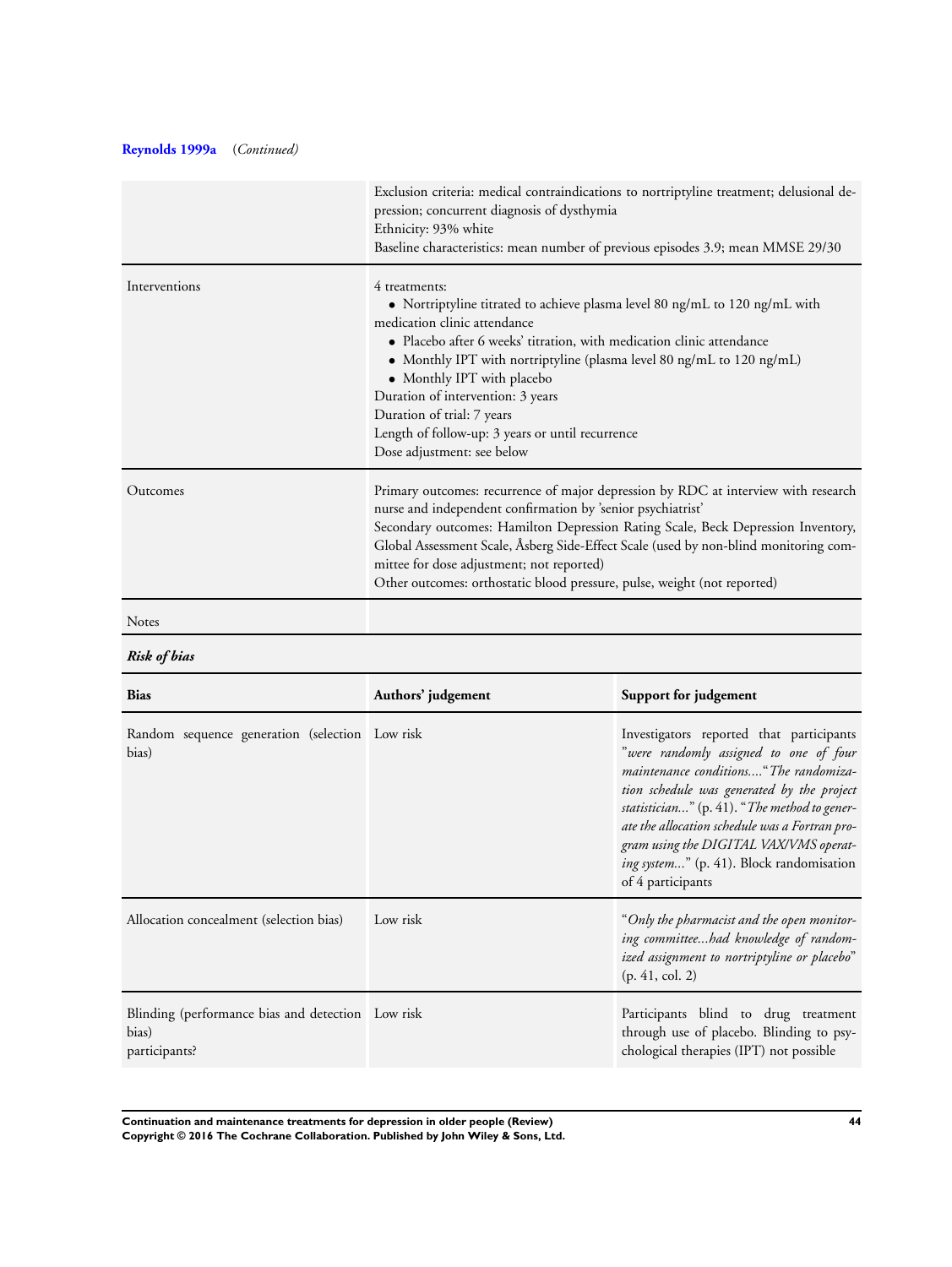# **[Reynolds 1999a](#page-34-0)** (*Continued)*

| Blinding (performance bias and detection Low risk<br>bias)<br>those administering treatment? |              | "The treatment team, outcome assessors, and<br>data analyst were blind to treatment assign-<br>ment" (p. 41, col. 2). Therapists admin-<br>istering IPT could not have been blind<br>to psychological therapies, but would have<br>been blind to medication assignment |
|----------------------------------------------------------------------------------------------|--------------|------------------------------------------------------------------------------------------------------------------------------------------------------------------------------------------------------------------------------------------------------------------------|
| Blinding (performance bias and detection Low risk<br>bias)<br>outcome assessors?             |              | "The treatment team, outcome assessors, and<br>data analyst were blind to treatment assign-<br><i>ment</i> " (p. 41, col. 2)                                                                                                                                           |
| Incomplete outcome data (attrition bias)<br>All outcomes                                     | Low risk     | 107 participants commenced maintenance<br>treatment and all accounted for                                                                                                                                                                                              |
| Selective reporting (reporting bias)                                                         | Unclear risk | Study protocol not available. Outcome re-<br>ported on recurrence according to RDC.<br>Methods section indicated that during fol-<br>low-up, HDRS, BDI, and GAS scale mea-<br>sures taken, but no data reported                                                        |

# **[Wilkinson 2009](#page-34-0)**

| Methods       | Design: randomised parallel group trial                                                                                                                                                                                                                                                                                                                                                                                                                                                                                                                                                                                                                                                                                                                                                                                                                                                                                                                                                                                                                                                                                                        |  |
|---------------|------------------------------------------------------------------------------------------------------------------------------------------------------------------------------------------------------------------------------------------------------------------------------------------------------------------------------------------------------------------------------------------------------------------------------------------------------------------------------------------------------------------------------------------------------------------------------------------------------------------------------------------------------------------------------------------------------------------------------------------------------------------------------------------------------------------------------------------------------------------------------------------------------------------------------------------------------------------------------------------------------------------------------------------------------------------------------------------------------------------------------------------------|--|
| Participants  | Participants: people who were diagnosed retrospectively as having experienced an episode<br>of major depression according to ICD-10 criteria and had been treated at a therapeutic<br>dose with any antidepressant<br>Sex: 62% women<br>Age: $\geq 60$ years; mean approximately 74 years<br>Unit of allocation: participant<br>Number randomised: 45<br>Number completing (including recurrences): 36<br>Setting: primary care and specialist old age psychiatry services (inpatient, outpatient,<br>and community) in 2 NHS UK centres (Oxford and Southampton)<br>Inclusion criteria: in remission/recovery from an episode of major depression defined<br>as no longer meeting ICD-10 criteria for depression and MADRS $\leq$ 9, remaining in<br>remission during continuation treatment of depression for $\geq 8$ weeks and intending to<br>continue treatment for $\geq 1$ year<br>Exclusion criteria: $MMSE \leq 23$ ; bipolar disorder; severe alcohol problems<br>Ethnicity: not stated<br>Baseline characteristics: approximately 20% had had 1 previous depressive episode; ap-<br>proximately 48% had $\geq$ 2 previous episodes |  |
| Interventions | 2 treatments:<br>• Continuation of whichever antidepressant medication the person was taking at<br>randomisation<br>• Continuation of antidepressant and 8 sessions of group CBT. (Clarification from<br>authors on class of antidepressant: 42% venlafaxine; 33% SSRI; 7% mirtazapine; 4%                                                                                                                                                                                                                                                                                                                                                                                                                                                                                                                                                                                                                                                                                                                                                                                                                                                     |  |

**Continuation and maintenance treatments for depression in older people (Review) 45**

**Copyright © 2016 The Cochrane Collaboration. Published by John Wiley & Sons, Ltd.**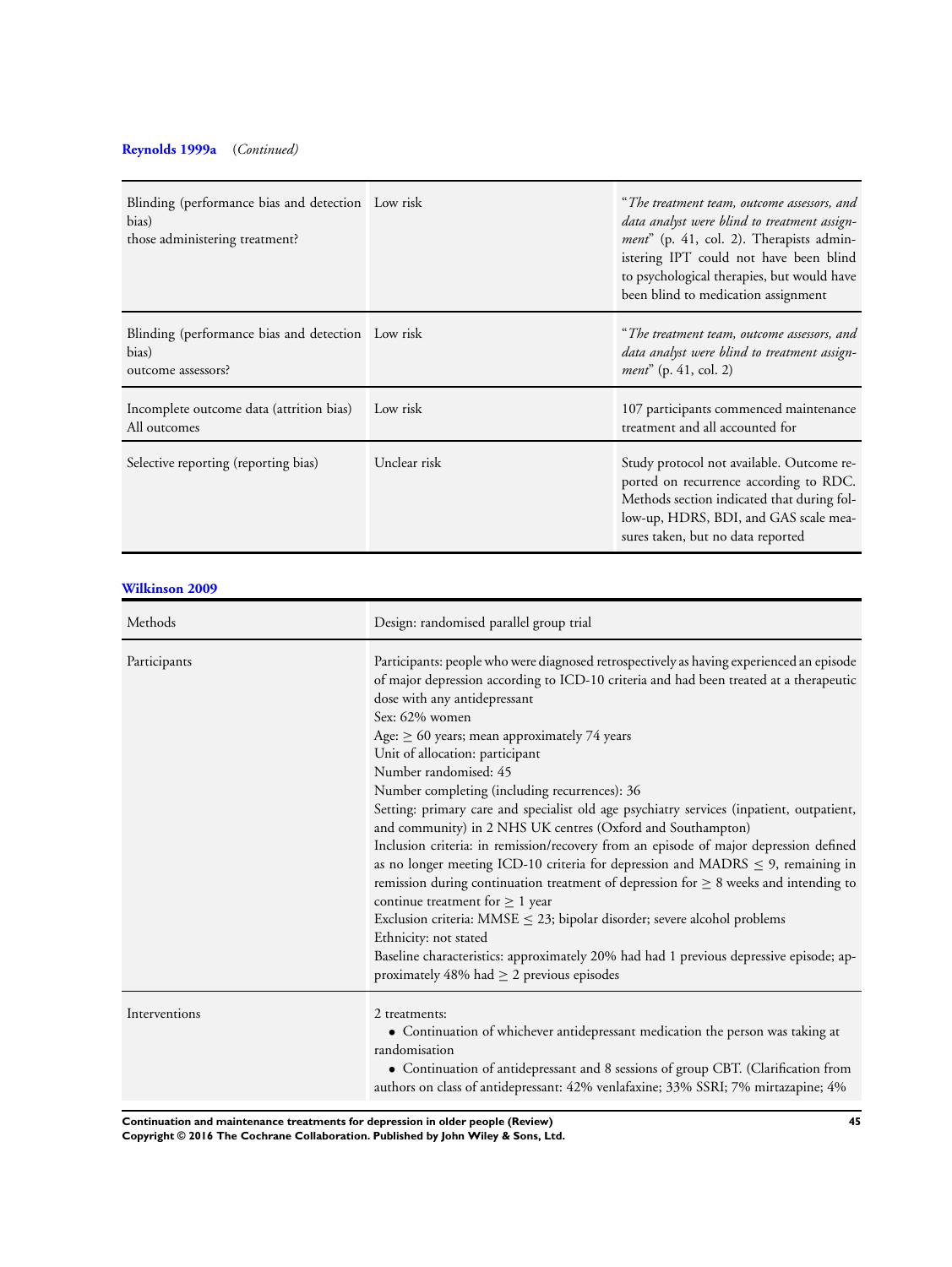# **[Wilkinson 2009](#page-34-0)** (*Continued)*

|                 | tricyclic antidepressant; 14% 2 different antidepressants from these classes, possibly in<br>combination, but data not available)<br>Duration of intervention: 1 year (antidepressant); 12 weeks (group CBT)<br>Duration of trial: 1 year<br>Length of follow-up: 1 year<br>Dose adjustment: none |
|-----------------|---------------------------------------------------------------------------------------------------------------------------------------------------------------------------------------------------------------------------------------------------------------------------------------------------|
| <b>Outcomes</b> | Primary outcome: recurrence defined as $MADS \ge 10$<br>Secondary outcome: recurrence defined as $BDI \ge 12$                                                                                                                                                                                     |

Notes

*Risk of bias*

| <b>Bias</b>                                                                                   | Authors' judgement<br>Support for judgement                                                                                                             |                                                                                                                                                                                                                                                                                                                                                                                                     |
|-----------------------------------------------------------------------------------------------|---------------------------------------------------------------------------------------------------------------------------------------------------------|-----------------------------------------------------------------------------------------------------------------------------------------------------------------------------------------------------------------------------------------------------------------------------------------------------------------------------------------------------------------------------------------------------|
| Random sequence generation (selection Low risk<br>bias)                                       | "Allocation to treatment was generated centrally<br>by the study statistician using MINIMa pur-<br>pose-written computer programme" (p. 69,<br>col. 2). |                                                                                                                                                                                                                                                                                                                                                                                                     |
| Allocation concealment (selection bias)                                                       | Low risk                                                                                                                                                | "the allocation being totally independent of<br>patient recruitment" (p. 69, col. 2)                                                                                                                                                                                                                                                                                                                |
| Blinding (performance bias and detection High risk<br>bias)<br>participants?                  |                                                                                                                                                         | "The nature of the CBT-G [group cognitive<br>therapy treatment] meant that participants<br>could not be blinded to treatment allocation" (p.<br>69, col. 2)                                                                                                                                                                                                                                         |
| Blinding (performance bias and detection High risk<br>bias)<br>those administering treatment? |                                                                                                                                                         | The therapist who administered group CBT<br>could not have been blind to assignment.<br>However, therapist was not involved in out-<br>come assessment                                                                                                                                                                                                                                              |
| Blinding (performance bias and detection High risk<br>bias)<br>outcome assessors?             |                                                                                                                                                         | "To keep the nurse blind to treatment, partici-<br>pants were requested not to disclose their treat-<br>ment allocation" (p. 69, col. 2) but "this study<br>may have been subject to observer bias if partic-<br>ipants had difficulty concealing their treatment<br>from the trial nurse" (p. 74, col. to indicate<br>their familiarity with the treatment e.g. 'neg-<br>ative automatic thoughts' |
| Incomplete outcome data (attrition bias)<br>All outcomes                                      | Low risk                                                                                                                                                | 45 participants randomised; 9 lost to follow-<br>up (p. 71, fig. 1). "Analysis followed a pre-spec-<br>ified plan with participants being analysed in<br>the groups to which they were allocated" (p. 69,<br>col. 2).                                                                                                                                                                               |

**Continuation and maintenance treatments for depression in older people (Review) 46 Copyright © 2016 The Cochrane Collaboration. Published by John Wiley & Sons, Ltd.**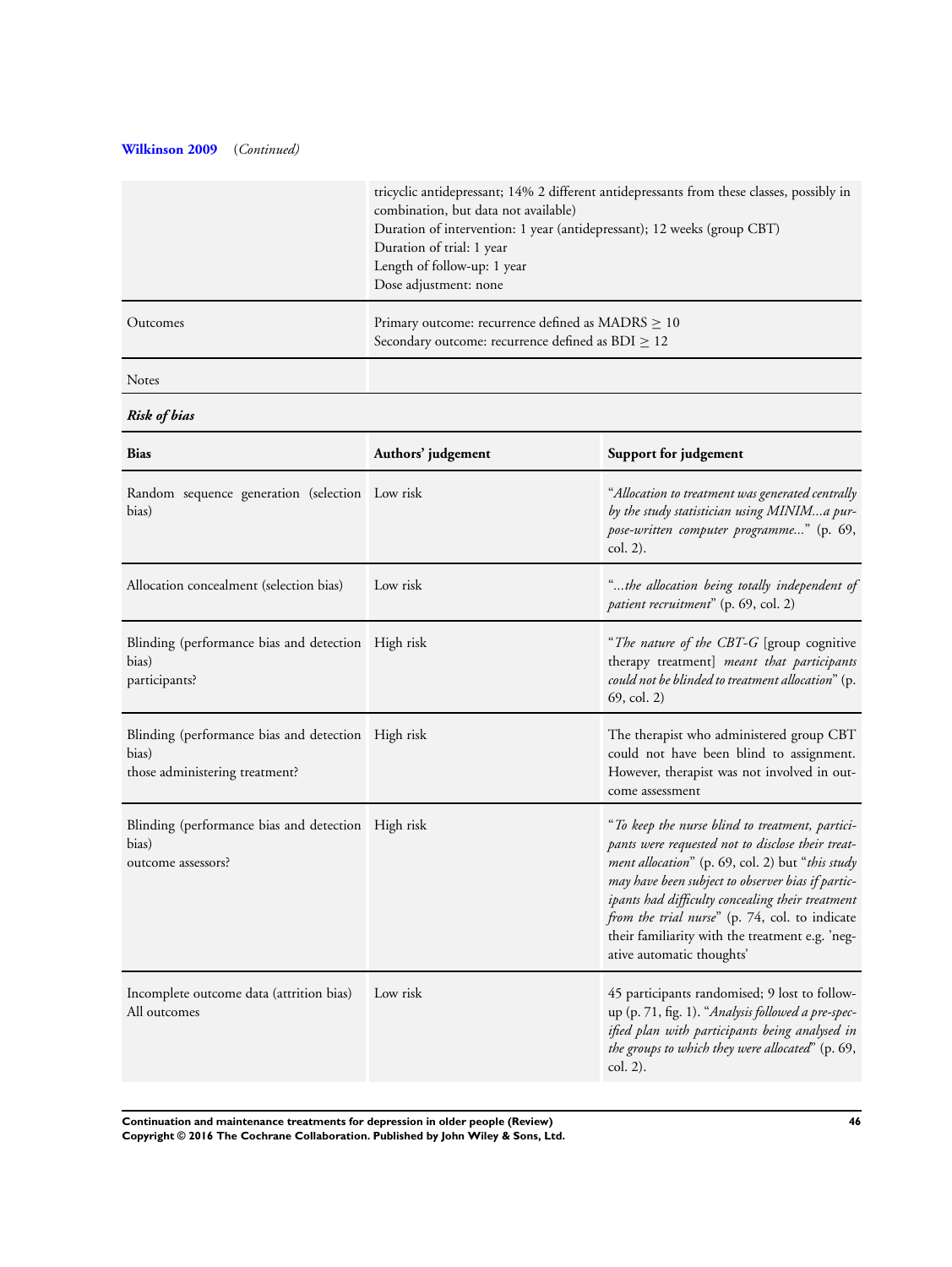# **[Wilkinson 2009](#page-34-0)** (*Continued)*

| Selective reporting (reporting bias) | Low risk | Outcome data presented on both prespeci-<br>fied outcomes. Protocol available to review |
|--------------------------------------|----------|-----------------------------------------------------------------------------------------|
|                                      |          | authors and no other outcomes specified                                                 |

# **[Wilson 2003](#page-34-0)**

| Methods             | Design: placebo-controlled parallel trial                                                                                                                                                                                                                                                                                                                                                                                                                                                                                                                                                                                                                                                                                                                                                                                                                                                                                                                                                                                                                 |                       |  |
|---------------------|-----------------------------------------------------------------------------------------------------------------------------------------------------------------------------------------------------------------------------------------------------------------------------------------------------------------------------------------------------------------------------------------------------------------------------------------------------------------------------------------------------------------------------------------------------------------------------------------------------------------------------------------------------------------------------------------------------------------------------------------------------------------------------------------------------------------------------------------------------------------------------------------------------------------------------------------------------------------------------------------------------------------------------------------------------------|-----------------------|--|
| Participants        | Participants: people with an episode of major depression diagnosed using AGECAT and<br>DSM-III criteria and HDRS who were treated for 8 weeks with sertraline<br>Sex: 71% women<br>Age: $\geq$ 65 years; mean approximately 77 years (approximate SD 7)<br>Unit of allocation: participant<br>Number randomised: 113<br>Number completing (including recurrences): 86<br>Setting: 4 NHS Old Age Psychiatry community services, 20 NHS general practices, and<br>referrals from a community survey in Liverpool, UK<br>Inclusion criteria: achieving remission defined as $HDRS \leq 10$ and remaining in remission<br>during continuation treatment for 4 weeks<br>Exclusion criteria: MMSE $\leq$ 11; severe and unstable physical illness; alcohol misuse;<br>concomitant treatment with other psychotropic drugs, warfarin, or anticonvulsants;<br>significant suicidal ideas and delusions<br>Ethnicity: not stated<br>Baseline characteristics: mean MMSE scores approximately 31 (out of 35). Approxi-<br>mately 71% in first episode of depression |                       |  |
| Interventions       | 2 treatments:<br>• Sertraline at therapeutic dose established in acute and continuation phases (50 mg<br>to 150 mg) or, in case of participants treated with 200 mg, dose reduced to 150 mg<br>• Placebo equivalent to sertraline dose established in acute and continuation phases;<br>titration procedure not stated<br>Duration of intervention: 100 weeks<br>Duration of trial: 128 weeks<br>Length of follow-up: 100 weeks<br>Dose adjustment: during open phases only; no adjustment after randomisation                                                                                                                                                                                                                                                                                                                                                                                                                                                                                                                                            |                       |  |
| Outcomes            | Primary outcome: recurrence of major depression defined as $HDRS \ge 13$ and meeting<br>DSM-III-R criteria<br>Secondary outcomes: none                                                                                                                                                                                                                                                                                                                                                                                                                                                                                                                                                                                                                                                                                                                                                                                                                                                                                                                    |                       |  |
| <b>Notes</b>        |                                                                                                                                                                                                                                                                                                                                                                                                                                                                                                                                                                                                                                                                                                                                                                                                                                                                                                                                                                                                                                                           |                       |  |
| <b>Risk of bias</b> |                                                                                                                                                                                                                                                                                                                                                                                                                                                                                                                                                                                                                                                                                                                                                                                                                                                                                                                                                                                                                                                           |                       |  |
| <b>Bias</b>         | Authors' judgement                                                                                                                                                                                                                                                                                                                                                                                                                                                                                                                                                                                                                                                                                                                                                                                                                                                                                                                                                                                                                                        | Support for judgement |  |

**Continuation and maintenance treatments for depression in older people (Review) 47 Copyright © 2016 The Cochrane Collaboration. Published by John Wiley & Sons, Ltd.**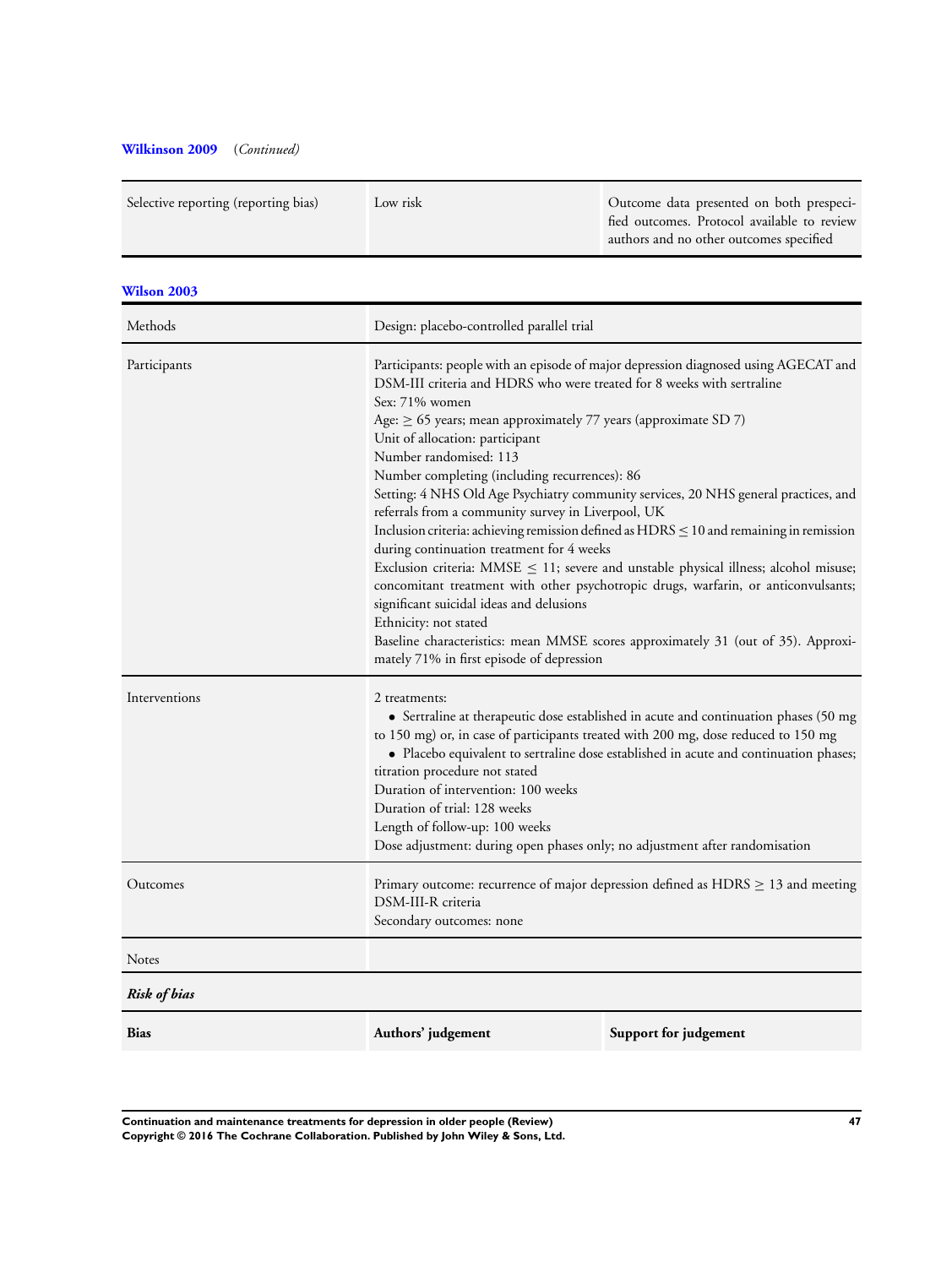### **[Wilson 2003](#page-34-0)** (*Continued)*

| Random sequence generation (selection Low risk<br>bias)                                      |              | "A computer-generated randomisation list was<br>provided by Pfizer Ltd." (p. 492, col. 3)                                                                                                                                                                                                                                                                 |
|----------------------------------------------------------------------------------------------|--------------|-----------------------------------------------------------------------------------------------------------------------------------------------------------------------------------------------------------------------------------------------------------------------------------------------------------------------------------------------------------|
| Allocation concealment (selection bias)                                                      | Low risk     | "A company independent of the sponsor and tri-<br>alist was responsible forrandomisationPar-<br>ticipants eligible for the maintenance phase were<br>allocated to the next number at their dosage<br>level. Codes were maintained in opaque, sealed<br>envelopesExternal research auditors main-<br>tained the security of the codes" (p. 492, col.<br>3) |
| Blinding (performance bias and detection Low risk<br>bias)<br>participants?                  |              | "The [randomisation] list was stratified by<br>dosage and was used to produce numbered con-<br>tainers for the identical capsules or either sertra-<br>line or placebo" (p. 492, col. 3)                                                                                                                                                                  |
| Blinding (performance bias and detection Low risk<br>bias)<br>those administering treatment? |              | "A company independent of the sponsor and<br>trialist was responsible for packaging the trial<br>drugs" (p. 492, col. 3)                                                                                                                                                                                                                                  |
| Blinding (performance bias and detection Low risk<br>bias)<br>outcome assessors?             |              | Trial described as double-blind (p. 1). "A com-<br>pany independent of the sponsor and trialist was<br>responsible for packaging the trial drugs" (p.<br>492, col. 3)                                                                                                                                                                                     |
| Incomplete outcome data (attrition bias)<br>All outcomes                                     | Low risk     | All participants accounted for and intention-<br>to-treat analysis performed                                                                                                                                                                                                                                                                              |
| Selective reporting (reporting bias)                                                         | Unclear risk | Data reported on primary outcome (re-<br>currence on HDRS cut-off). No data on<br>MADRS but judged this to have been base-<br>line measure only                                                                                                                                                                                                           |
| Other bias                                                                                   | Unclear risk | Medication tapering regimen unclear                                                                                                                                                                                                                                                                                                                       |

AGECAT: Automated Geriatric Examination for Computer Assisted Taxonomy; BDI: Beck Depression Inventory; CBT: cognitive behavioural therapy; CGI: Clinical Global Impression; CGI-I: Clinical Global Impression - Improvement scale; CGI-S: Clinical Global Impression - Severity scale; DSM: Diagnostic and Statistical Manual; ECT: electroconvulsive therapy; GAS: Global Assessment Scale; HDRS: Hamilton Depression Rating Scale; IPT: interpersonal therapy; MADRS: Montgomery-Åsberg Depression Rating Scale; MES: Melancholia Scale; MMSE: Mini-Mental State Examination; MTS: Mental Test Score; NHS: National Health Service; RDC: Research Diagnostic Criteria; SADS-L: Schedule for Affective Disorders and Schizophrenia - Lifetime Version; SD: standard deviation;

SSRI: selective serotonin reuptake inhibitor.

**Continuation and maintenance treatments for depression in older people (Review) 48 Copyright © 2016 The Cochrane Collaboration. Published by John Wiley & Sons, Ltd.**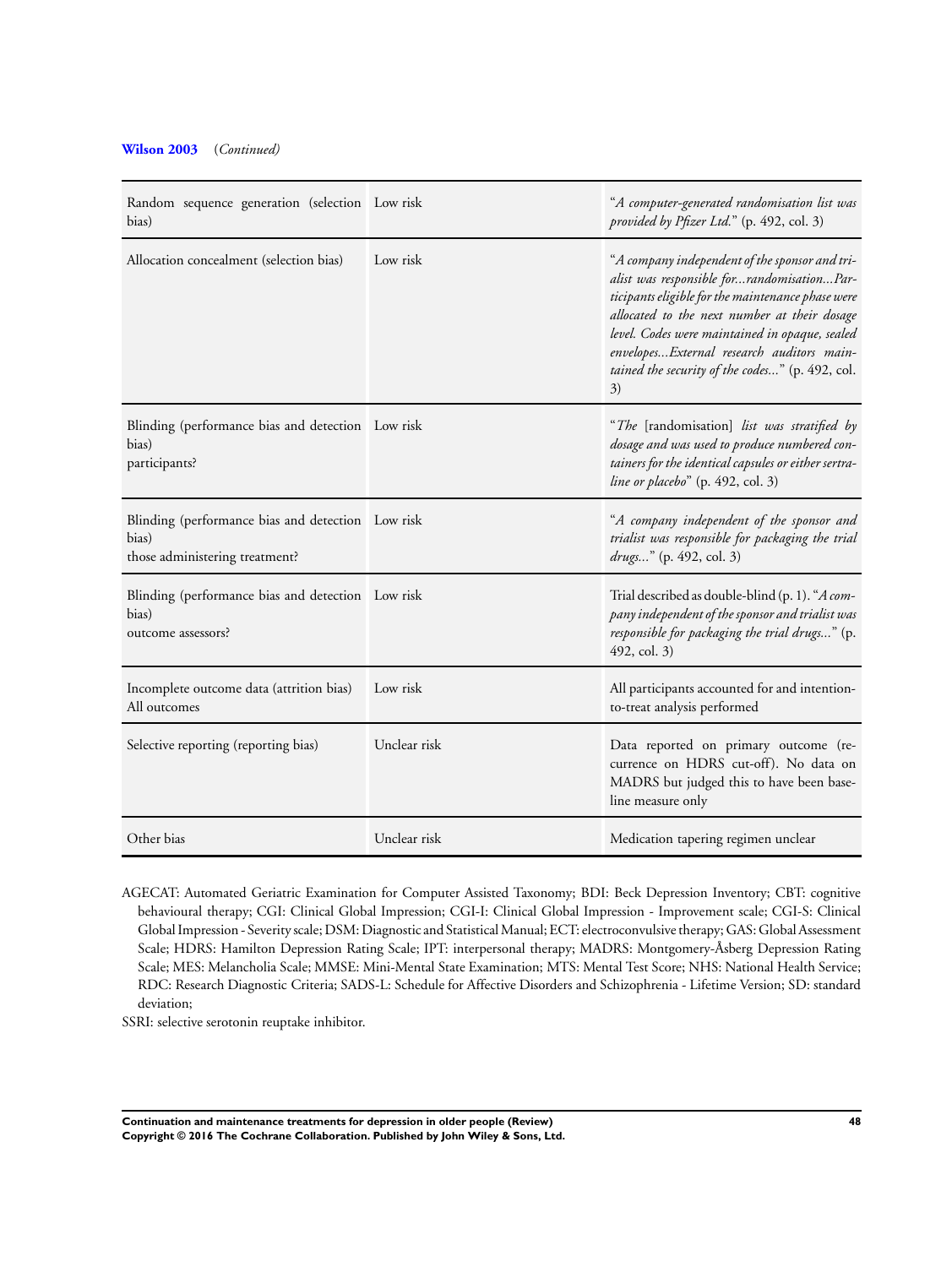# <span id="page-50-0"></span>**Characteristics of excluded studies** *[ordered by study ID]*

| Study         | Reason for exclusion                                                                               |
|---------------|----------------------------------------------------------------------------------------------------|
|               | Reynolds 1999b Comparing 2 serum levels of same antidepressant                                     |
| Reynolds 2006 | Some received augmentation with lithium or perphenazine that was not discontinued at randomisation |

**Continuation and maintenance treatments for depression in older people (Review) 49 Copyright © 2016 The Cochrane Collaboration. Published by John Wiley & Sons, Ltd.**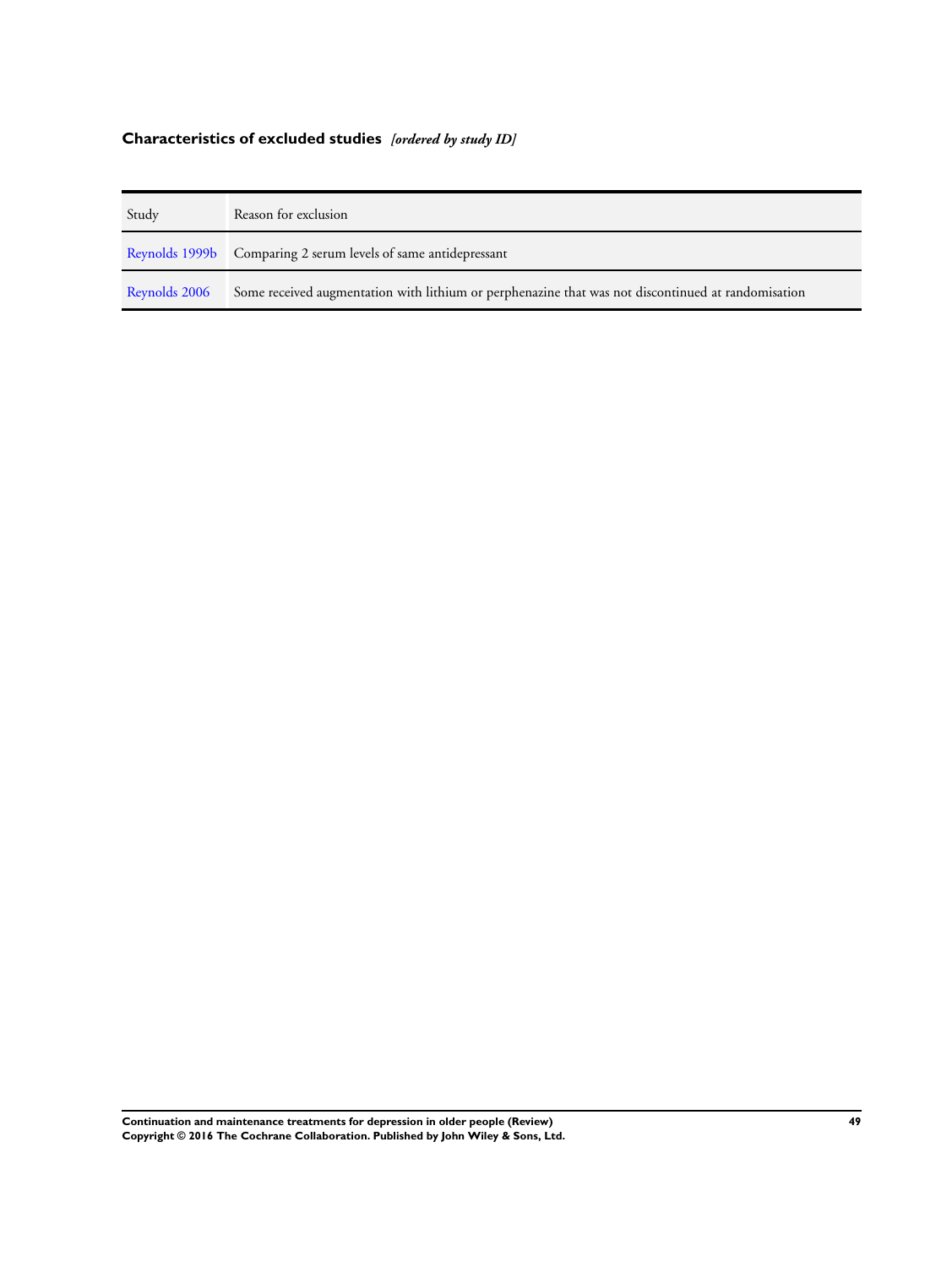# **D A T A A N D A N A L Y S E S**

# **Comparison 1. Antidepressant versus placebo**

| Outcome or subgroup title                                                   | No. of<br>studies | No. of<br>participants | <b>Statistical method</b>           | <b>Effect</b> size            |
|-----------------------------------------------------------------------------|-------------------|------------------------|-------------------------------------|-------------------------------|
| 1 Recurrence                                                                | 6                 |                        | Risk Ratio (M-H, Random, 95% CI)    | Subtotals only                |
| 1.1 Recurrence at 6 months                                                  | 3                 | 487                    | Risk Ratio (M-H, Random, 95% CI)    | $0.64$ [0.32, 1.27]           |
| 1.2 Recurrence at 12 months                                                 | 3                 | 247                    | Risk Ratio (M-H, Random, 95% CI)    | $0.67$ [0.55, 0.82]           |
| 1.3 Recurrence at 18 months                                                 | $\mathbf{1}$      | 69                     | Risk Ratio (M-H, Random, 95% CI)    | $0.76$ [0.49, 1.17]           |
| 1.4 Recurrence at 24 months                                                 | 4                 | 282                    | Risk Ratio (M-H, Random, 95% CI)    | $0.78$ [0.61, 1.01]           |
| 1.5 Recurrence at 36 months                                                 | $\mathbf{1}$      | 57                     | Risk Ratio (M-H, Random, 95% CI)    | $0.64$ [0.45, 0.90]           |
| 1.6 Recurrence at final follow-<br>up                                       | 6                 | 708                    | Risk Ratio (M-H, Random, 95% CI)    | $0.65$ [0.48, 0.87]           |
| 2 Recurrence at 12 months (fixed-<br>effect)                                | 3                 | 247                    | Risk Ratio (M-H, Fixed, 95% CI)     | $0.67$ [0.54, 0.82]           |
| 3 Recurrence at 24 months (studies<br>of tricyclic antidepressants<br>only) | 3                 | 169                    | Risk Ratio (M-H, Random, 95% CI)    | $0.70$ [0.50, 0.99]           |
| 4 Reduction in symptom severity                                             | $\mathbf{1}$      |                        | Mean Difference (IV, Fixed, 95% CI) | Subtotals only                |
| 4.1 CGI-Severity at 6 months                                                | $\mathbf{1}$      | 305                    | Mean Difference (IV, Fixed, 95% CI) | $-0.76$ [ $-1.04$ , $-0.48$ ] |
| 4.2 CGI-Intensity at 6 months                                               | $\mathbf{1}$      | 305                    | Mean Difference (IV, Fixed, 95% CI) | $-0.77$ $[-1.06, -0.48]$      |
| 5 Death                                                                     | 4                 |                        | Risk Ratio (M-H, Random, 95% CI)    | Subtotals only                |
| 5.1 Deaths at 6 months                                                      | $\mathbf{1}$      | 305                    | Risk Ratio (M-H, Random, 95% CI)    | $0.0$ [0.0, 0.0]              |
| 5.2 Deaths at 12 months                                                     | $\overline{2}$    | 178                    | Risk Ratio (M-H, Random, 95% CI)    | $0.0$ [0.0, 0.0]              |
| 5.3 Deaths at 24 months                                                     | 3                 | 291                    | Risk Ratio (M-H, Random, 95% CI)    | $1.02$ [0.21, 4.83]           |
| 5.4 Deaths at 36 months                                                     | $\mathbf{1}$      | 57                     | Risk Ratio (M-H, Random, 95% CI)    | $0.0$ [0.0, 0.0]              |
| 5.5 Deaths at final follow-up                                               | 3                 | 475                    | Risk Ratio (M-H, Random, 95% CI)    | $1.02$ [0.21, 4.83]           |
| 6 Overall drop-out rates (excluding<br>deaths)                              | 4                 |                        | Risk Ratio (M-H, Random, 95% CI)    | Subtotals only                |
| 6.1 Drop-outs at six months                                                 | $\mathbf{1}$      | 305                    | Risk Ratio (M-H, Random, 95% CI)    | $0.77$ [0.35, 1.71]           |
| 6.2 Drop-outs at 12 months                                                  | $\mathbf{1}$      | 121                    | Risk Ratio (M-H, Random, 95% CI)    | 1.48 [0.75, 2.92]             |
| 6.3 Drop-outs at 24 months                                                  | $\mathbf{1}$      | 113                    | Risk Ratio (M-H, Random, 95% CI)    | 1.12 [0.52, 2.43]             |
| 6.4 Drop-outs at 36 months                                                  | $\mathbf{1}$      | 57                     | Risk Ratio (M-H, Random, 95% CI)    | 9.31 [0.52, 165.33]           |
| 7 Drop-outs due to adverse effects                                          | 3                 |                        | Risk Ratio (M-H, Random, 95% CI)    | Subtotals only                |
| 7.1 Drop-outs at 6 months                                                   | $\mathbf{1}$      | 305                    | Risk Ratio (M-H, Random, 95% CI)    | $0.58$ [0.17, 1.92]           |
| 7.2 Drop-outs at 12 months                                                  | $\mathbf{1}$      | 121                    | Risk Ratio (M-H, Random, 95% CI)    | $0.76$ [0.28, 2.07]           |
| 7.3 Drop-outs at 24 months                                                  | $\overline{c}$    | 234                    | Risk Ratio (M-H, Random, 95% CI)    | 0.71 [0.27, 1.84]             |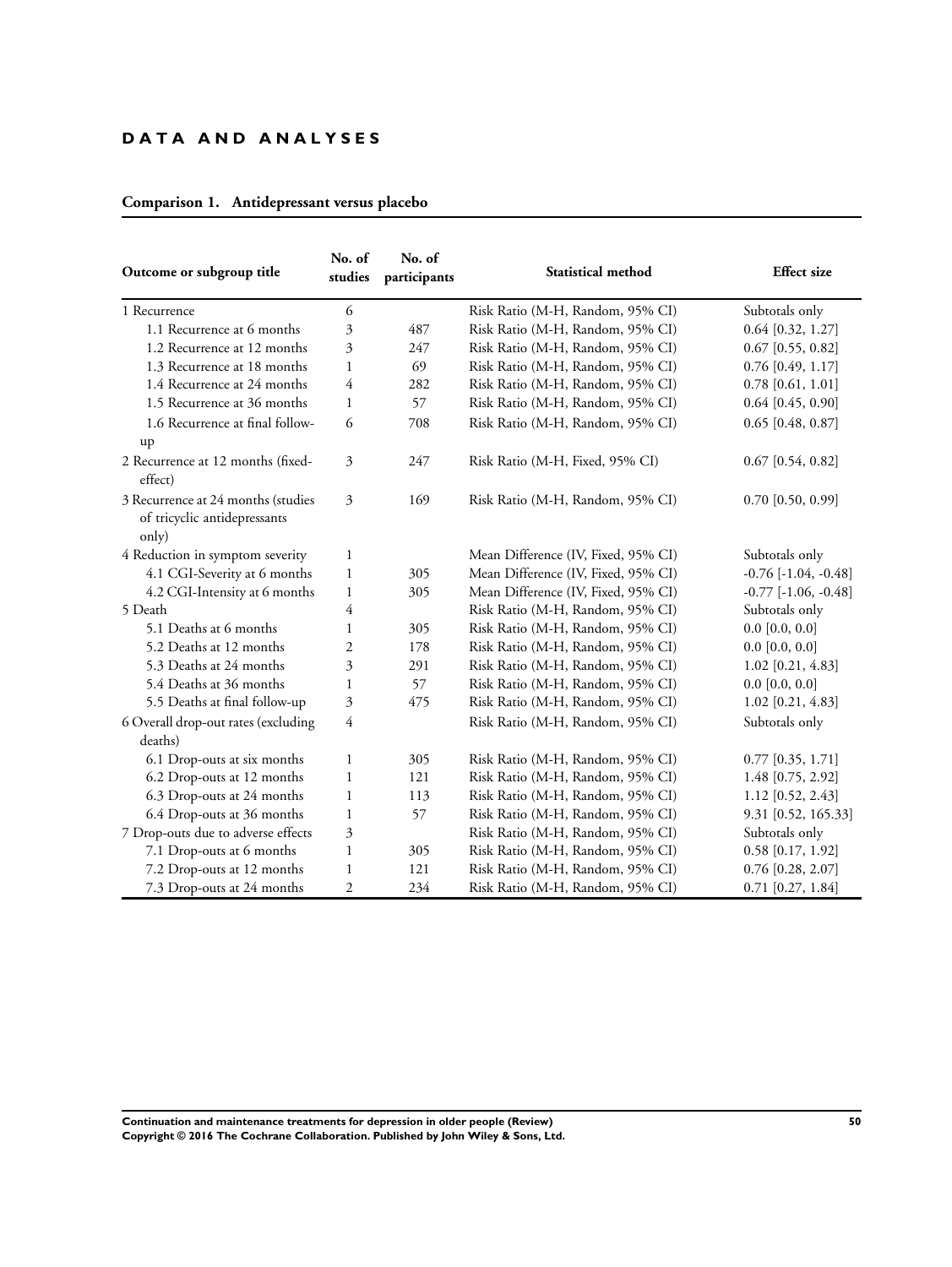|  |  | Comparison 2. Psychological therapies versus drug placebo |  |
|--|--|-----------------------------------------------------------|--|
|--|--|-----------------------------------------------------------|--|

| Outcome or subgroup title           | No. of<br>studies | No. of<br>participants | Statistical method               | <b>Effect</b> size   |
|-------------------------------------|-------------------|------------------------|----------------------------------|----------------------|
| 1 Recurrence                        |                   |                        | Risk Ratio (M-H, Random, 95% CI) | Subtotals only       |
| 1.1 Recurrence at 12 months         |                   | 54                     | Risk Ratio (M-H, Random, 95% CI) | $0.69$ [0.45, 1.05]  |
| 1.2 Recurrence at 24 months         |                   | 54                     | Risk Ratio (M-H, Random, 95% CI) | $0.97$ [0.75, 1.25]  |
| 1.3 Recurrence at 36 months         |                   | 54                     | Risk Ratio (M-H, Random, 95% CI) | $0.89$ [0.71, 1.13]  |
| 2 Deaths                            |                   | 216                    | Risk Ratio (M-H, Random, 95% CI) | $0.0$ [0.0, 0.0]     |
| 2.1 Deaths at 12 months             |                   | 54                     | Risk Ratio (M-H, Random, 95% CI) | $0.0$ [0.0, 0.0]     |
| 2.2 Deaths at 24 months             |                   | 54                     | Risk Ratio (M-H, Random, 95% CI) | $0.0$ [0.0, 0.0]     |
| 2.3 Deaths at 36 months             |                   | 54                     | Risk Ratio (M-H, Random, 95% CI) | $0.0$ [0.0, 0.0]     |
| 2.4 Deaths at final outcome         |                   | 54                     | Risk Ratio (M-H, Random, 95% CI) | $0.0$ [0.0, 0.0]     |
| 3 Overall drop-out rates (excluding |                   | 54                     | Risk Ratio (M-H, Random, 95% CI) | 10.38 [0.59, 183.92] |
| deaths)                             |                   |                        |                                  |                      |
| 3.1 Drop-outs at 36 months          |                   | 54                     | Risk Ratio (M-H, Random, 95% CI) | 10.38 [0.59, 183.92] |

# **Comparison 3. Antidepressant/psychological therapies combination versus drug placebo**

| Outcome or subgroup title                      | No. of<br>studies | No. of<br>participants | Statistical method               | <b>Effect size</b>  |
|------------------------------------------------|-------------------|------------------------|----------------------------------|---------------------|
| 1 Recurrence                                   |                   |                        | Risk Ratio (M-H, Random, 95% CI) | Subtotals only      |
| 1.1 Recurrence at 12 months                    |                   | 54                     | Risk Ratio (M-H, Random, 95% CI) | $0.42$ [0.23, 0.77] |
| 1.2 Recurrence at 24 months                    |                   | 54                     | Risk Ratio (M-H, Random, 95% CI) | $0.39$ [0.21, 0.70] |
| 1.3 Recurrence at 36 months                    | 1                 | 54                     | Risk Ratio (M-H, Random, 95% CI) | $0.36$ [0.20, 0.64] |
| 1.4 Recurrence at final follow-                |                   | 54                     | Risk Ratio (M-H, Random, 95% CI) | $0.36$ [0.20, 0.64] |
| up                                             |                   |                        |                                  |                     |
| 2 Death                                        |                   |                        | Risk Ratio (M-H, Random, 95% CI) | Subtotals only      |
| 2.1 Death at 12 months                         |                   | 54                     | Risk Ratio (M-H, Random, 95% CI) | $0.0$ [0.0, 0.0]    |
| 2.2 Death at 24 months                         |                   | 54                     | Risk Ratio (M-H, Random, 95% CI) | $0.0$ [0.0, 0.0]    |
| 2.3 Death at 36 months                         |                   | 54                     | Risk Ratio (M-H, Random, 95% CI) | $0.0$ [0.0, 0.0]    |
| 2.4 Death at final follow-up                   |                   | 54                     | Risk Ratio (M-H, Random, 95% CI) | $0.0$ [0.0, 0.0]    |
| 3 Overall drop-out rates (excluding<br>deaths) | 1                 | 54                     | Risk Ratio (M-H, Random, 95% CI) | 8.08 [0.44, 149.20] |

**Continuation and maintenance treatments for depression in older people (Review) 51 Copyright © 2016 The Cochrane Collaboration. Published by John Wiley & Sons, Ltd.**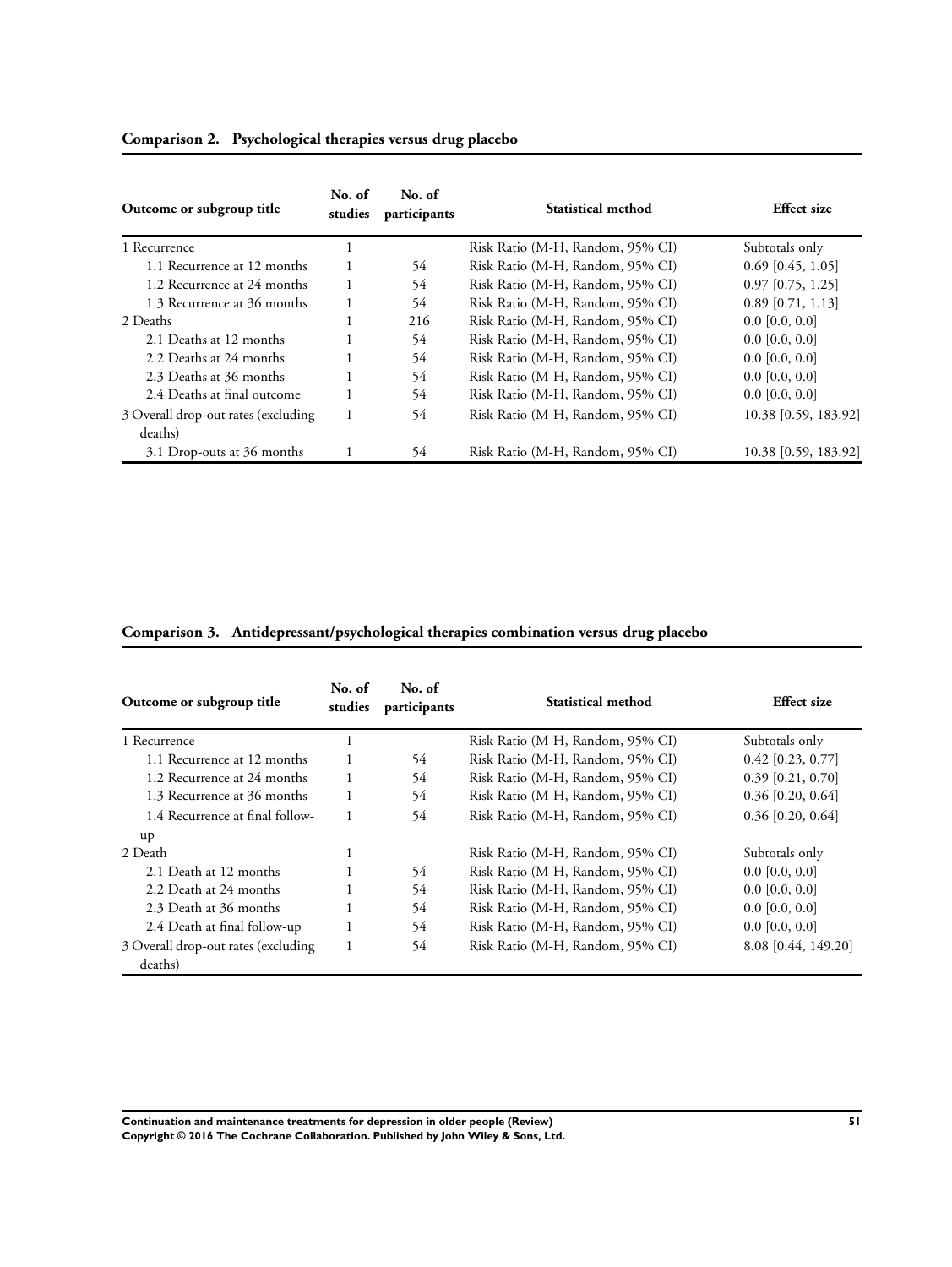| Comparison 4. Antidepressant versus psychological therapies |  |  |  |  |
|-------------------------------------------------------------|--|--|--|--|
|-------------------------------------------------------------|--|--|--|--|

| Outcome or subgroup title                      | No. of<br>studies | No. of<br>participants | <b>Statistical method</b>        | <b>Effect</b> size  |
|------------------------------------------------|-------------------|------------------------|----------------------------------|---------------------|
| 1 Recurrence                                   |                   |                        | Risk Ratio (M-H, Random, 95% CI) | Subtotals only      |
| 1.1 Recurrence at 12 months                    |                   | 53                     | Risk Ratio (M-H, Random, 95% CI) | $0.82$ [0.47, 1.46] |
| 1.2 Recurrence at 24 months                    |                   | 53                     | Risk Ratio (M-H, Random, 95% CI) | $0.71$ [0.49, 1.04] |
| 1.3 Recurrence at 36 months                    | 1                 | 53                     | Risk Ratio (M-H, Random, 95% CI) | $0.71$ [0.49, 1.04] |
| 1.4 Recurrence at final follow-                |                   | 53                     | Risk Ratio (M-H, Random, 95% CI) | $0.71$ [0.49, 1.04] |
| up                                             |                   |                        |                                  |                     |
| 2 Death                                        |                   |                        | Risk Ratio (M-H, Random, 95% CI) | Subtotals only      |
| 2.1 Deaths at 12 months                        |                   | 53                     | Risk Ratio (M-H, Random, 95% CI) | $0.0$ [0.0, 0.0]    |
| 2.2 Deaths at 24 months                        |                   | 53                     | Risk Ratio (M-H, Random, 95% CI) | $0.0$ [0.0, 0.0]    |
| 2.3 Deaths at 36 months                        |                   | 53                     | Risk Ratio (M-H, Random, 95% CI) | $0.0$ [0.0, 0.0]    |
| 2.4 Deaths at final outcome                    | $\mathbf{1}$      | 53                     | Risk Ratio (M-H, Random, 95% CI) | $0.0$ [0.0, 0.0]    |
| 3 Overall drop-out rates (excluding<br>deaths) | 1                 | 53                     | Risk Ratio (M-H, Random, 95% CI) | $0.89$ [0.25, 3.20] |
| 3.1 Drop-outs at 36 months                     |                   | 53                     | Risk Ratio (M-H, Random, 95% CI) | $0.89$ [0.25, 3.20] |

# **Comparison 5. Antidepressant/psychological therapies combination versus antidepressant alone**

| Outcome or subgroup title           | No. of<br>studies | No. of<br>participants | Statistical method               | <b>Effect</b> size   |
|-------------------------------------|-------------------|------------------------|----------------------------------|----------------------|
| 1 Recurrence                        | $\overline{2}$    |                        | Risk Ratio (M-H, Random, 95% CI) | Subtotals only       |
| 1.1 Recurrence at 6 months          |                   | 45                     | Risk Ratio (M-H, Random, 95% CI) | $0.52$ [0.18, 1.49]  |
| 1.2 Recurrence at 12 months         | 2                 | 98                     | Risk Ratio (M-H, Random, 95% CI) | $0.61$ [0.36, 1.03]  |
| 1.3 Recurrence at 24 months         | $\mathbf{1}$      | 53                     | Risk Ratio (M-H, Random, 95% CI) | $0.56$ [0.29, 1.08]  |
| 1.4 Recurrence at 36 months         | 1                 | 53                     | Risk Ratio (M-H, Random, 95% CI) | $0.56$ [0.29, 1.08]  |
| 1.5 Recurrence at final follow-     | $\overline{2}$    | 98                     | Risk Ratio (M-H, Random, 95% CI) | $0.56$ [0.34, 0.94]  |
| up                                  |                   |                        |                                  |                      |
| 2 Death                             | 2                 |                        | Risk Ratio (M-H, Random, 95% CI) | Subtotals only       |
| 2.1 Deaths at 6 months              |                   | 45                     | Risk Ratio (M-H, Random, 95% CI) | $1.05$ [0.07, 15.70] |
| 2.2 Deaths at 12 months             | 2                 | 98                     | Risk Ratio (M-H, Random, 95% CI) | $1.05$ [0.07, 15.70] |
| 2.3 Deaths at 24 months             |                   | 53                     | Risk Ratio (M-H, Random, 95% CI) | $0.0$ [0.0, 0.0]     |
| 2.4 Deaths at 36 months             |                   | 53                     | Risk Ratio (M-H, Random, 95% CI) | $0.0$ [0.0, 0.0]     |
| 2.5 Deaths at final outcome         | 2                 | 98                     | Risk Ratio (M-H, Random, 95% CI) | $1.05$ [0.07, 15.70] |
| 3 Overall drop-out rates (excluding | $\overline{2}$    |                        | Risk Ratio (M-H, Random, 95% CI) | Subtotals only       |
| deaths)                             |                   |                        |                                  |                      |
| 3.1 Drop-outs at 6 months           |                   | 45                     | Risk Ratio (M-H, Random, 95% CI) | $0.78$ [0.20, 3.11]  |
| 3.2 Drop-outs at 12 months          |                   | 45                     | Risk Ratio (M-H, Random, 95% CI) | $0.78$ [0.20, 3.11]  |
| 3.3 Drop-outs at 36 months          |                   | 53                     | Risk Ratio (M-H, Random, 95% CI) | $0.84$ [0.21, 3.39]  |

**Continuation and maintenance treatments for depression in older people (Review) 52 Copyright © 2016 The Cochrane Collaboration. Published by John Wiley & Sons, Ltd.**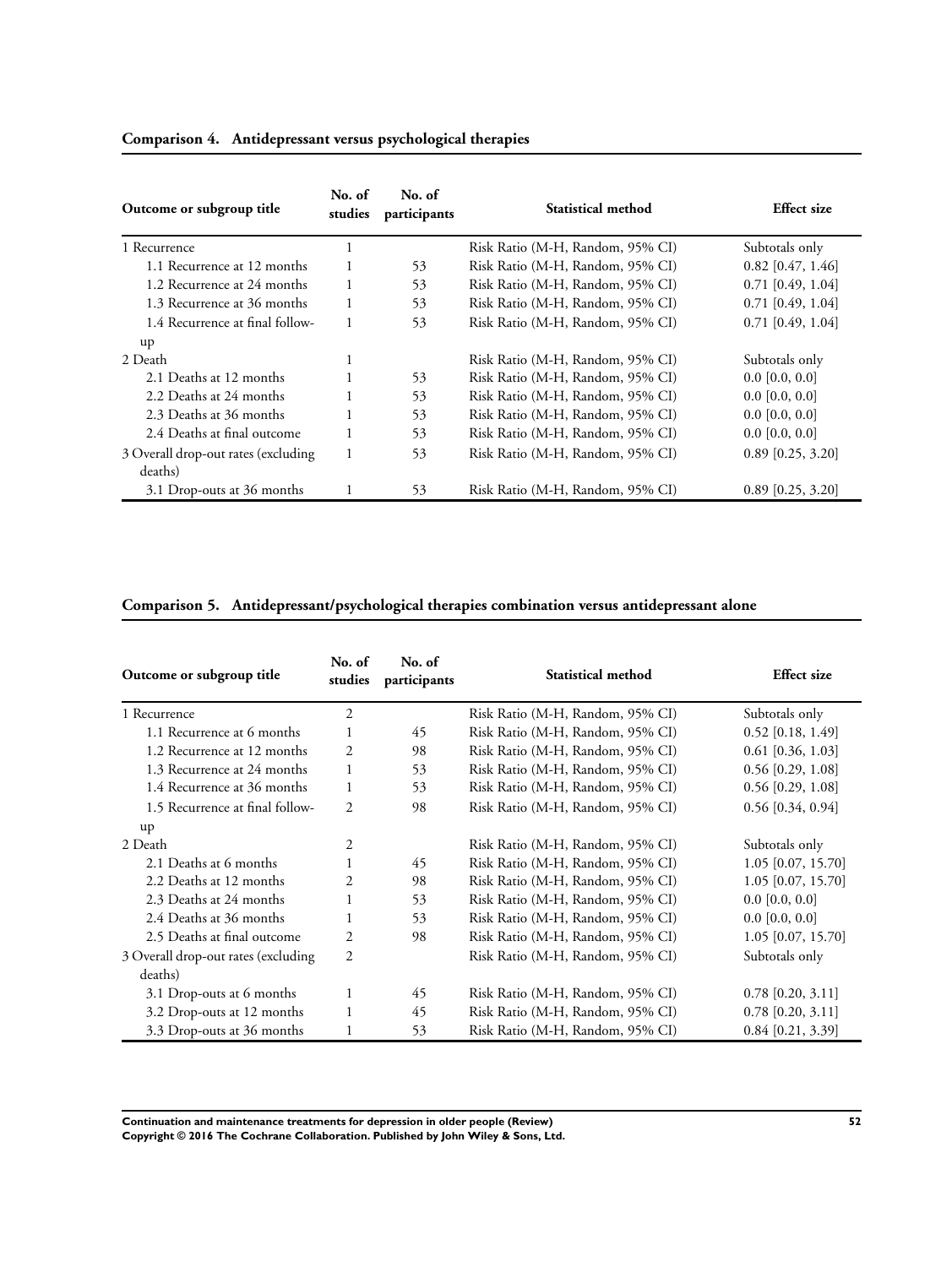| Outcome or subgroup title           | No. of<br>studies | No. of<br>participants | Statistical method               | <b>Effect size</b>  |
|-------------------------------------|-------------------|------------------------|----------------------------------|---------------------|
| 1 Recurrence                        |                   |                        | Risk Ratio (M-H, Random, 95% CI) | Subtotals only      |
| 1.1 Recurrence at 12 months         | л.                | 50                     | Risk Ratio (M-H, Random, 95% CI) | $0.62$ [0.31, 1.22] |
| 1.2 Recurrence at 24 months         | 1                 | 50                     | Risk Ratio (M-H, Random, 95% CI) | $0.4$ [0.22, 0.73]  |
| 1.3 Recurrence at 36 months         | 1                 | 50                     | Risk Ratio (M-H, Random, 95% CI) | $0.4$ [0.22, 0.73]  |
| 1.4 Recurrence at final follow-     | 1                 | 50                     | Risk Ratio (M-H, Random, 95% CI) | $0.4$ [0.22, 0.73]  |
| up                                  |                   |                        |                                  |                     |
| 2 Deaths                            |                   |                        | Risk Ratio (M-H, Random, 95% CI) | Subtotals only      |
| 2.1 Deaths at 12 months             |                   | 50                     | Risk Ratio (M-H, Random, 95% CI) | $0.0$ [0.0, 0.0]    |
| 2.2 Deaths at 24 months             |                   | 50                     | Risk Ratio (M-H, Random, 95% CI) | $0.0$ [0.0, 0.0]    |
| 2.3 Deaths at 36 months             |                   | 50                     | Risk Ratio (M-H, Random, 95% CI) | $0.0$ [0.0, 0.0]    |
| 2.4 Deaths at final outcome         |                   | 50                     | Risk Ratio (M-H, Random, 95% CI) | $0.0$ [0.0, 0.0]    |
| 3 Overall drop-out rates (excluding | 1                 | 54                     | Risk Ratio (M-H, Random, 95% CI) | 8.08 [0.44, 149.20] |
| deaths)                             |                   |                        |                                  |                     |
| 3.1 Drop-outs at 36 months          |                   | 54                     | Risk Ratio (M-H, Random, 95% CI) | 8.08 [0.44, 149.20] |

### **Comparison 6. Antidepressant/psychological therapies combination versus psychological therapies alone**

### **F E E D B A C K**

# **Feedback on original review (***Continuation and maintenance treatments for depression in older people)***, 20 April 2015**

#### **Summary**

#### **1. Effects of interventions**

In this section, comparison of IPT+ADs versus IPT from Reynolds 1999 is missing [AD: antidepressant; IPT: interpersonal therapy].

#### **2. Comparison 2: Psychological therapies versus TAU [treatment as usual]/waiting list/placebo**

No such comparison exists in Reynolds article. All arms had an active component.

### **3. Comparisons 3, 4, 5 (Figures 4, 5, 6)**

Figure 4: events for combination incorrect. Should be 5/25 (table 3 Reynolds).

Figure 5: numbers for recurrence at 12 months do not match Reynolds article (table 3). Numbers in article: 9/25 (IPT) and 8/28. 12 for AD is number of events after 3 years. It is unclear where 13 events for IPT comes from. Numbers for 24 months also do not match Reynolds article.

Figure 6: Recurrence at 24 months does not match article. Numerator not provided. In article: 5/25 versus 12/28 = RR 0.47. Recurrence at 12 months correct.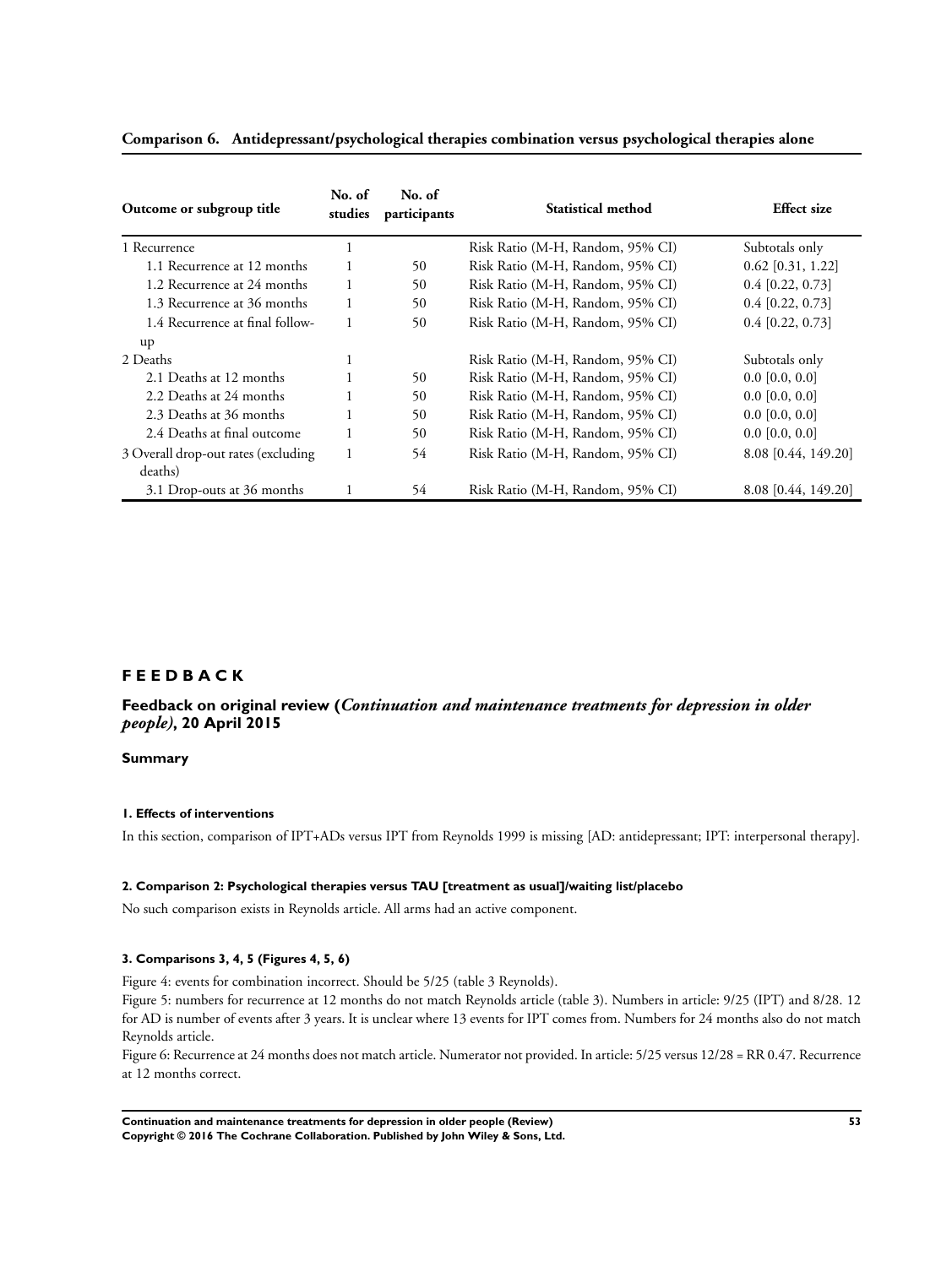### **Reply**

#### **1. Effects of interventions**

There is no forest plot for IPT+ADs versus IPT as we were asked to cut down the number of plots before publication and this is one that was cut. The findings for comparison 6 are presented in the text of the original review and a forest plot has been added to this update ([Figure 9\)](#page-28-0).

### **2. Comparison 2: Psychological therapies versus TAU/waiting list/placebo**

We regarded placebo/medication clinic as placebo medication comparison for the purposes of the review and this was accepted by the referees and editors of the original review. This has been addressed in the update (see [Potential biases in the review process](#page-31-0)).

### **3. Comparisons 3, 4, 5 (Figures 4, 5, 6)**

The discrepancy between the numbers reported in the included study (Reynolds 1999a) and those reported in our review result from the different handling of drop-outs. The study authors used censoring of drop-outs for their survival analysis, whereas we used the more conservative intention-to-treat for our time-in-point analysis. This approach was discussed in referee feedback prior to publication of the review and is stated in the original review and in this update (see [Quality of the evidence](#page-28-0)).

For the purposes of our review, we assumed all drop-outs to have occurred during year one of follow-up as the study authors were unable to provide us precise timings. See table.

| Event rate                                                                          | AD/IPT<br>combination 12 12 months<br>months |         | placebo)<br>12 months | AD (and MC) IPT (and AD (and MC) IPT<br>24 months | placebo)<br>24 months | (and AD/IPT)<br>combination 24<br>months |
|-------------------------------------------------------------------------------------|----------------------------------------------|---------|-----------------------|---------------------------------------------------|-----------------------|------------------------------------------|
| Event rate from 5<br>Reynolds et al.<br>1999a<br>$(tab. 3)$ (recur-<br>rences only) |                                              | 8       | 9                     | 12                                                | 16                    | 5                                        |
| Event rate used $5+3$<br>in our review (re-<br>currences<br>$+$<br>drop-outs)       |                                              | $8 + 4$ | $9 + 4$               | $12+4$                                            | $16+4$                | $5 + 3$                                  |

AD: antidepressant; IPT: interpersonal therapy; MC: medication clinic.

For this update, we performed sensitivity analyses using only the study-defined recurrence rates (equivalent to a completer analysis) (see [Effects of interventions\)](#page-18-0).

### **Contributors**

Feedback submitted by: Gerald Gartlehner. Response submitted by: Philip Wilkinson.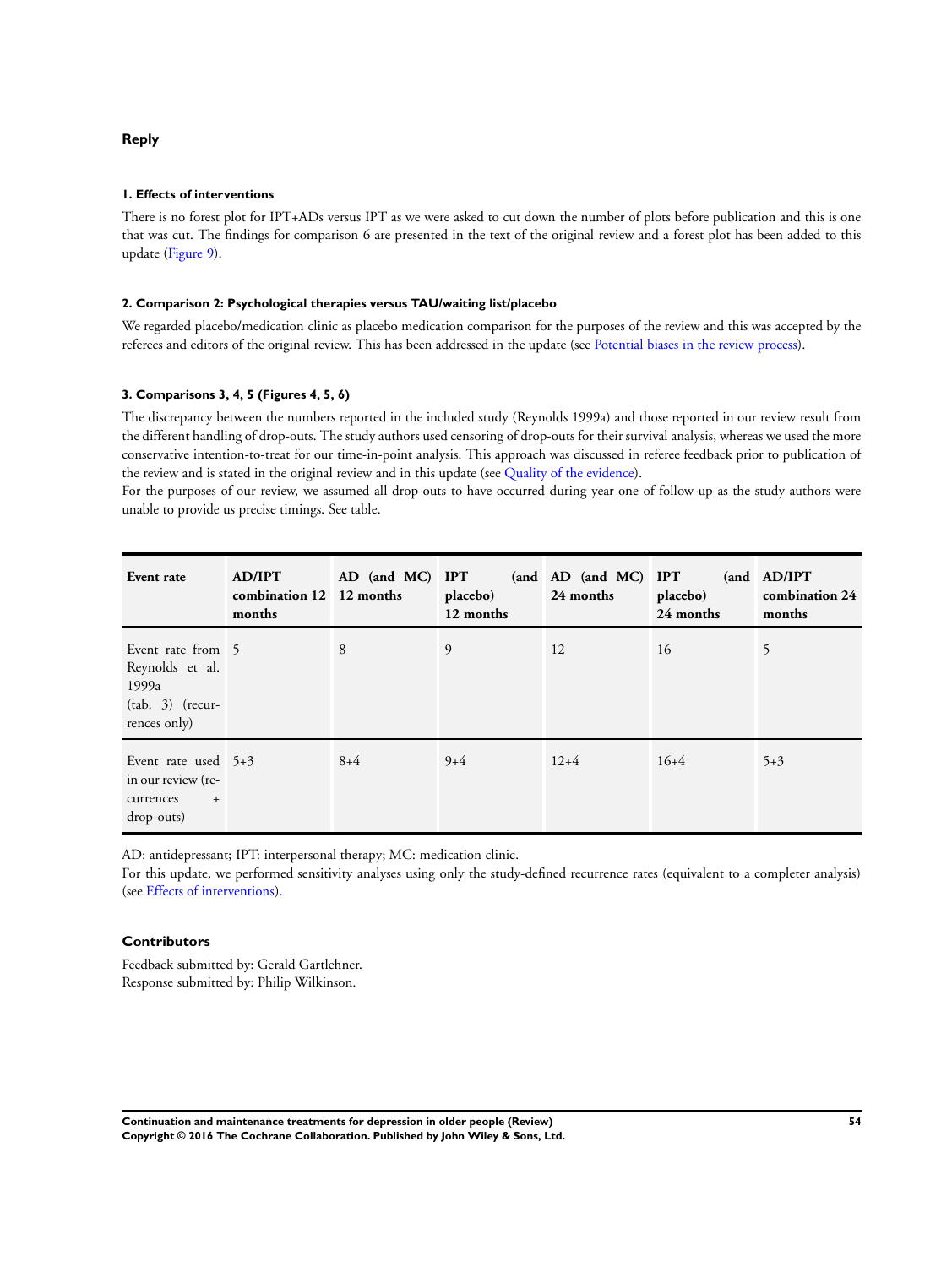# **W H A T ' S N E W**

| Date           | Event                                                                                                       | Description                                                                                    |
|----------------|-------------------------------------------------------------------------------------------------------------|------------------------------------------------------------------------------------------------|
| 18 August 2016 | New citation required but conclusions have not changed Conclusions support those of the 2012 review (no new | studies added but the quality of the evidence was assessed<br>using GRADE criteira)            |
| 26 July 2016   | New search has been performed                                                                               | Methodology updated, Summary of Findings table<br>added, new search conducted (no new studies) |

# **H I S T O R Y**

| Date            | Event   | Description                                                                                                                    |
|-----------------|---------|--------------------------------------------------------------------------------------------------------------------------------|
| 22 June 2015    |         | Feedback has been incorporated Feedback incorporated. An update of this review is now scheduled to start at<br>the end of 2015 |
| 31 October 2008 | Amended | Converted to new review format.                                                                                                |

# **C O N T R I B U T I O N S O F A U T H O R S**

Philip Wilkinson conceived the review and provided a clinical perspective. Philip Wilkinson and Zehanah Izmeth designed and revised the protocol. Philip Wilkinson and Zehanah Izmeth wrote the review.

# **D E C L A R A T I O N S O F I N T E R E S T**

One author of this review (PW) was an investigator on one of the studies selected by this review. There was no financial implication.

# **S O U R C E S O F S U P P O R T**